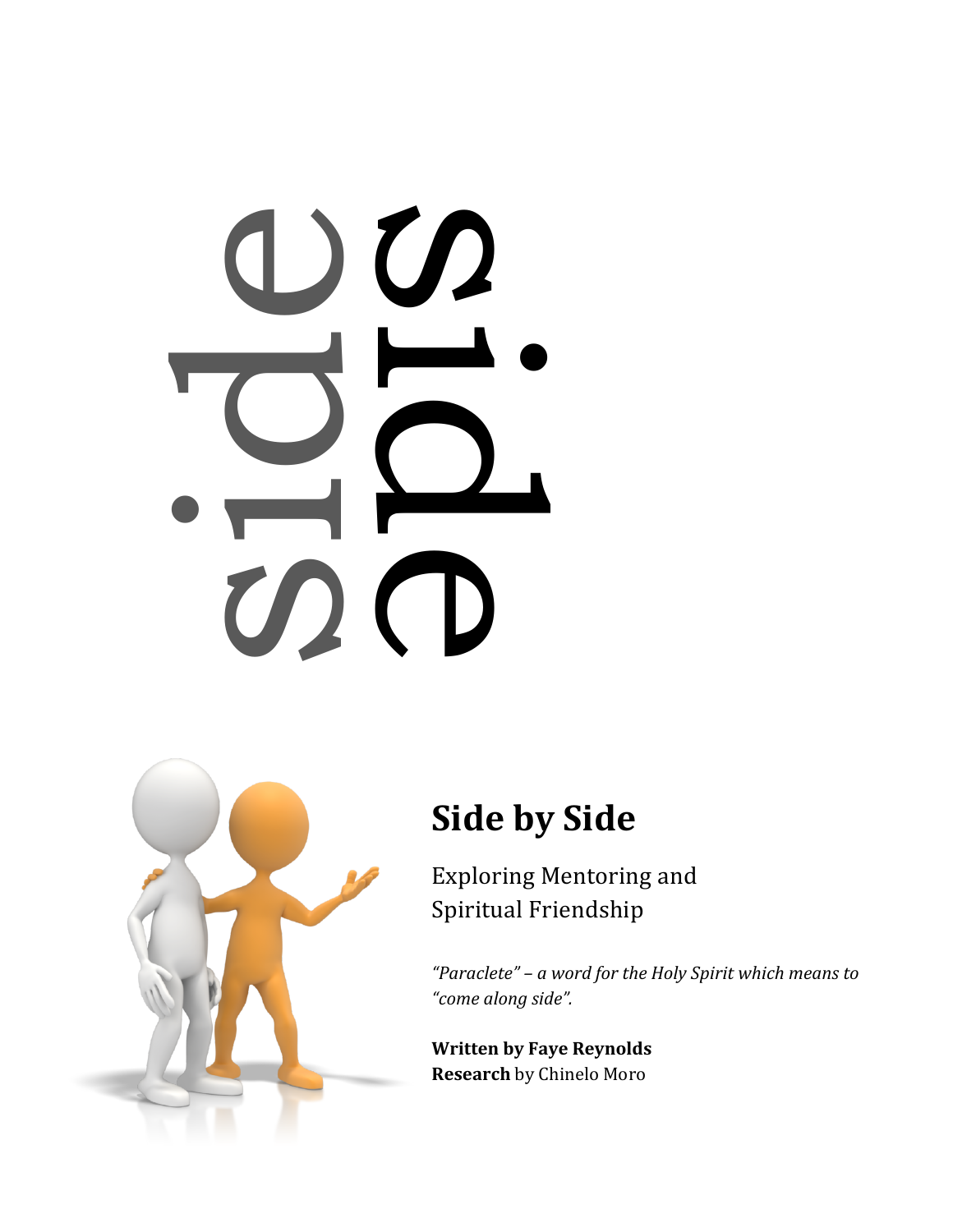# **Table of Contents**

- **I. Introduction**
- **II. What a mentor is** 
	- **a. Intentional Relationship**
	- **b. Biblical models**
- **III. What a mentor is not**
- **IV. Mentoring Requirements**
- **V. The Essential Heart of a Mentor**
- **VI. Listening Skills and Questioning Skills**
- **VII. Practicing in Triads**
- **VIII. The Nuts and Bolts of Mentoring**
- **IX. Developing the Heart of Christ in Character and Deed**
- **X. The Cry of the Heart**

### **Appendices**

- **A. Mentoring Contract Sample**
- **B. How Adults Learn**
- **C. How to Avoid Burnout**
- **D. Ideas for getting to know your Mentee**
- **E. Different types of Mentors**
- **F. Four Bible Studies from Titus on Mentoring**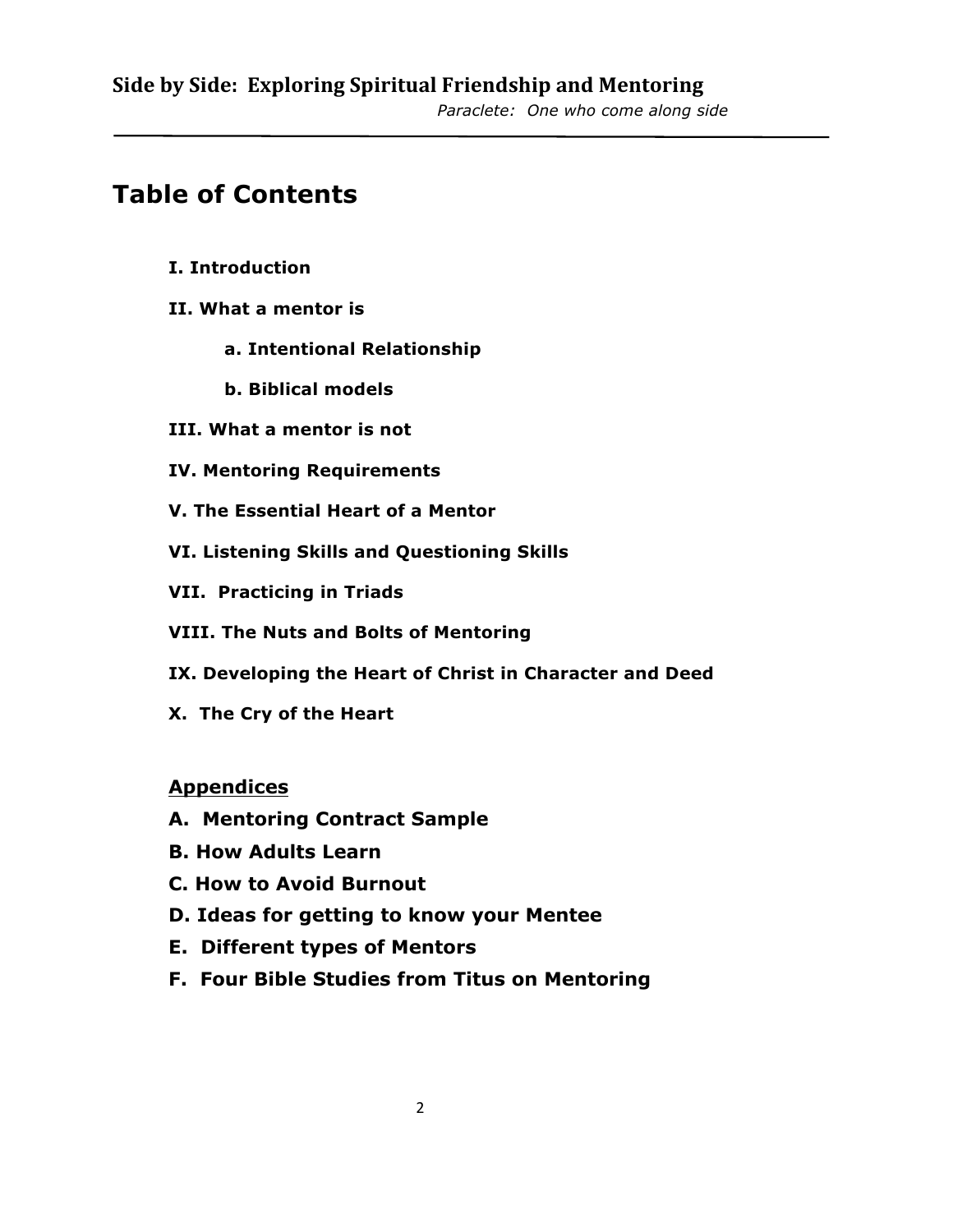### **I. Introduction:**

Margin for taking notes

There is a deep longing in the lives of people for meaningful lasting relationships. No one wants to feel that they are making this journey through life alone. In a previous time, it was more common for people to live in the same community for generations. Grandparents, parents, children, aunts, uncles, family friends all lived in relative close community so life skills and lessons were passed on and taught to one another. People lived face to face and walked shoulder to shoulder. In many present day cultures, there is still this essence of communal support and nurture that North American suburbia and transient life styles has eroded.

The nurture that took place naturally in the context of extended family is being lost, thus creating the need to intentionally build relational role models and mentors into our lives. We want and need those with similar life experiences to walk with us, sharing from their wealth of experience and knowledge.

*We need companions on the Christian journey for a number of reasons. First among these is that the deep knowing of both self and God foundational to Christian spirituality demands deep knowing of and being known by others. Neither knowing God nor knowing self can progress very far apart from others who are able and willing to offer us help. Some spiritual friends offer us help in knowing ourselves, while others offer help in knowing God. The best offer us both. This is a central feature of the gift of a true spiritual friend . . . Journeying together brings opportunity for discovering the magnitude of our narcissism and developing a heart of genuine love.* (Sacred Companions: The Gift of Spiritual Friendship and Direction, by David G. Benner. Pg 41)

### **II. What a mentor is**

### **A Mentor is a Wise Companion:**

The word has its roots in Homer's Odyssey where a fellow by the name of Mentor was put in charge of Odysseus' son while he was away at war. Mentor was to impart wisdom and guidance in his father's absence, though he failed miserably at the job. It was much later, a French author, Francois de Salignac de La Mothe-Fenelon coined the word to give the present day understanding of "mentor" and it was not until 1750 that the English word "mentor" is used. This term now refers to one who offers to come along side another and be their coach and guide. A mentor is usually older and always more experienced – someone who has "been there, done that" that can share their experiences and lessons learned.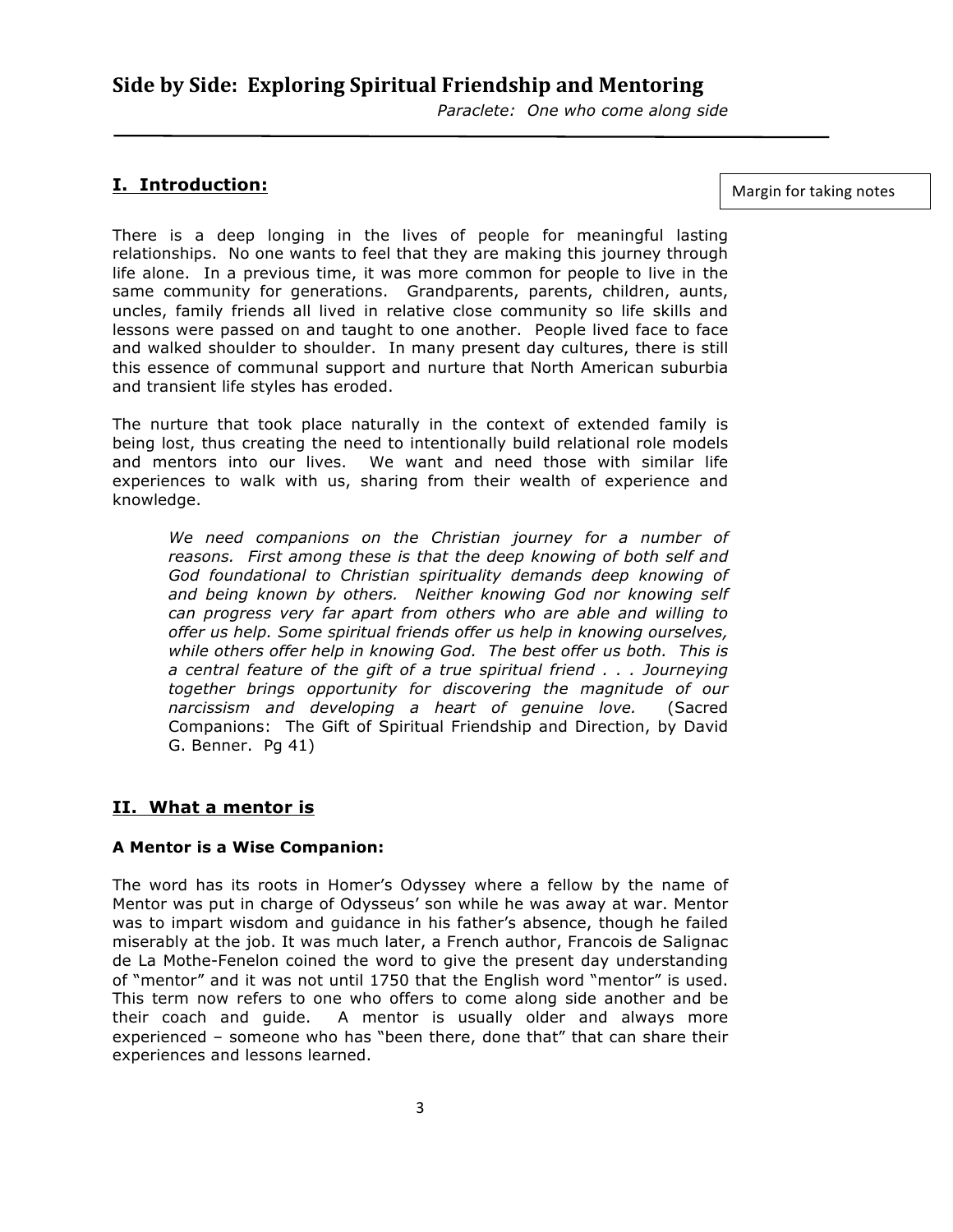### **It is Intentional Relationship**

Mentoring is intentional, which is not the same as formal. Mentoring can be informal and still be intentional in that there is an intended purpose and outcome to each encounter. Jesus promised us each the ultimate "mentor" – he promised us the accompaniment of the Holy Spirit (paraclete) to come along side and teach us the ways of the Father as seen in his Son, Jesus. Jesus left us with a personal guide – our internal compass for life. As beautiful as this is and necessary for us to live by the Spirit, we still need human presence and companionship, a person to come along side us for various legs of our life journey. Coming along side another is more than the friendship call to "just show up". Again, it is intentional in that something is intended to take place when we show up.

*One who has unreliable friends soon comes to ruin, but there is a friend who sticks closer than a brother.* **(**Proverbs: 18:24)

### **A Biblical Model: Elijah and Elisha**

In I Kings we read about the calling and work of the prophet, Elijah and his great accomplishments against the reign of Ahab and Jezebel and the prophets of Baal. It was hard and dangerous work to speak out against an evil king and Elijah begins to wear down and fear for his life. In Chapter 19 we have the account of the deep depression that Elijah falls into where he hides in the cave and waits to hear the voice of God, who comes, not in the wind or fire, but in the stillness and quiet. We pick up the story in verse 13. Elijah was feeling very alone in his work, but God doesn't allow him much of a pity party. He gives him another task, but he also gives him the job of mentoring Elisha as his successor. The beauty of this calling is that Elijah now has a companion and they spend the next 5 – 6 years together as Elisha is trained up in the prophetic ministry. It is interesting that he repeats many of the miracles of Elijah and in fact performs 16 miracles, to Elijah's 8. The student becomes greater than his master. It is from this story that we get the language of "passing along the mantel" to the next generation. Within the church, there are times we seem more concerned about holding onto power rather than passing along the decision-making responsibility to the next generation. And then we "recruit" to fill positions, rather than "train up" leaders and teachers, administrators, preachers, musicians and poets.

### *Break into two groups and study two other examples of mentoring relationships from Scripture:*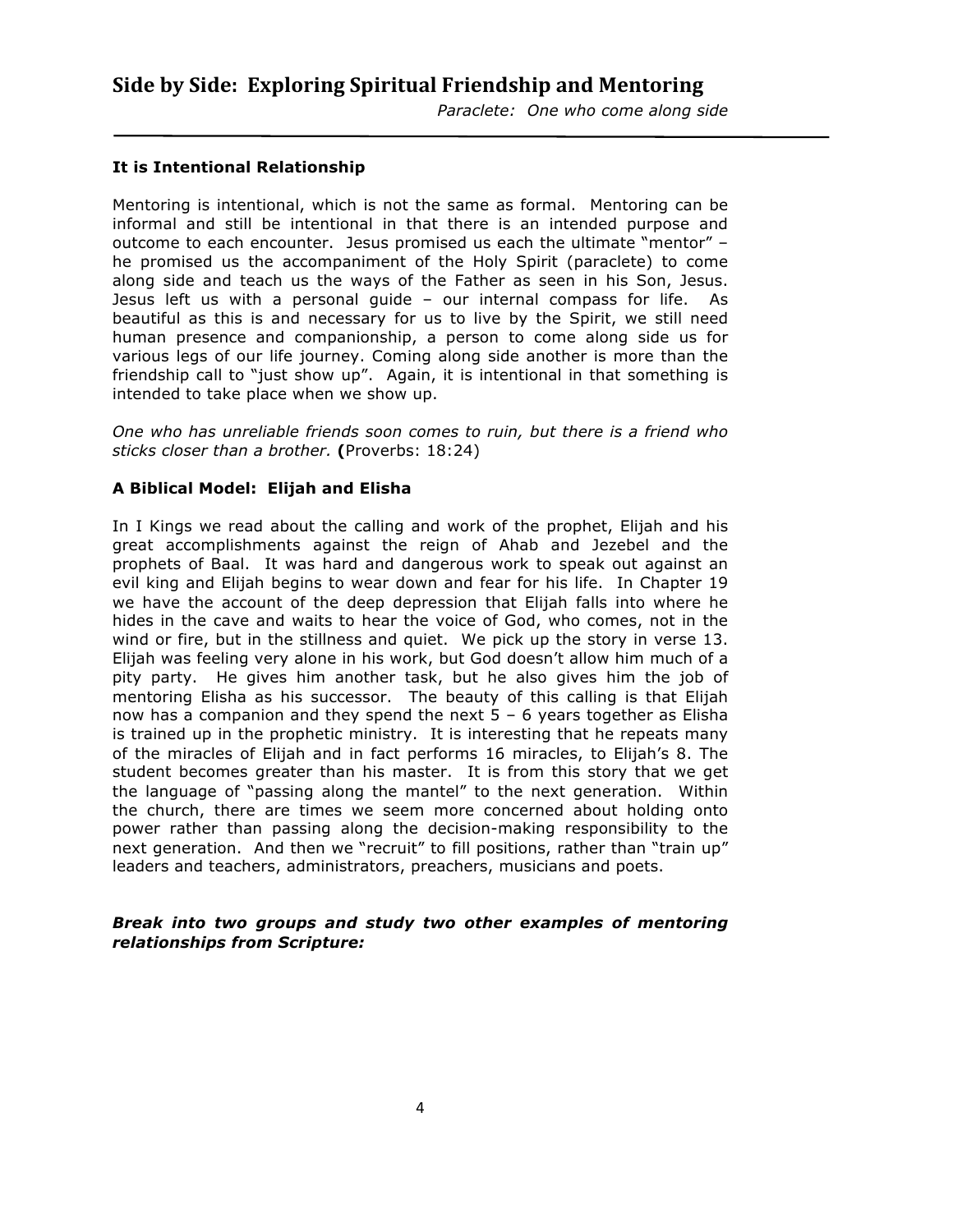### **Group 1 Study: David and Jonathan**

The most familiar friendship in Scripture is the story of David and Jonathan. They did not have an easy friendship  $-$  in fact it may resemble the kind of friendships that develop among soldiers who fight side by side. The struggles they face bring them together. Jonathan was a soldier and noted for his bravery. He defeats a garrison of Philistines in I Sam 13: 3 and took on another garrison with only his armor-bearer by his side (I Sam  $14: 1 - 15$ ). As Saul's son, he was next in line to rule Israel. By all rights, David should have posed a threat to Jonathan and been his enemy, not his friend. Jonathan continues to show great wisdom where Saul reveals his folly in denying food to his troops until he has eaten his full. The men go crazy with the spoils that could have been prevented if they had eaten as Jonathan had. (14: 29 – 35) The people affirm Jonathan's leadership and ransom him from Saul's curse  $(14: 43 - 46)$ . He is a courageous, wise leader affirmed by the people and very worthy of the role of mentor and friend in David's life.

- 1. Consider the characteristics of Jonathan what do you look for in a friendship? What character traits are important to you?
- 2. In many ways, Jonathan appears as the most unlikely to befriend David, due to their circumstances. Can any of you share a friendship that developed where you least expected it?
- 3. I Sam 18:1 reads, *When David had finished speaking to Saul, the soul of Jonathan was bound to the soul of David and Jonathan loved him as his own soul.* Look briefly over I Sam 17 and the story of David and Goliath. What attracted Jonathan to David?
- 4. Since Jonathan came from a ruling family and David from a ranching family, what skills of Jonathan could be useful to David in a mentoring friendship? What about the area of dealing with his father? What knowledge might Jonathan pass along to David?
- 5. How did Jonathan show his love to David in I Sam  $18: 1 4$ ? Is there anything as a man that makes you uncomfortable about this story? Is this experience common in male friendships?
- 6. I Sam 19: 1 7: Jonathan defends David before Saul and establishes a plan to help protect David. Jonathan willingly risks much for his friendship. What have you been willing to risk in support of a friend? How intentional are your present friendships? Is there any cost to maintaining solid friendships?
- 7. It is worth noting that David never says to Jonathan that he loves Jonathan. It is only after Jonathan's death that David is able to declare that Jonathan's love was better than the love of a woman. What might this reveal about the emotional health of David in regards to friendships as compared to Jonathan's relational health?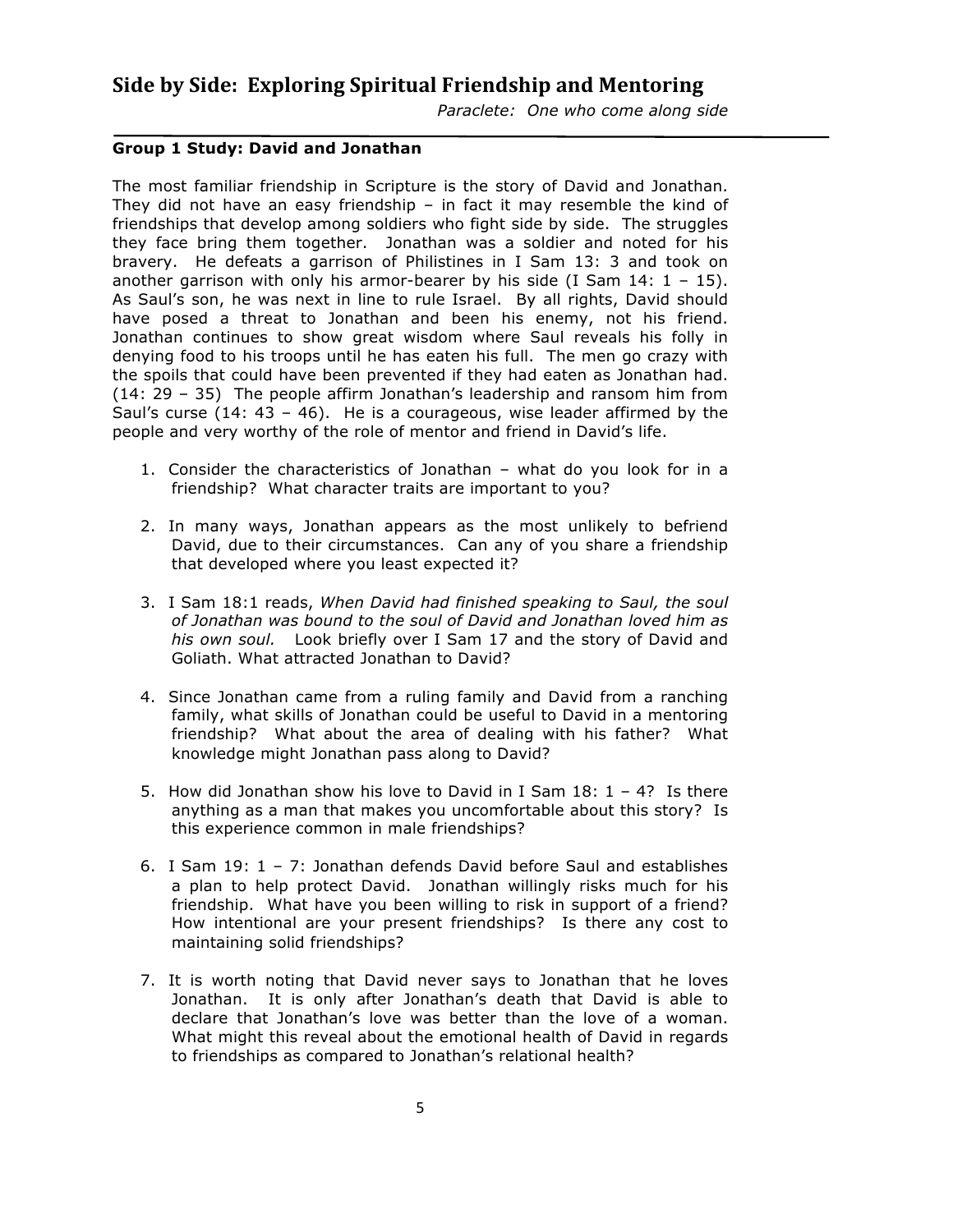*Paraclete: One who come along side* 

### **Group 2 Study: Mary and Elizabeth**

(Read Luke 1: 23-25, 26 – 38, 39 – 45, 56)

One of the most beautiful models of mentoring is seen in the story of Mary and Elizabeth as they both prepared to give birth to miracles. There is much we can learn about how God puts people into our lives at the right time and the right place to walk with us, for a special season or for a lifetime. Let's look together at the ways each woman was helped by the other.

1. What were their unique circumstances of conception?

2. In what ways did they both live with some sense of shame in their culture?

3. What part did angels play in their stories and how might sharing these events help encourage one another?

4. Elizabeth was six months ahead in her pregnancy. How would this be helpful to Mary?

5. How long did Mary stay with Elizabeth? Do you think she might have been present for John's birth and how would this be helpful to her? (Luke 1: 36, 56)

6. We do not know from Scripture but perhaps they also shared in later years the challenges of raising a child who was set apart by God for a special purpose. It is quite conceivable that John and Jesus knew each other growing up and were not strangers to each other's unique stories.

**Reflection:** Write down the names of some key people that have come along side of you during your life this far. How was their presence significant to you and in what areas did they offer guidance and support?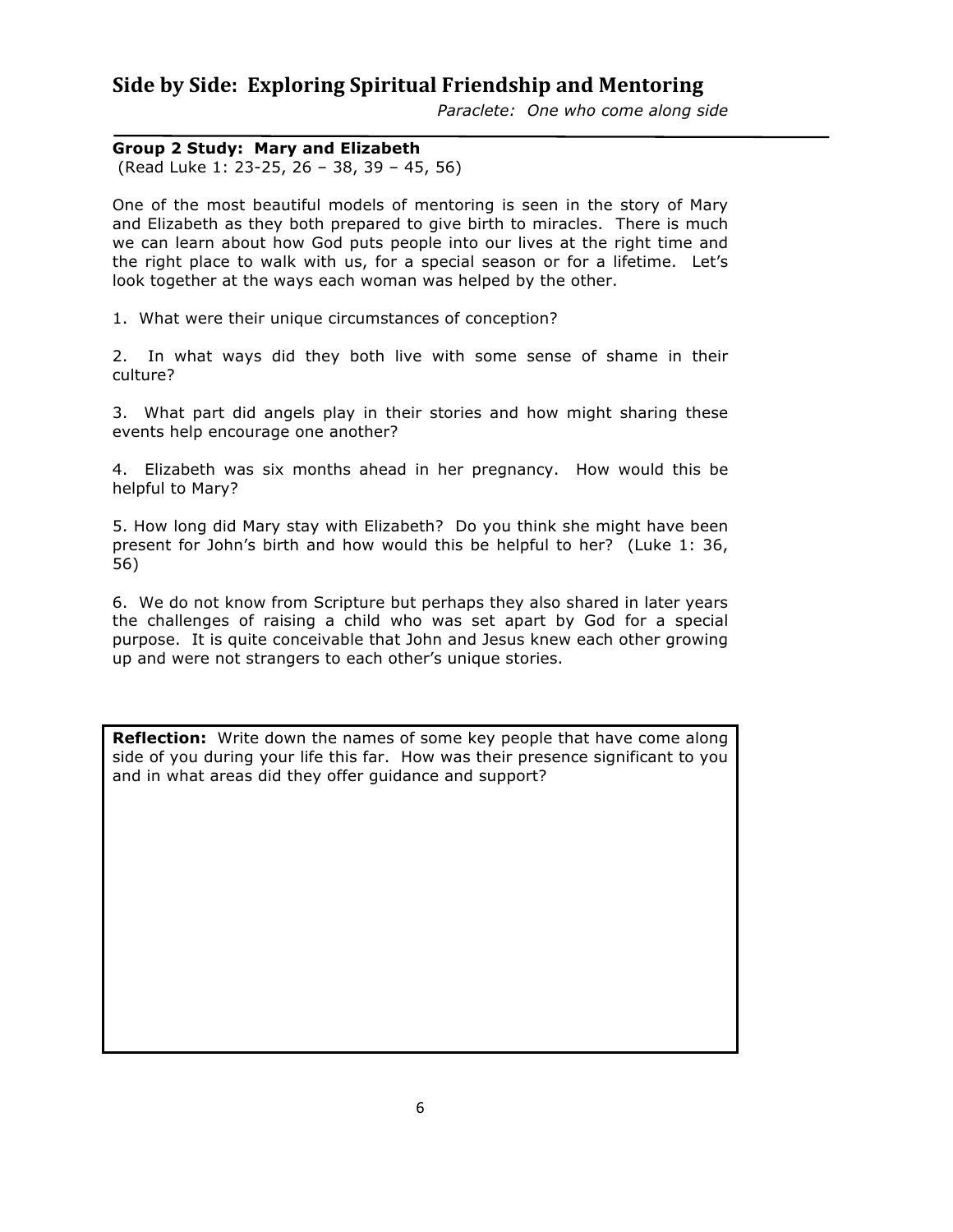*Paraclete: One who come along side* 

### **Mentorship is important and very needed.**

The working world provides many examples how mentoring improves the development and chances of success in one's career. Those just entering the workplace, for example, often do not know what things to consider for sustained and effective growth and development in their chosen area of work. A mentor can greatly reduce the amount of time spent in trial and error by assisting in putting the necessary pieces together. In church ministries, a good mentor can ease much of the anxiety of stepping into an unfamiliar ministry, providing guidance to avoid pitfalls, but leaving room for new approaches and creativity.

We all want to finish well. A relationship to another person will greatly improve one's development. This is true of our working lives as well as our personal lives. It has been found that at least three to ten key people will help shape the course of our lives (Stanley & Clinton, p.11).

Mentorship also provides an opportunity for accountability. This is a common need for leaders but can be said for many of us in our daily walk.

*"Almost every leader we studied who did not finish well failed in the inner life. Their integrity broke down, and they made bad choices. Because they became aware of the growing gap between truth and life in the inner self and feared others discovering it, they withdrew from the very fellowship they needed and soon from fellowship with Christ." (Stanley & Clinton, p. 218).*

One of the key areas of success in all of our lives is to have an inner life that is consistent with our outer, public life. Learning the truth about ourselves is accomplished most honestly with a trusted friend and confidante. We are too prone to self-deception and a mentor can be the spiritual reality check that we need to face our true selves with honesty, but also grace as God, who has begun a good work, desires to bring it to completion.

### **III. What Mentoring is Not**

Mentoring is skill based – not counseling. It is not your assignment to work through emotional baggage or psychological issues. Side by side, you offer help in a skill you feel confident in, such as gardening, sewing, carpentry, mechanic or handyman, parenting, managing a home, making a budget, keys to lasting marriage. You may give career advice and wisdom from the work place. It is vital to know what you can and can't do, or what you are willing or not willing to do. As we look more at the skills of mentors and the value of a mentoring contract, we will see that a mentor is most effective when the task is well defined and agreed upon by both parties. The mentor agrees to assist the person in one specific aspect of their lives. If this is accomplished and the relationship desires to continue, then another goal can be agreed upon.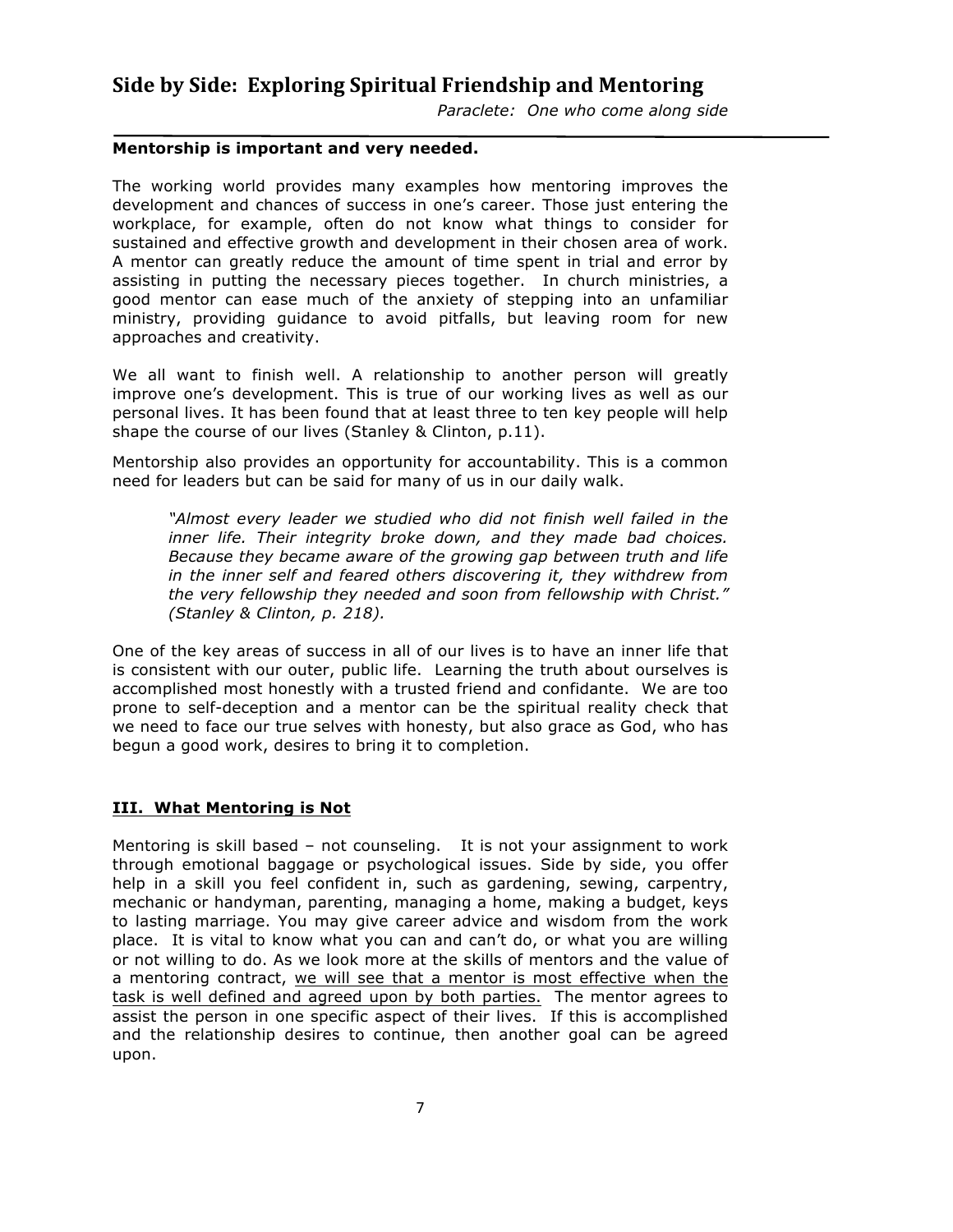*Paraclete: One who come along side* 

A counselor's professional role is to not only listen to the individual, but to offer diagnosis and treatment to their area of struggle. It requires training, insight and a special skill set. A mentor will not be expected to have this background. The mentor's primary role is to accept a person where they are, to see their potential for growth and to offer feedback and encouragement in the agreed upon area of development. It is important to note the difference between counseling and offering wise counsel. The latter is appropriate for a mentor whereas the former is beyond the scope of the relationship.

If, in the process of listening to your mentee, you find that the topic is going into an area that you feel uncomfortable or unskilled in offering support, you may want to respond something like this:

*I'm glad you mentioned \_\_\_\_. I care very much about you and want to support you as you deal with this. As we discussed when we set up our relationship, we may run into something I'm not an expert on. I believe this is one of those situations. How about if we talk with \_\_\_\_\_\_ on this and come up with a way you can get the assistance you need?*

### **Who is qualified?**

The mentor is not perfect, but does need to have emotional and spiritual balance in their life. Once the purpose of the mentoring relationship is agreed upon, then the experience must match what the mentee is looking for in her life. If it is a spiritual advisor, then the mentor needs to be mature spiritually and have a heart for guiding others in their spiritual journey. If it is a life skill that is needed, then expertise is needed in that skill. If a young parent is looking for advice and help, the mentor should have had children; leadership mentoring requires an experienced leader to be the mentor.

Beyond specific areas of strength, the mentor must be a good listener and have skills in knowing how to draw out another's story so that the dialogue always goes both ways. The mentor needs to genuinely care for the person and desire their best. No ego or self-importance issues! The mentor must be available at agreed upon times and somewhat flexible to meet the needs of the person.

### **IV. Mentoring Requirements**

### **Time, Commitment, and Consistency**

1) Time: There must be a set time that is agreed upon and is regularwhether it be once a week or once or twice a month. There should be a duration limit of  $1 - 2$  hours for each meeting. If you decide to talk longer, it must be mutually agreed upon. Time commitment is the creating of intentional space in your life for another person. Don't leave it to occasional or chance happenings. Limits also protect your time from abuse.

2) Mutual Commitment and Consistency: Both parties are invested to make the relationship work and both show up at agreed upon times. Set a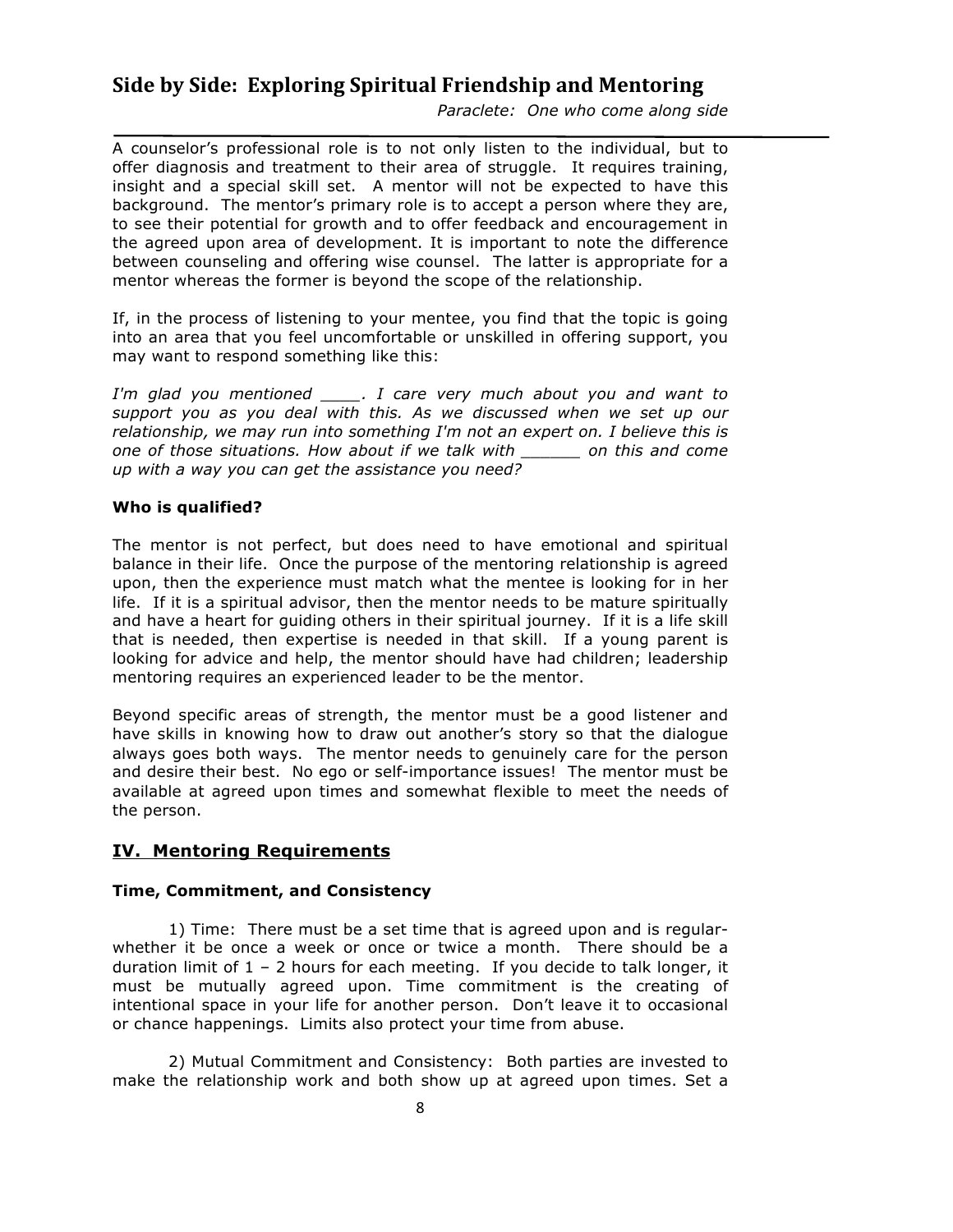*Paraclete: One who come along side* 

time frame of six – 9 months and number of times per month and stick to that. Be consistent in time allotment and quality of time together. "Wherever you are, be all there!"

3) Realistic Expectations: be clear on what your goals are for meeting and what you hope to accomplish so that you know what "completion" looks like, and also what your times together will accomplish. We all want friendship and that may be the wonderful byproduct, but in and of itself should not be the primary goal unless spiritual friendship is truly your goal together.

**[The next section moves deeper into building deeper relationships and away from passing along a specific skill. If you were to mentor someone in gardening skills, it may be the conversations more than the gardening techniques that provide most meaning]**

### **V. The Essential Heart of the Mentor/Spiritual Friend**

It is not always easy to delineate the difference between a mentor and a good friend. In both cases, we simply desire to come along side someone we care about and offer gifts where we have them. Many of the following skills will apply to both roles. A good mentor or spiritual friend knows how to be attentive to their friend.

*The most we can do for people is to provide an environment that clarifies, cleanses and lightens whatever messy situation is there, brings together what is torn asunder and gives secure room for rest. This environment doesn't make healing happen. It allows it to happen.* (Kathleen Norris)

*Spiritual friendship is not primarily a matter of doing certain things. Often, in fact, it is precisely the opposite of doing; it is a gift of not doing – not interrupting, not attempting to solve problems, not prematurely or inappropriately advising, not assuming that what has worked for us will work for others. Stated positively, spiritual friendship is a gift of hospitality, presence and dialogue. While all of these have a component of doing – that is, they have to be lived out – they are grounded in ways of being. .* (Sacred Companions: The Gift of Spiritual Friendship and Direction, by David G. Benner. Pg  $46)^1$ 

In order to nurture an attentive spirit, one will cultivate 1) the gift of hospitality, 2) the gift of presence and 3) the gift of true dialogue. These skills can be nurtured if we become aware of their necessity for truly attending another person. These skills are the essence of any true friendship.

 

 $1$  The section on the three gifts: hospitality, presence and dialogue comes from Davide Benner's book: Sacred Companions.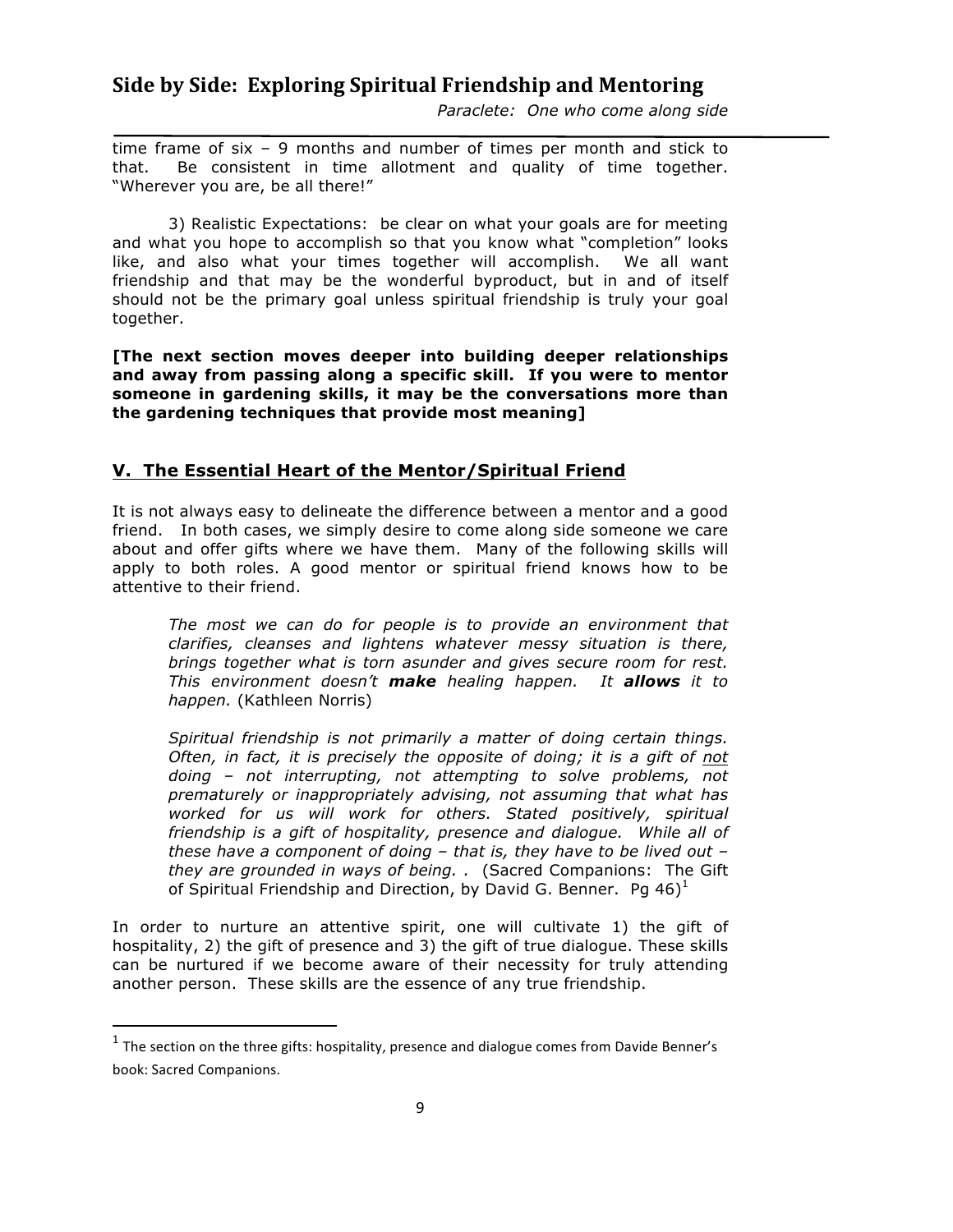### **1) The Gift of Hospitality:**

- Ø **Making space** in our lives for others: This is inviting others into your personal space so that they feel welcomed in your presence. The barriers are down. What are practical ways that we can make space for people?
- Ø **Cultivating a place of quiet within ourselves**. This is the place where we will receive others. If I have no such place within myself, I am unable to offer myself. It is out of this place that soul friends offer their gifts of presence, stillness, safety and love. Do you have a quiet center?
- Ø **Culling distractions** from our minds. I cannot really be present for another person when my inner world is filled with preoccupations and distractions. Stillness is a precondition to attentiveness. If this is so, how might you prepare yourself before you meet with your mentee?
- Ø **Attending to the presence of God** enables us to be attentive to another person's spirit and offer them undivided attending. When we find God's presence in the other, we will be tuning into the true heart of our friend. Compose a prayer that would help you to seek God's presence in the other.
- Ø **Diminishing Fear:** Soul friendship is the gift of a place where anything can be said without fear of criticism or ridicule; a place where masks and pretensions can be set aside; a place of grace. What prejudices might you need to deal with in order to listen without judgment or becoming uncomfortable?
- Ø **Exuding Love:** Spiritual friendship is grounded in genuine unconditional agape love.

*Agape is being with and for another, but without attachment; without wanting and fearing. Agape is the roomiest kind of loving, because it lives in the spacious place where all is accepting and all is sufficient.* (Kathleen Norris: Amazing Grace)

### **2) The Gift of Genuine Presence:**

- Ø **Presence begins with attentiveness.** This demands that I focus on the other person and his or her experience, setting aside my own interests and preoccupations. Stop analyzing or rehearsing responses. (We will develop this more in our section on listening skills.)
- Ø **We cannot fake genuine presence.** Accept that being present is enormously difficult. It is much more than maintaining eye contact or doing more listening than talking which are the basic listening skills. It takes a heart of prayer asking God's presence to be in and flow through you. So, being present to another really means being present to God.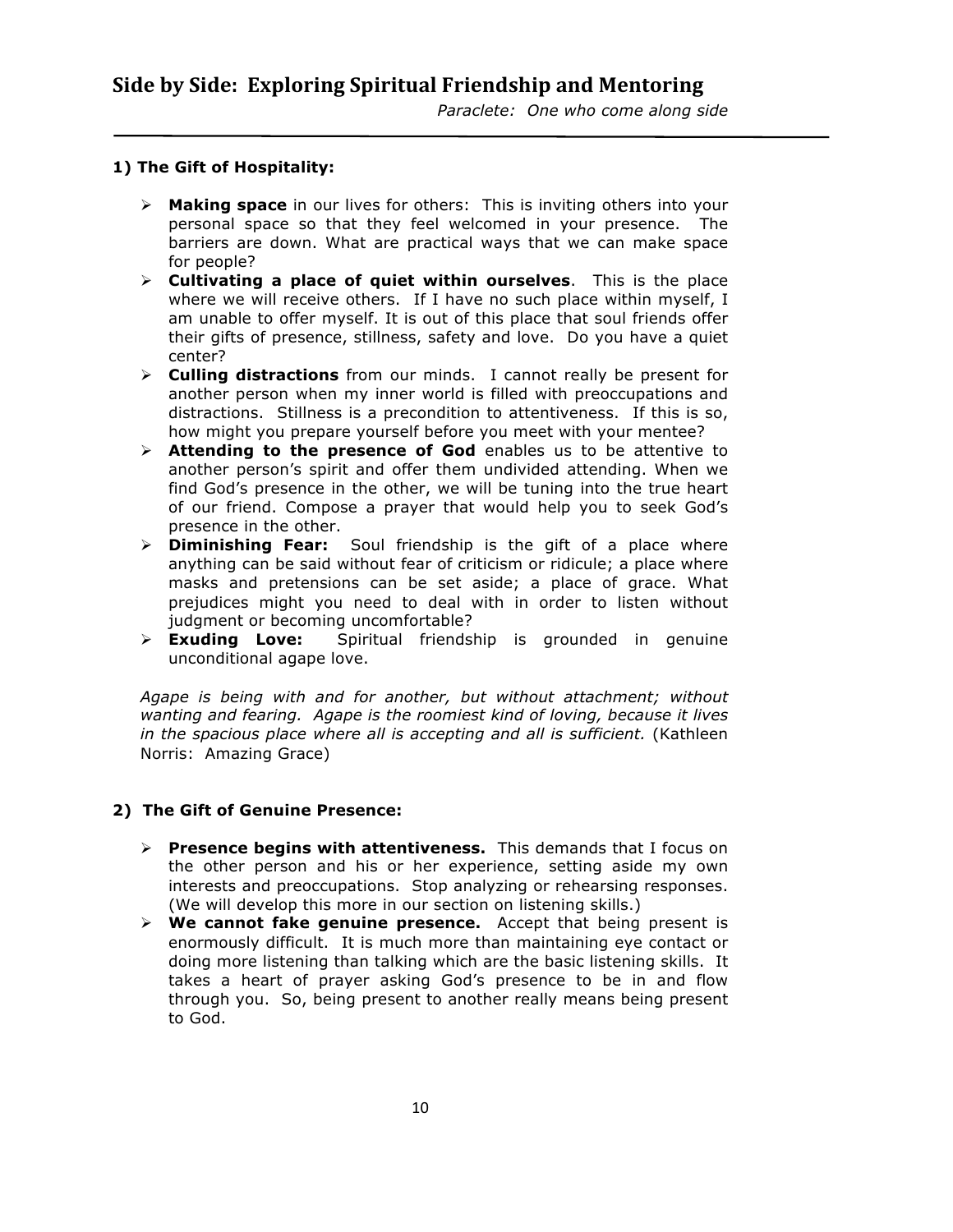*Paraclete: One who come along side* 

- Ø **Authenticity:** Presence is simply being fully my authentic self and then setting this self aside as I seek to create a place within myself where I can receive another person.
- Ø **Presence is genuine.** I communicate what I genuinely think and feel and believe with integrity. This is not role-playing, it is genuine communication and relationship.
- Ø **Vulnerability:** Being present is being willing to be touched by the other person's story – to take their life to heart and be affected by it and perhaps even changed by it. Their story is also God's story and his work in their lives. Listen well!

*Presence is the ability to be with another person with such inner selfknowledge that the other person is able to ponder the depths of who he or she is with awareness and clarity. It is the single most important skill the mentor requires. Marianne Williamson describes presence rather more poetically: "We are all born to shine, as children do. We were born to make manifest the glory of God that is within us. It's not just in some of us; it's in everyone. And as we let our own light shine, we unconsciously give other people permission to do the same. As we are liberated from our own fear, our presence automatically liberates others." (Williamson 1992) This is also an excellent description of the essence of mentoring.*

### **3) The Gift of Dialogue:**

- $\triangleright$  Dialogue can never be manufactured, only nurtured and received with gratitude.
- Ø Dialogue occurs at three levels: transactional (exchange of information); positional (exchange of power); Transformational (exchange of energy)
- $\triangleright$  Transformational Dialogue involves the shared inquiry designed to increase the awareness and understanding of all parties. In dialogue the intent is exploration, discovery and insight. In dialogue I attempt to share how I experience the world and seek to understand how you do so. In this process each participant touches and is touched by others in a share and discover posture, which invites questions rather than the answers.
- $\triangleright$  Dialogue never objectifies the other person as often happens in a professional setting such as counseling or intervention context. Dialogue only happens when mutual respect and honor is given to each other. Benevolence is dehumanizing.
- $\triangleright$  Dialogue involves the risk of revealing what is most precious to me. If I remain in a safe zone of opinions, facts and information, I have not exposed my deepest self. Nor have I ventured to the place of deep encounter with others that is called dialogue.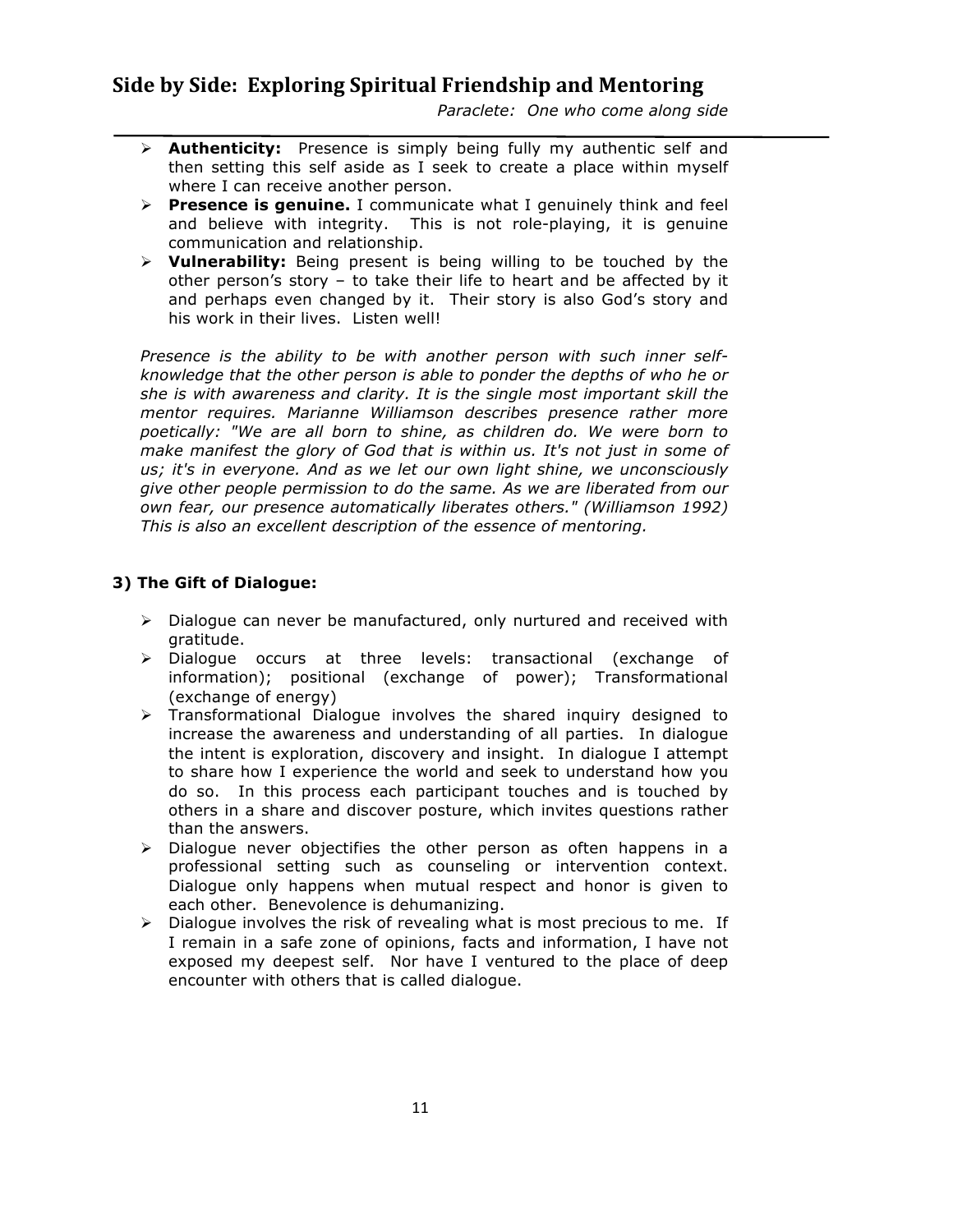*Paraclete: One who come along side* 

**Exercise in pairs:** Engage in a dialogue about the church. Spend the first 3 minutes simply exchanging information about the church (transactional conversation). Next, try to convince the person something about the church to see if you can get them to agree with your point (positional conversation). Now change your tone, and see if you can engage in a transformational conversation, asking questions about potential for your church, your dreams and hopes.

### **The Importance of Self Knowledge**

*To thine own self be true.* It may stretch your comfort zone to become an intentional mentor, but our desire is to help you make an honest yet humble "account" of what God has blessed you with and how that can be shared with another. If your heart is to come along side to be with and for another, then let us know our own gifts and weaknesses so as to be most effective and helpful.

1. **Know your Boundaries**: This is the ability to establish what you know and are willing to help with, but also identify the issues that you cannot deal with. You are able to state clearly, "This is out of my league – I have no experience or skills in that area." Know what time you can commit and what you cannot. Know where you are comfortable meeting with another and where you are not comfortable. How much are you inviting this person into your life and personal space, or are you coaching them in their environment, work or church space? The clearer the boundaries, the more freedom there is to create a positive experience for both.

2. **Build Trust** – Do not offer what you cannot fulfill because this will undermine trust in the relationship.

- Environment of Freedom The goal of a mentoring relationship is not to fill your own needs but the needs of another and so you accept and embrace them as they are, not as you need them to be for you.
- Environment of forgiveness: If a person lets you down, there is grace for restoration. If the pattern continues, the friendship may not have a lasting time.

3. **Vulnerability & Openness** - it is helpful when a mentor demonstrates their willingness to share some personal struggles. Such sharing will go a long way to establishing trust and vulnerability in the mentoring relationship. It is always wise to be selective in what one shares. It is appropriate to share when your experience is relevant to the mentee's need.

4. **Honesty** - You do not share and in fact must not share at every level, but at whatever level you share, what you share, you share honestly and truthfully. Honesty is different from vulnerability.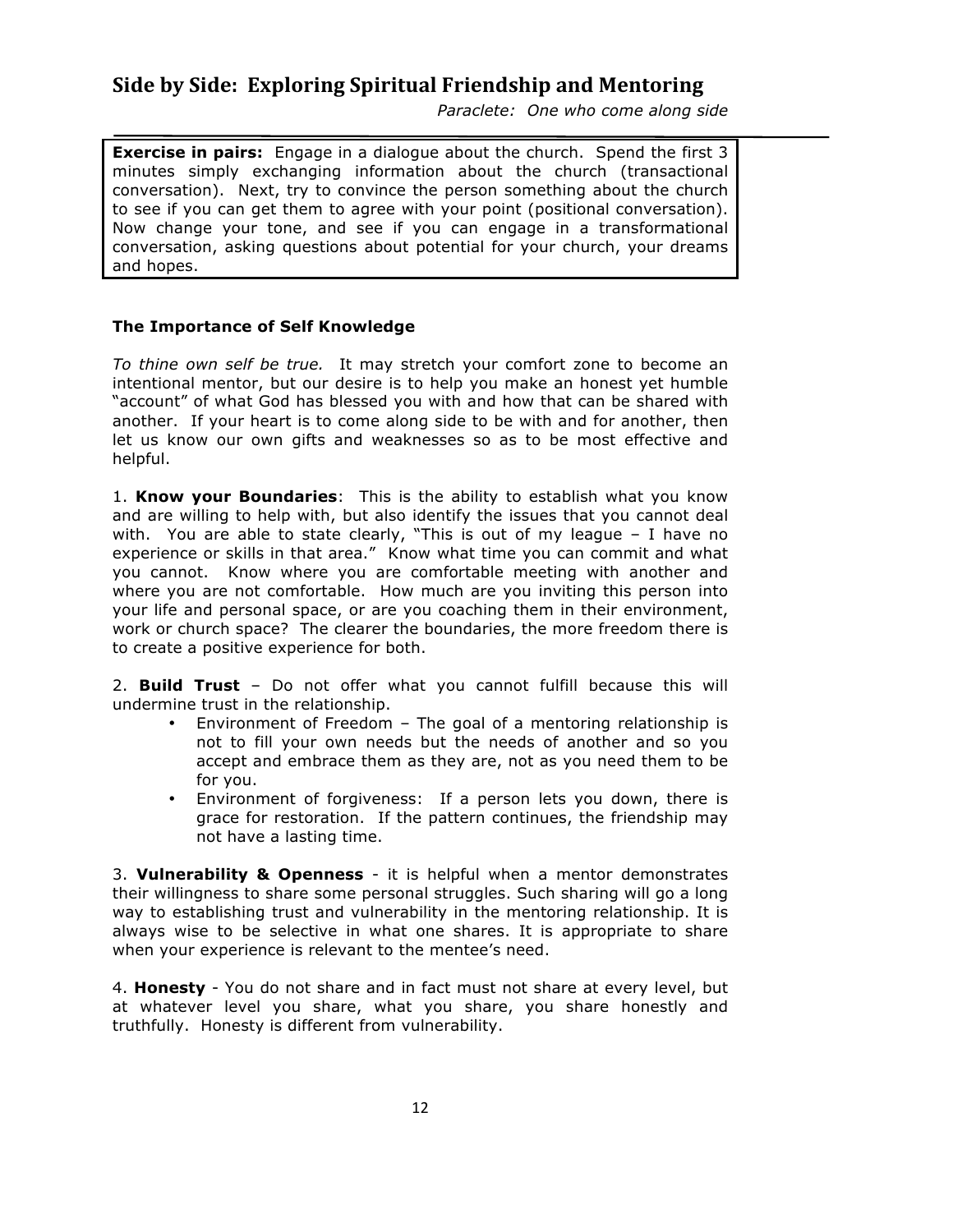*Paraclete: One who come along side* 

### **VI. Listening Skills**

*Quote from Taylor Caldwell: "Humanity does not require to go to the moon or far reaches of the solar system. It does not require bigger and better bombs and missiles. He will not die if he does not get better housing or more vitamins . . . his basic needs are few, and it takes little to acquire them, in spite of the advertisers. He can survive on a small amount of bread and in the meanest shelter . . . His real need, his most terrible need, is for someone to listen to him, not as a patient, but as a human soul. (Taken from The Listener)*

Listening is the foundation to being a mentor or a spiritual friend. We all think that we are relatively good listeners, but in fact, most of us are horrible at it. Because our minds are constantly at work to organize and analyze and make sense of our world, it is very difficult to allow our attention to be fully upon another. We are constantly torn between what we are hearing and our own thought on the matter. It takes a very deliberate act of will to attend to another fully for their well-being.

*This is a truth: It is very, very seldom that we do anything for purely selfless reasons.* There is always a positive payout for any act that we do – whether it is to be loved and accepted by others, or to be approved of by God. It is easy to care for people we love because we desire their love back. It is much more difficult to love those who are unpleasant and we have no desire to be in relationship with them. We are selfish. This fact must be acknowledged and accepted by each of us before we can learn to listen. I will fail at being self-less, but I will seek forgiveness and strive to improve.

How can we be non-judgmental and open to the person's story? We may hear things that don't fit our moral code, so how do we remain open to the relationship and guide without judgment or criticism? It is only in seeing that person as God's beloved and praying for His eyes of love to see them that we will be able to set aside our personal biases and love the other.

**Large Discussion:** What are some of the biases you need to identify and name so that you can work to overcome them?

### **Intentional Listening**

(Based on the Carkhuff Training Method – adapted from *Assertion Training: A facilitator's Guide*; Colleen Kelley, La Jolla, California: University Associates, 1979)

Real listening is based on the intention

- 1) To understand someone
- 2) To enjoy someone
- 3) To learn something
- 4) To offer help or solace
- 5) To express love and care for another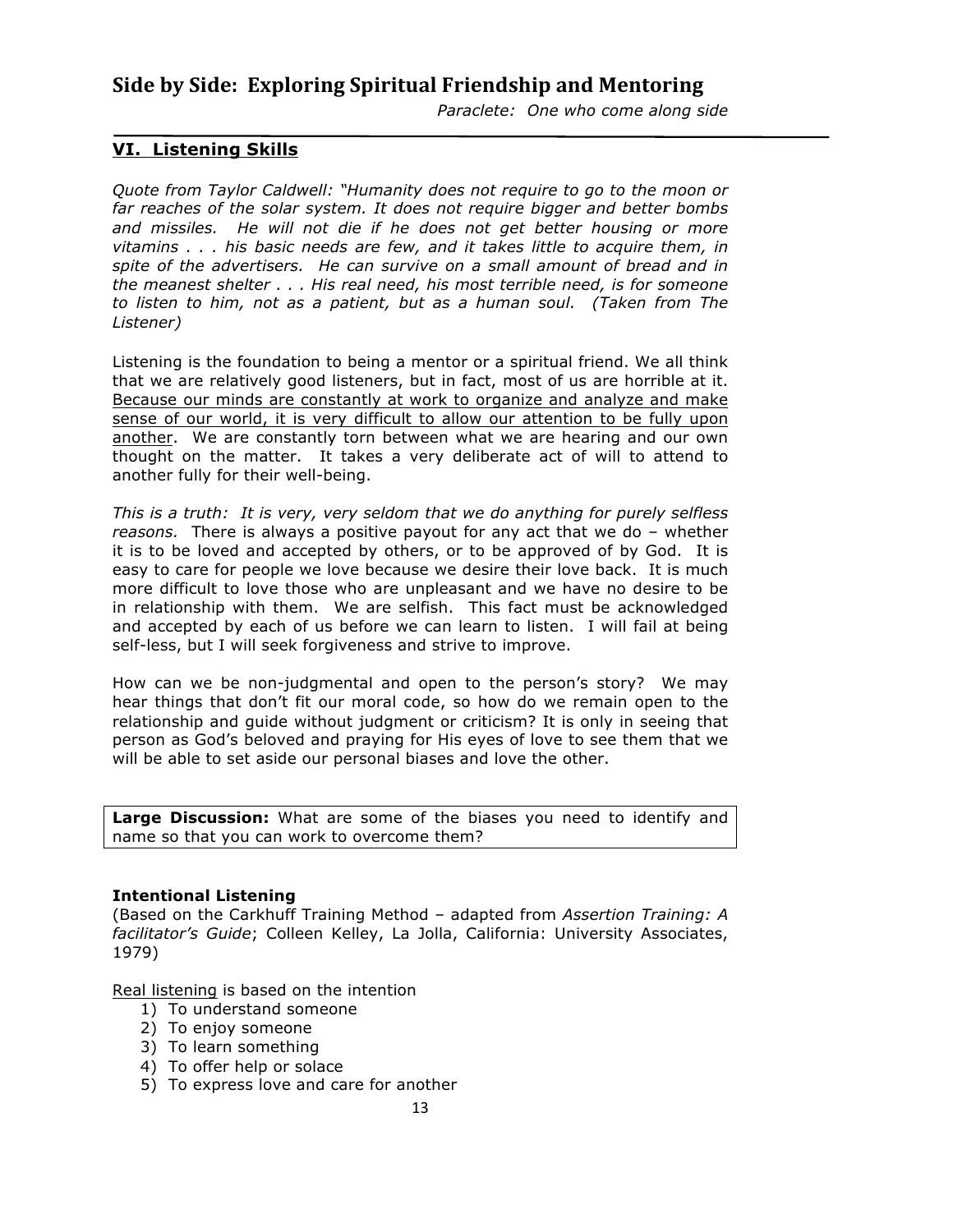*Paraclete: One who come along side* 

Pseudo-listening is based on the intention

- 1) Of making people think you are listening so that they like you
- 2) Of feeling important and accepted
- 3) Of listening for one specific thing or presumption, ignoring the rest
- 4) Of buying time until you can speak again
- 5) Of building your own argument
- 6) Of being polite

Group Discussion Question: How do you rate yourself as a listener? When do you find it easier to give undivided attention to someone and when do you find it hardest? How have you felt when someone just pseudo-listened to your story?

The process of listening is a journey of moving *downward and inward* in a relationship in order to eventually move *upward and outward*. It takes time for both the person sharing and the one listening to explore the core issues and the depth of the feelings surrounding the situation. By establishing an environment of safety and trust, permission is given to delve inward to reach clearer understanding. Once this has been reached, then begins the journey back outward as concrete decisions and action plans are made. The goal is never to be stuck in one place, but to move forward in growth of relationship with God and others.

### **There are five primary elements of listening essential to help a person move** *downward and inward***:**

- 1. **Genuine Care**: The listener communicates integrity by his honesty and openness regarding his own feelings toward the other. He is not "acting a role as helper" but genuinely cares about the person he has offered to mentor. (What are words, phrases or actions that express genuine care?)
- 2. **Empathy**: The listener's ability to communicate that he understands and accepts the other person's feelings. It is a willingness to put oneself in the other's shoes in order to identify and help the one sharing name their feelings. (What are words, phrases or actions that are empathetic responses?)
- 3. **Respect and Validation**: The listener expresses clearly that he values the person he is listening to and respects his feelings, the seriousness of his situation and affirms his potential to move forward to health and healing. (What are words, phrases or actions that express respect?)
- 4. **Self**-**Disclosure**: The listener is willing to share from his own story, only as it is helpful to the mentee. The listener is able to share about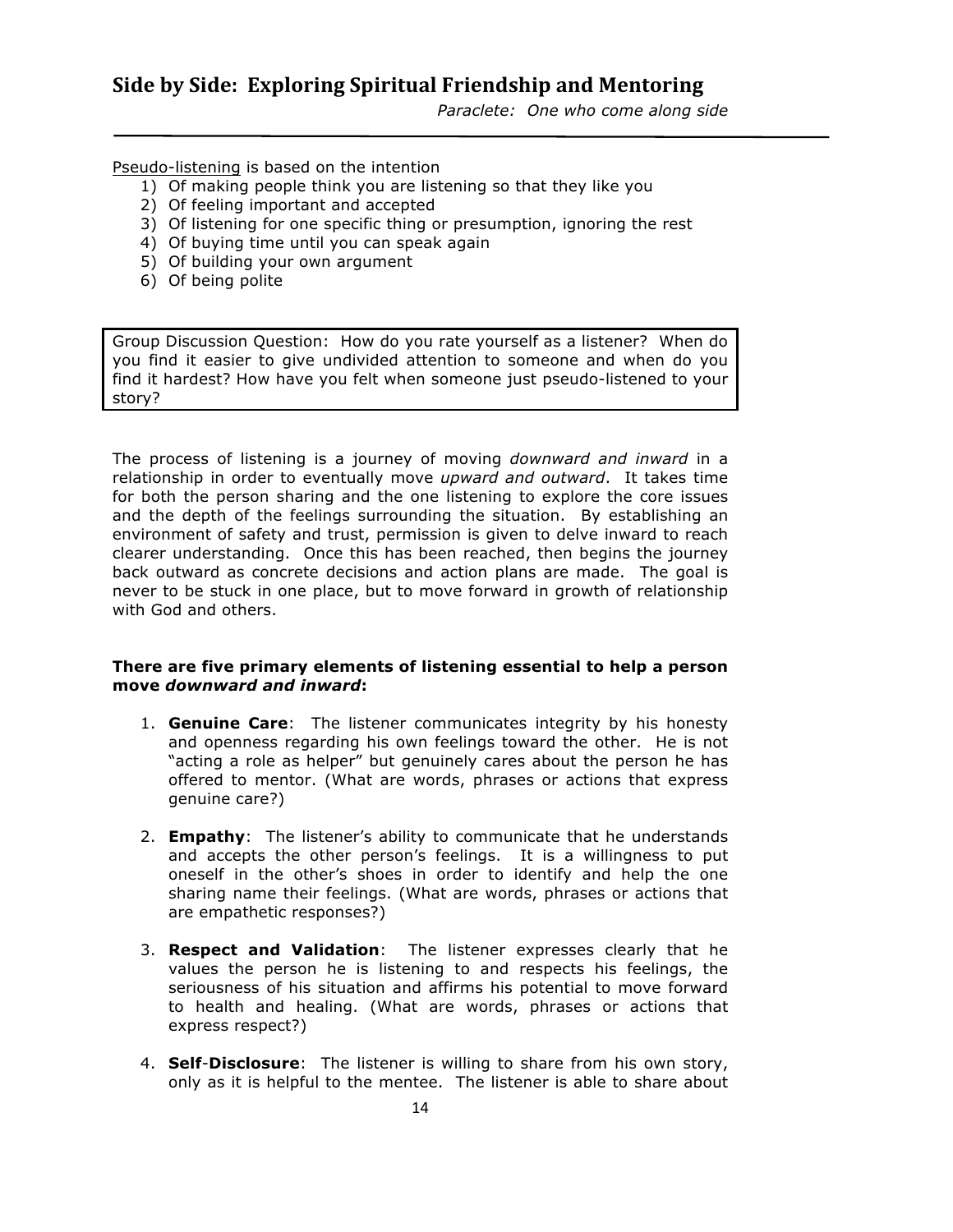*Paraclete: One who come along side* 

his own values, beliefs, experiences, knowledge and values as it applies to the specific situation of the mentored one. His primary goal is to draw out the story of the person who is sharing and personal sharing must be related to that goal, rather than shut down the one sharing. (If a mentee is sharing their anxiety as a parent, what might be an appropriate story to share?)

5. **Clarity:** This enables the listener to put concrete words and descriptions to the emotions of the person sharing as well as clarify the situation being dealt with. Clarity usually tries to isolate the matter to one specific issue or incident.

### **The listener now uses questioning skills to move the mentee upward and outward in with the next three elements**

- **6. Challenge:** This is an extremely important stage of listening and requires that a deep trust level has been established. Here the listener begins to point out areas of the person's story that don't match. For example, the one sharing may say that he is happy, but his body language shows sadness. Or he might say that he is not angry, and yet tells of things he has said or done that reveal and underlying anger that isn't being acknowledged. It is the ability of the listener to recognize discrepancies and have the loving tact to point these out to the one sharing. It is not an attack on the one sharing, nor placing blame for a situation, but helping them match as closely as possible their words with their body language.
- **7. Immediacy:** There comes a moment in the dialogue where the one listening needs to bring focus to the discussion. The goal is not to solve every problem or change behaviors, but to bring some clarity to one aspect of the story. It might be to help identify the true feelings of the one sharing. It might be helping the mentee decide on one new step he would like to take.
- **8. Self-Exploration:** At this stage, the listener encourages the one sharing to decide upon one action or conclusion. Sample questions might be:
	- **a.** What are your options at this present time?
	- **b.** What is your responsibility in this situation?
	- **c.** Where do you need more information or further clarity?
	- **d.** Do you now understand and accept your feelings and where they are coming from?

### **Body Language**

A good listener knows how to attend not only with his ears, but with his body. Eye contact and slightly leaning forward toward the one sharing will reveal intent to hear every word. Open arms as opposed to crossed arms will communicate receptivity. A touch on the arm may be appropriate but will depend on the comfort level of the relationship.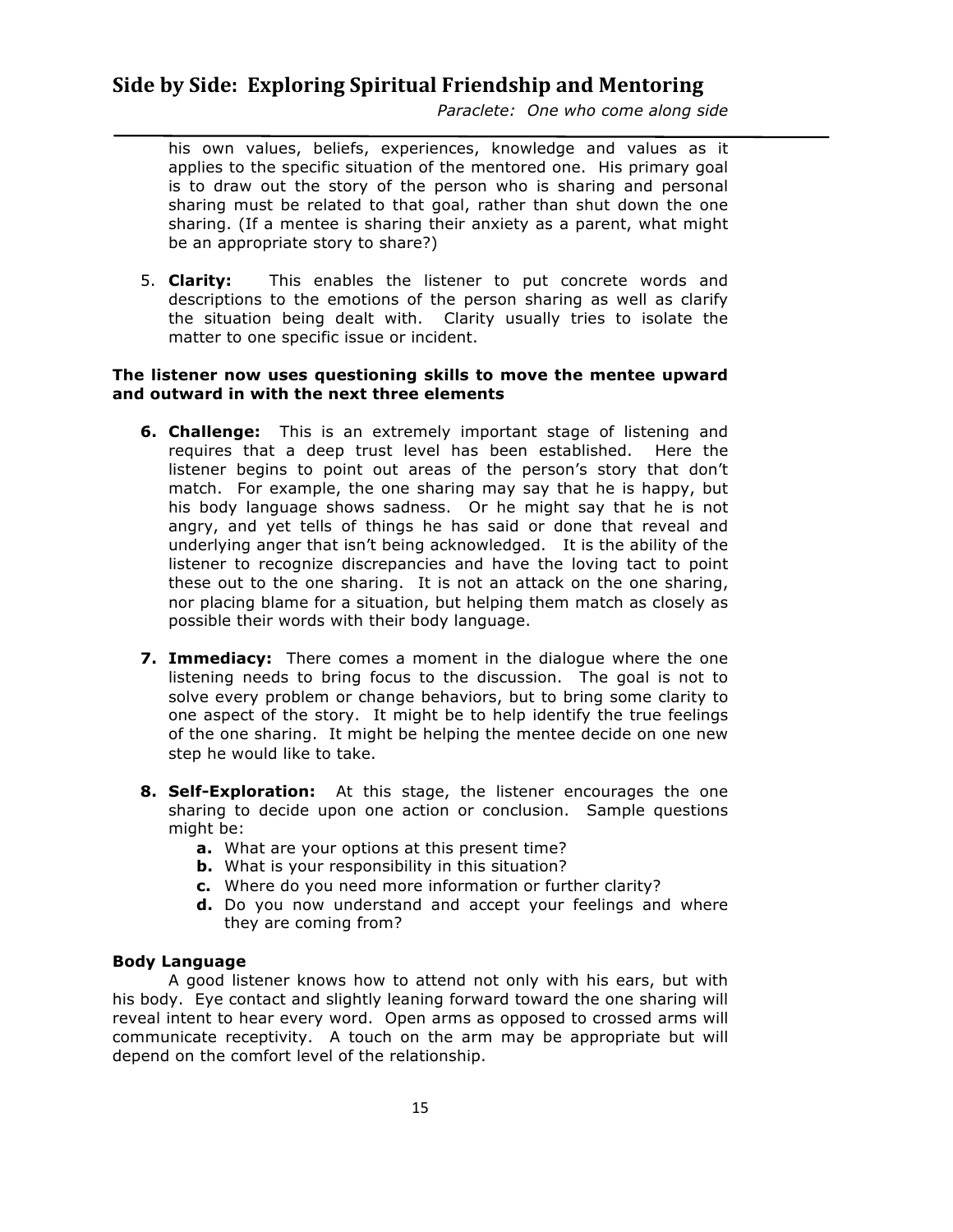*Paraclete: One who come along side* 

**Exercise: Miming – In pairs, have one person endeavor to communicate to the other simply with body language. What emotion is being communicated? Try three different postures and then switch places.**

### **Emotional Word Chart**

| Mad:             | Sad:         | Glad:          | Afraid:      | <b>Confused:</b> | Ashamed:         |
|------------------|--------------|----------------|--------------|------------------|------------------|
| <b>Bothered</b>  | Down         | At ease        | Uneasy       | Curious          | Uncomfortable    |
| Ruffled          | Blue         | Secure         | Apprehensive | Uncertain        | Awkward          |
| Irritated        | Somber       | Comfortable    | Careful      | Ambivalent       | Clumsy           |
| Displeased       | Low          | Relaxed        | Cautious     | Doubtful         | Self-conscious   |
| Annoyed          | Glum         | Contented      | Hesitant     | Unsettled        | Disconcerted     |
| Steamed          | Lonely       | Optimistic     | <b>Tense</b> | Hesitant         | Chagrinned       |
| Irked            | Disappointed | Satisfied      | Anxious      | Perplexed        | Abashed          |
| Perturbed        | Worn out     | Refreshed      | Nervous      | Puzzled          | Embarrassed      |
| Frustrated       | Melancholy   | Stimulated     | Edgy         | Muddled          | Flustered        |
| Angry            | Down         | Pleased        | Distressed   | Distracted       | Sorry            |
| Fed up           | hearted      | Warm           | Scared       | Flustered        | Apologetic       |
| Disgusted        | Unhappy      | Snug           | Frightened   | Jumbled          | Ashamed          |
| Indignant        | Dissatisfied | Happy          | Repulsed     | Unfocused        | Regretful        |
| Ticked off       | Gloomy       | Encouraged     | Agitiated    | Fragmented       | Remorseful       |
| <b>Bristling</b> | Mournful     | <b>Tickled</b> | Afraid       | Dismayed         | Guilty           |
| Fuming           | Grieved      | Proud          | Shocked      | <b>Insecure</b>  | Disgusted        |
| Explosive        | Depressed    | Cheerful       | Alarmed      | Dazed            | <b>Belittled</b> |
| Enraged          | Lousy        | Thrilled       | Overwhelmed  | Bewildered       | Humiliated       |
| Irate            | Crushed      | Delighted      | Frantic      | Lost             | Violated         |
| Incensed         | Defeated     | Joyful         | Panic        | Stunned          | Dirty            |
| Burned up        | Dejected     | Elated         | stricken     | Chaotic          | Mortified        |
| Outraged         | Empty        | Exhilarated    | Horrified    | Torn             | Defiled          |
| <b>Furious</b>   | Wretched     | Overjoyed      | Petrified    | <b>Baffled</b>   | Devastated       |
| Blind rage       | Despairing   | Ecstatic       | Terrified    | Dumbfounded      | Degraded         |
|                  | Devastated   |                | Numb         |                  |                  |

### **Two Key Listening Skills**

- 1. Asking the right questions
- 2. Rephrasing the response

The first skill is *the ability to ask the best questions to draw out the person's story,* and the second skill is *the ability to rephrase what you have heard* so that the mentee knows that they have been heard and understood. Being able to interpret the level and gauge the intensity of emotions being shared will help the listener give feedback to the one sharing.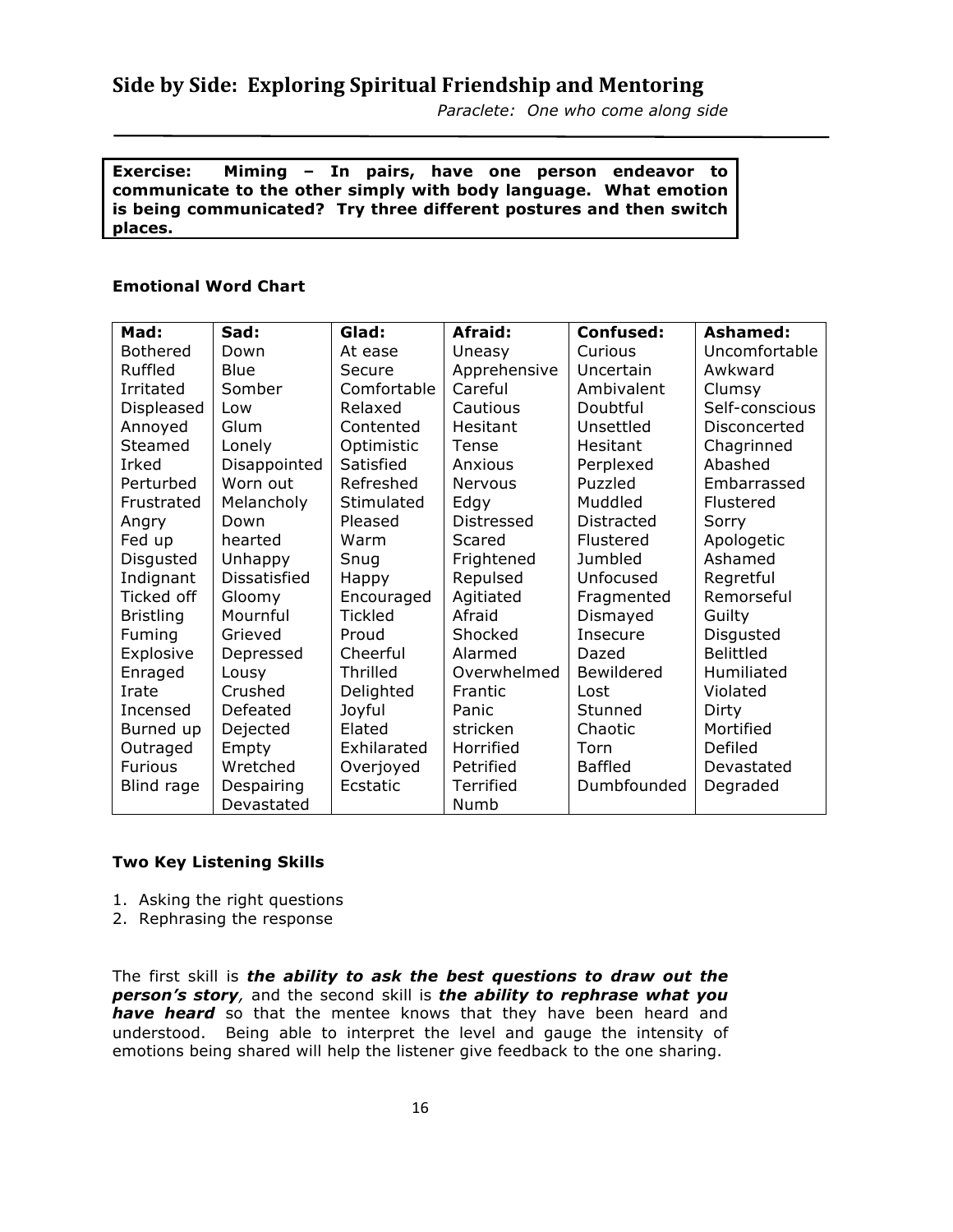*Paraclete: One who come along side* 

### **Illustration of rephrasing with Mary and Martha**

The above columns of emotional words are listed according to intensity from weak to strong. One way to test the intensity of a person's emotions is to rephrase their statement with a synonym of varying intensity. For example, Mary might say "I was upset when Martha said that to me". The listener would rephrase, "It must have really ticked you off to be reprimanded by Martha in front of Jesus". Mary might then respond, "Oh I was a little bothered, but that is just Martha's way" or she might say, "I was so furious that she would call me down in front of the Lord"!

In this example, the listener is helping the person clarify their feelings and understand what issue needs to be dealt with. If there is a great level of intensity to the feelings of anger, then the relationship between Mary and Martha will require attention and reconciliation. If Mary really wasn't too concerned about the whole incident, then perhaps it need not be revisited.

### **Three types of questions:**

- A. Fact finding
- B. Clarifying
- c. Summary or Evaluative Questions
- 1. Ask open-ended questions, not "yes" or "no" questions.
- 2. Don't restrict answers by asking questions that can be answered with a list unless you want a list.
- 3. Instead, use phrases like "Tell me all you can about . . ." "Describe to me what you were feeling when . . ."
- 4. Don't use "why". It accuses, assaults, and puts the person on the defensive.
- 5. Ask one question at a time. If you ask two or more part questions, you will only get an answer to one part.
- 6. Don't interrupt, put words in the person's mouth, or anticipate their answers. You might be wrong and even if you are right, it is disempowering.
- 7. Use common vocabulary. Don't talk over a person's head, and don't talk down.
- 8. Don't be too blunt.
- 9. Pray for wisdom and guidance and ask throughout, "What do you think God's perspective is on this" "Where do you see God in this situation"

(Carson Pue from Arrow Leadership Ministries)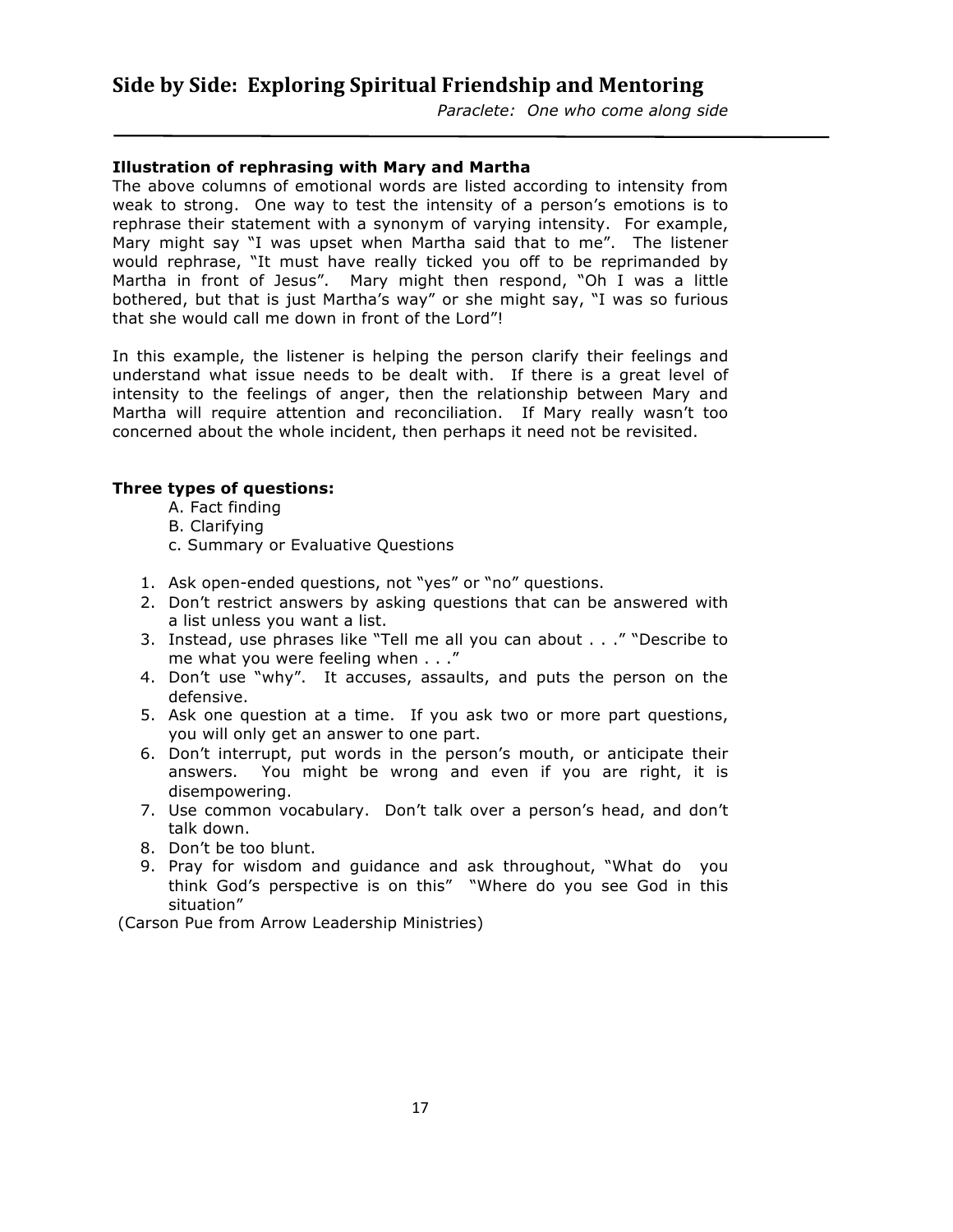# *Listening Triads*

Break into groups of three. One person will share her story, another will be the active listener and the third person will be the observer.

- 1. Pick one of the topics below (or your own idea) to share about:
	- a) A challenging work-place relationship
	- b) A recent challenge you have had to face or difficult experience to overcome
	- c) A vacation experience
	- d) A disappointment you have had to work through
- 2. Once the topic is decided upon, the listener will ask a question that will bring up the topic and the person will begin to share. The listener will endeavor to draw out the story and understand the emotions attached to the event, offering feedback to the one sharing.
- 3. The observer will watch how well the listener attends to the one sharing. He will watch for and note on paper:
	- a) *Body language* how does the body language of the listener communicate attentiveness, empathy, respect and care?
	- b) *Questions* What kinds of clarifying questions did the listener ask to draw out more of the story?
	- c) *Verbal feedback* did the listener make affirming comments such as "I see"; "That must have been interesting" or whatever is appropriate to show that he is listening and attending to the story
	- d) *Summary statements* Was the listener able to rephrase statements and feed them back to the one sharing so that he knew he was being heard?
	- e) *Clarity -* How well did the listener pick up on emotional words and bring clarity to the intensity of those emotions.
	- f) *Disclosure* Did the listener do any personal disclosing and did it help encourage the sharing of the other or did it seem to detract from their story?
	- g) *Challenge* Was there any need for the listener to challenge the one sharing for any discrepancies or offer emotional feedback?

### **Timing:**

2 minutes to decide the topic 20 minutes of sharing 8 min for feedback from the observer

(Switch roles and repeat until everyone has does each part as time allots)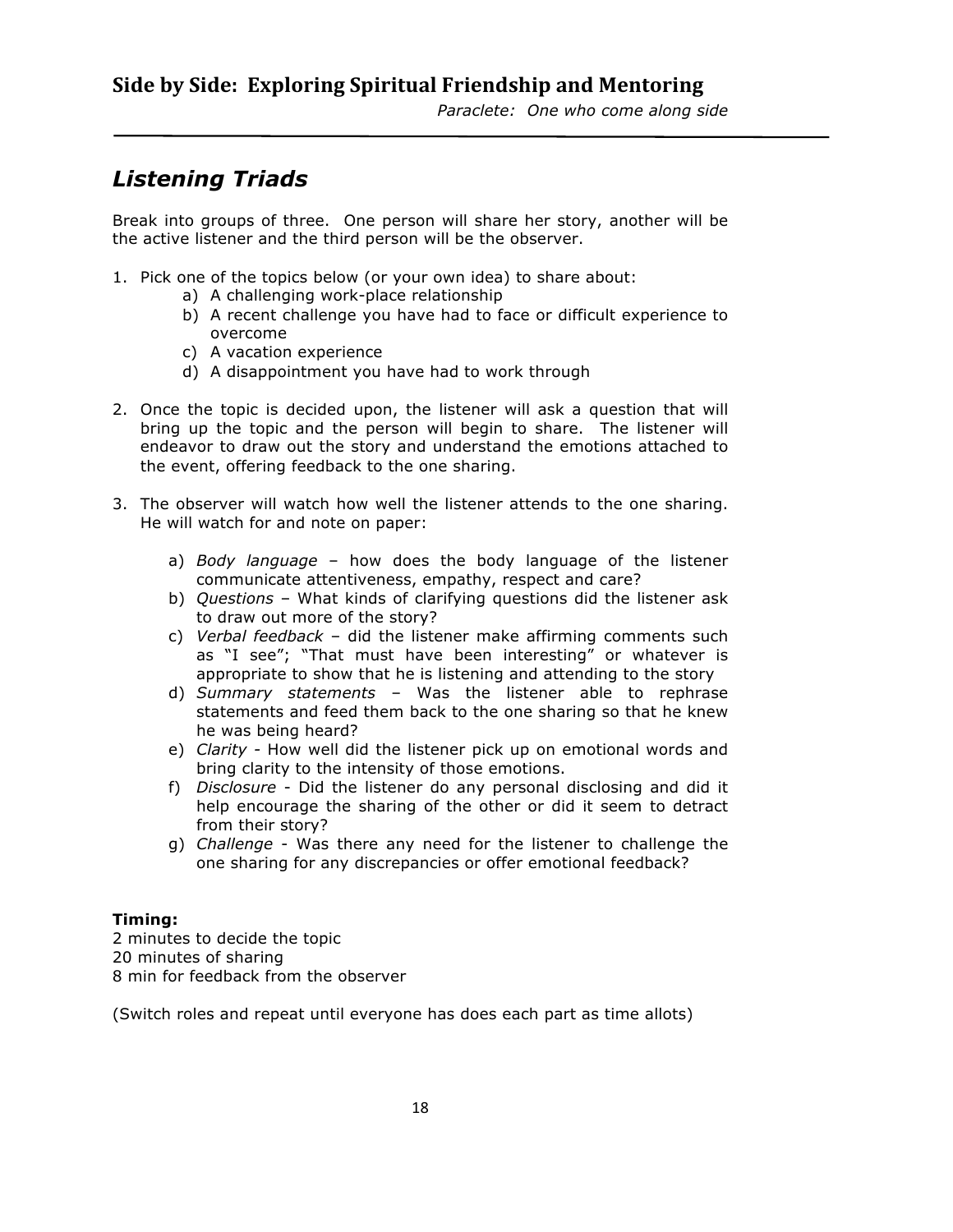### **VIII. The Nuts and Bolts of Mentoring**

Old Rules – New Rules (Cheryl Dahle, Fast Company.com, Dec. 18, 2007)

- 1. **Old Rule**: There should be commonalities **New Rule**: The best matched are mismatches. If a mentor and mentee are too much alike then the potential for new discoveries can be reduced and learning of new skills may take longer or is greatly diminished altogether. It is good to be matched with someone that will challenge you.
- 2. **Old Rule**: A mentor should be in a more senior position **New Rule**: A good mentor is anyone you can learn from. Having a flexible approach to where one can glean new skills and "know how" can provide learning opportunities where least expected. This may be very useful in a situation where there are few mentors available.
- 3. **Old Rule**: Mentoring takes place one-on-one **New Rule**: Mentoring works well when you mix and match. Mentoring "circles" or "quads" can be formed whereby combinations of mentees are helped by several mentors. This type of mentorship scenario may be useful when a common need has been identified by/for a group of people.
- 4. **Old Rule**: Mentors pick **New Rule**: Mentees pick. Oftentimes the initiative to form a mentoring relationship will not come from the leaders or managers of an organization. In the context of the church, a formal mentorship program may be in place but that is no guarantee that an appropriate fit will be found. When people are encouraged to take their own initiative the potential growth in mentorship relationships increases, and thereby all the needs in the body of Christ can be met. This type of attitude also encourages a proactive rather than a passive stance.
- 5. **Old Rule**: You are either a Mentor or mentee **New Rule**: Everyone is a mentor. No matter what age or at what stage in life or a career one is at, everyone has something to offer.

### How to Pick a **Mentee**

Can a mentor pick who they would like to mentor? Absolutely! If you are aware of a skill or have taken a specific interest in a person, it is very valid to ask that person if they would be interested in having someone come along side them for a season and explain your interest in their journey. It is good to initiate a contact, not always leaving it to the other person and it can warm a person's heart to know someone cares about them.

There is a greater chance of meeting another person through shoulder to shoulder activities in your church or community. By participating in some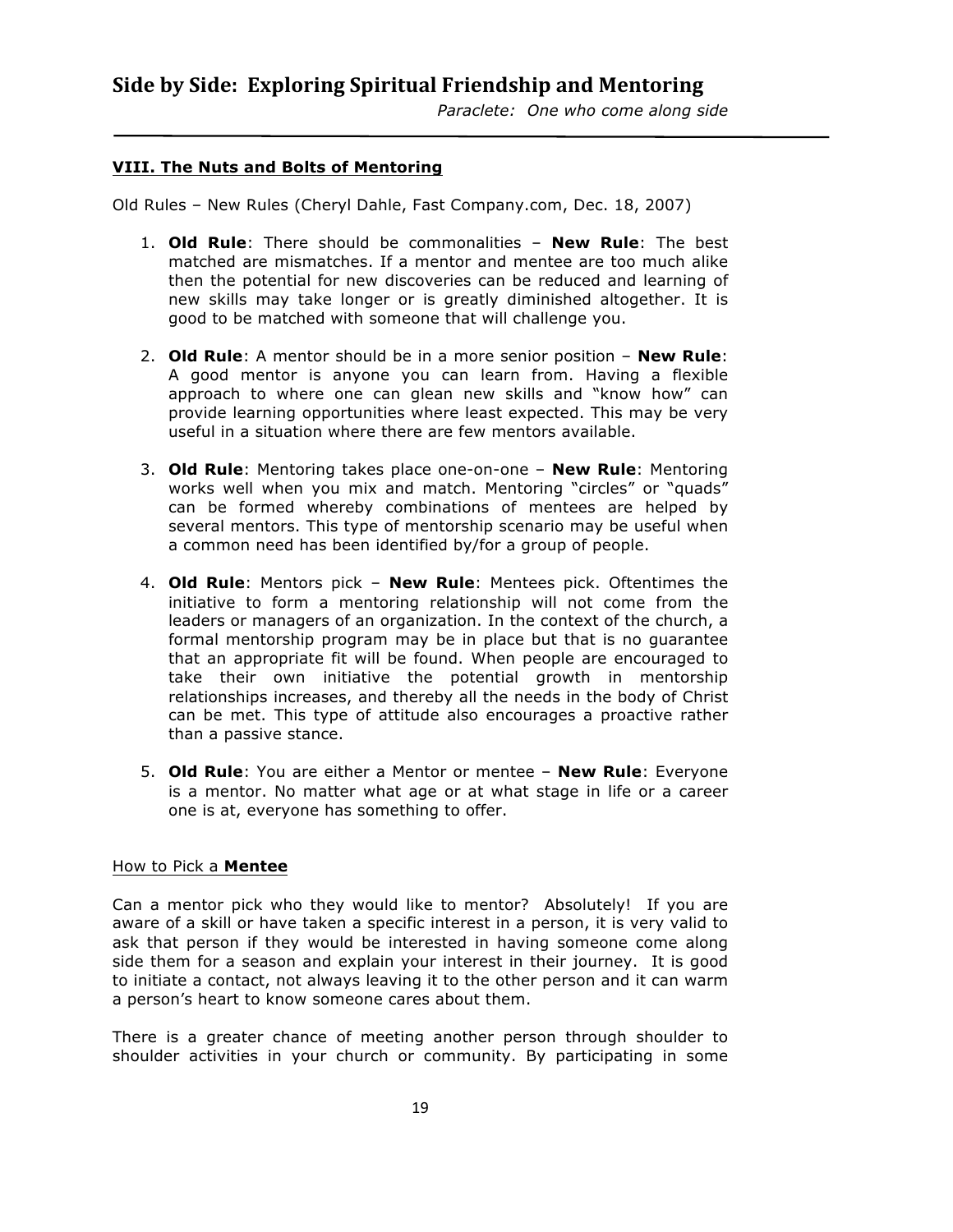common activities, it may help to identify as to whether you might be compatible for a more intentional relationship.

Compatibility isn't always easy to distinguish and you may not have the same style of communication. You may love to talk on the phone and the other not so much, so there are many things to take into consideration.

Characteristics of a Mentee (Protégé)

- Someone who is easy to believe in
- Someone who is easy to like and spend time with naturally
- Someone who wants change and growth
- Someone who is teachable
- Someone who respects and admires you
- Someone who is self-motivated
- Someone who is comfortable with you

(Adapted from *Mentoring* by Bobb Biehl – Broadman & Holman Publishing, Nashville, TN 1996)

### How to Pick a **Mentor**

Can a mentee pick who they would like as a mentor? Absolutely! A proactive mentee is one who has already taken a very important step as they have most likely given considerable thought to their needs and have made some initial observations of potential mentors in their circle of influence that may be able to help them. Such a proactive stance greatly contributes to a sense of empowerment in meeting their goals.

Characteristics of a Mentor

- Someone who is honest with you
- Someone who is a model for you that you respect
- Someone who is deeply committed to you
- Someone who is open and transparent
- Someone who is a capable teacher
- Someone who believes in your potential
- Someone who will put aside their own agenda for your sake
- (Adapted from *Mentoring* by Bobb Biehl Broadman & Holman Publishing, Nashville, TN 1996)

### **Mentoring Dynamics**

- 1. Attraction often there is a sense of attraction on the part of the mentee for the mentor. The mentee perceives a set of skills or a certain type of knowledge in a particular area that he/she can benefit from. Usually it is the mentor who initiates the relationship.
- 2. Relationship is marked by one in which the mentee voluntarily places themselves in a subordinate position to the mentor by virtue of age, experience, or maturity during the mentoring process.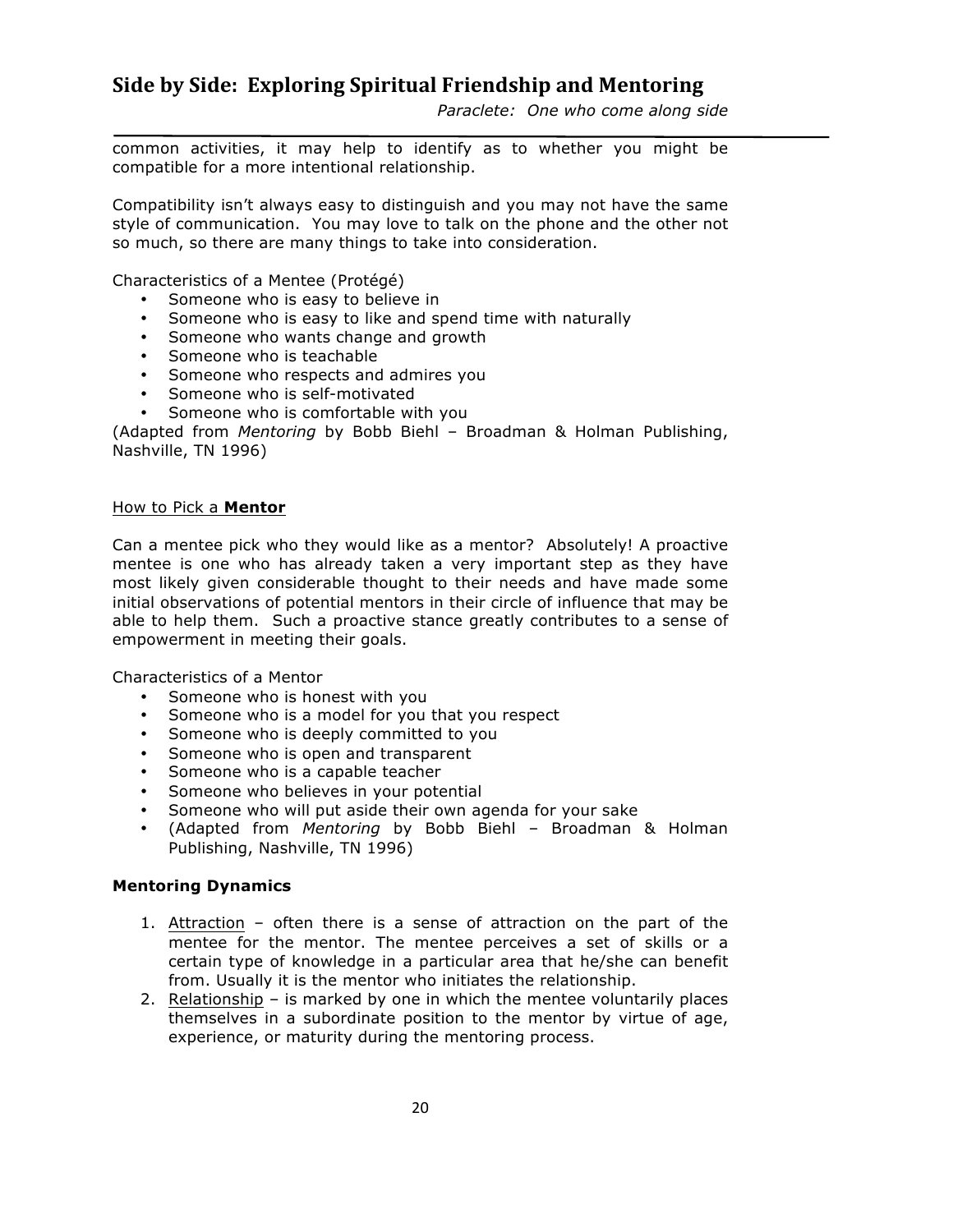*Paraclete: One who come along side* 

- 3. Responsiveness the interaction during the mentoring process is established with loyalty, submissiveness, and obedience on the part of the mentee. Little learning will take place without these elements.
- 4. Accountability for the duration of the mentoring term the process is deliberate with the mentor requesting that the mentee be accountable. This can be achieved through feedback on assignments given by the mentor.
- 5. Empowerment progressively habits and skills are learned in the mentee and empowerment is manifest as the mentee exhibits and integrates these into their life. Ultimately, empowerment takes place when the mentee is able to end the mentoring process and becomes a mentor to someone else.

*The Mentor Handbook, Detailed Guidelines and Helps for Christian Mentors and Mentees, Dr. J. Robert Clinton & Richard W. Clinton, Barnabas Publishers, 1991, p. 3-8.*

### **Structure of time together**

1. Intentional time spent: How often would you like to meet and for what length of time. Recommend no more than once a week and no longer than 2 hours at a time. No less than once a month and one hour at a time.

2. Setting outcomes and defining the time together: What do you want to happen when you meet? Outline specific outcomes or general purpose or target to work toward. What is the primary focus of the time spent together and how will you know when that purposes has been accomplished?

3. Duration of commitment: It is recommended to establish a 3 – 6 month initial time commitment to be reevaluated at the end of the set duration. Adjust, evaluate, closure when time is right

4. Optional trial period: Meet three times or so and then decide if the relationship will go forward or not.

5. Contract: Time commitment, confidentiality, punctuality, etc. How do we evaluate if structure is needed or it should be more loosely set out?

6. Set clear expectations: Meet until desired goals are accomplished and then decide if you want to continue with new goals, or terminate the mentoring relationship. Evaluate every 6 months.

### **Bringing Closure to a Mentoring Relationship:**

- In order to end a mentoring relationship well it is important to have established specific parameters of the mentoring relationship at the outset. It is difficult to assess if one has reached the end if no goals or time frame were initially agreed upon.
- There may be some mentoring relationships that are less structured and will be on again-off again depending on the need and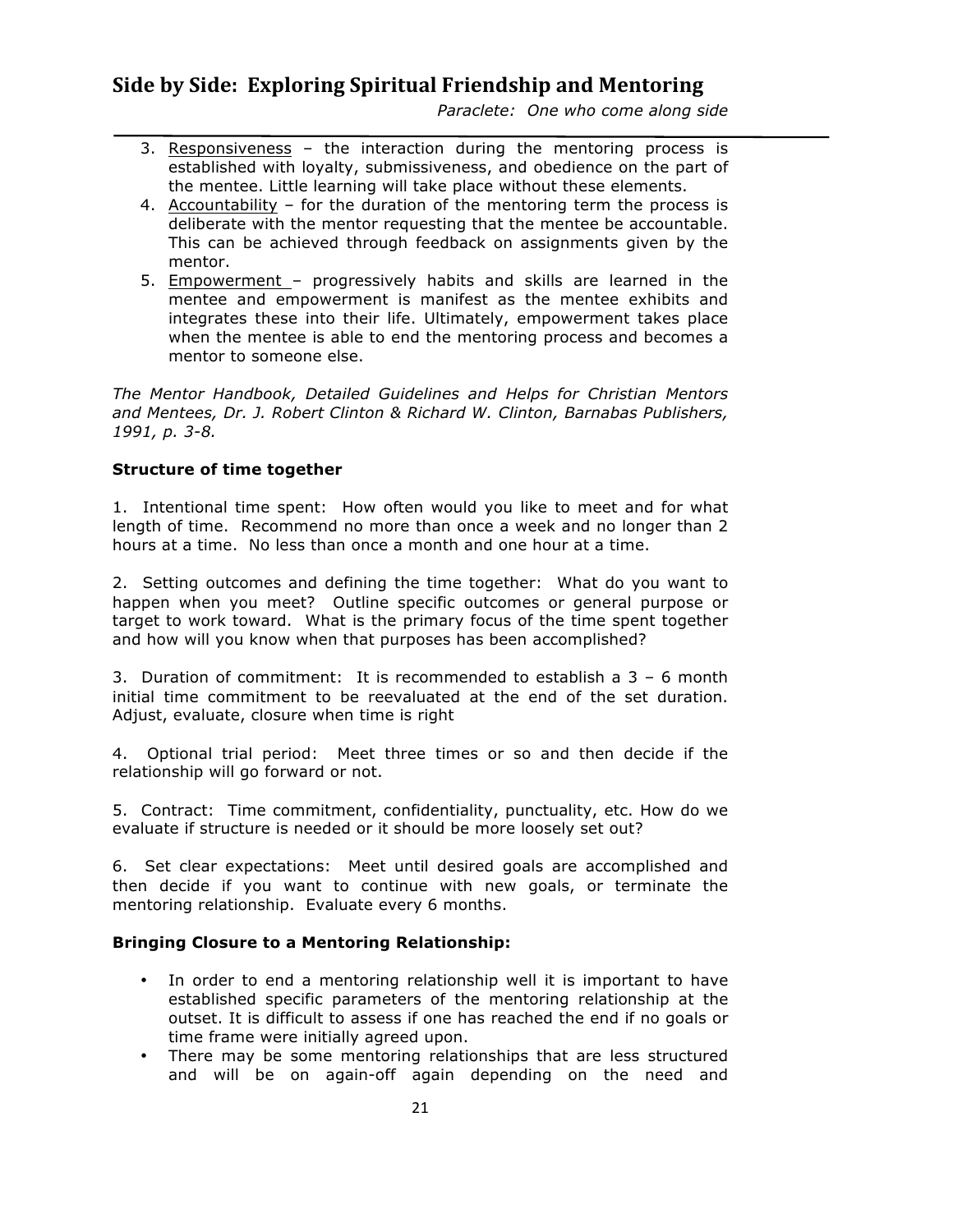*Paraclete: One who come along side* 

circumstance. If one of the parties has moved away to a different city, for example, the nature of the relationship needs to be re-evaluated to assure the continued achievement of goals. Perhaps the mentoring relationship is at a stage where completion of the goals can be met via long distance email correspondence or occasional telephone calls. In some cases this may prove to be impractical and the mentee will need to find a new mentor.

### **Mentors speak three messages: It can be done! You're not alone! I believe in you!**

### NOTE: Legal Considerations

Mentors should seek professional advice if something is shared that involves a crime that must be reported by law. This could include such issues as child abuse, for example.

### **IX: Church Models for Mentoring**

### 1) **Team Organized**

- a) A Mentoring Team does the matching of mentors and mentees through profiles and much prayer
- b) Potential mentors and mentees fill out an application profile if they are interested in participating and may NOT choose their own match.
- c) There is a "meet your mentor" event where icebreakers and initial activities help to initiate the relationships.
- d) A nine month time frame is established with recommended engagements weekly and monthly
- e) Mentors are trained and receive ongoing support from the mentoring team.

### Sample

- You can join the Mentoring Ministry from \_\_\_\_\_\_\_\_\_\_\_\_\_\_\_\_\_\_\_\_\_.
- The Mentoring Prayer Team will pray over all profile sheets from **until**
- Mentoring Matches will be made on  $\blacksquare$ .
- The Mentors will be called by someone on the Mentoring Prayer Team.
- You will be contacted by your Mentor the week of \_\_\_\_\_\_\_\_\_\_**.**
- You and your partner attend the "Meet Your Match" covered dish dinner on

### 2) **Discipleship based**

 $\mathcal{L}=\mathcal{L}^{\mathcal{L}}$ 

- a) Church trains individuals in a discipleship training program so that they can come along side newer individuals to the church and help them understand basic beliefs of the Christian Faith. Jan Porcino, former staff of FBC Vancouver has an excellent 10 week program developed for this purpose.
- b) Could be used with more than one at a time or with a couple.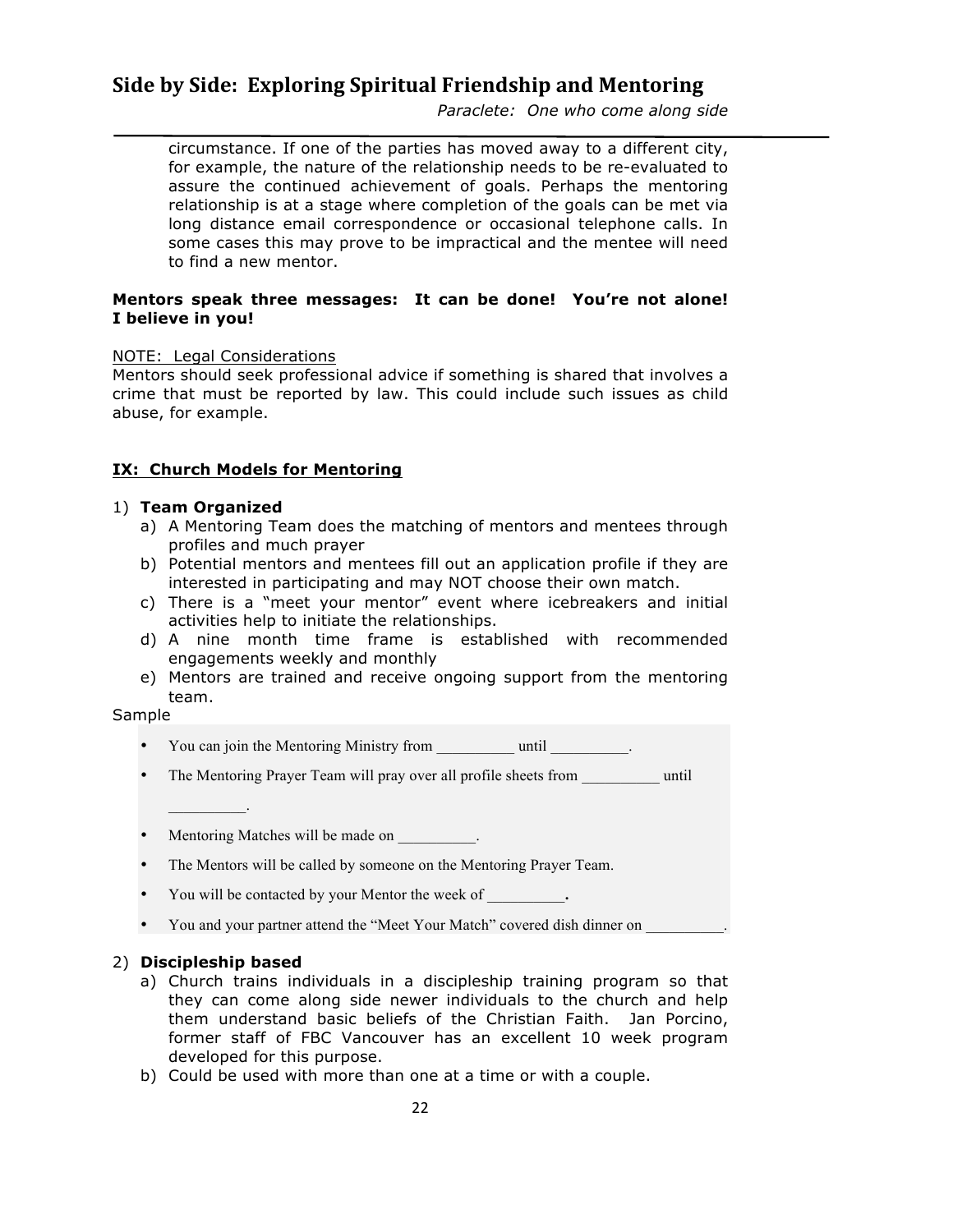### 3) **Leadership Training**

- a) Rather than endeavoring to recruit leaders into ministry, individuals are identified with the potential for elder, teacher, music ministry, etc and one doing that ministry offers to come along side and walk with them through the first year or two of their new calling.
- b) The mentor gradually transfers responsibility and authority to the new leader as they feel comfortable with their role

### **Read Three Stories of successful mentoring**

### **X: Seeking and Developing the Character and Values of Christ**

The following exercise is to be done independently. Go and find a comfortable place where you can quietly reflect upon the Scripture and listen to God's voice.

**Assignment: Spend some time with the Beatitudes found in Matthew 5: 3 – 11. You may also want to scan through the rest of the "Sermon on the Mount" found in chapters 5 – 7.**

**As you reflect, record any characteristics or values that Jesus teaches on in this passage. Prayerfully consider which areas of your life that Christ is calling you to deepen or develop more fully. Would there be a place to invite another person to help you strengthen your character and clarify your values?** 

| <b>Character Trait</b> | What is God saying to me about this? |  |  |
|------------------------|--------------------------------------|--|--|
|                        |                                      |  |  |
|                        |                                      |  |  |
|                        |                                      |  |  |
|                        |                                      |  |  |
|                        |                                      |  |  |
|                        |                                      |  |  |
|                        |                                      |  |  |
|                        |                                      |  |  |
|                        |                                      |  |  |
|                        |                                      |  |  |
|                        |                                      |  |  |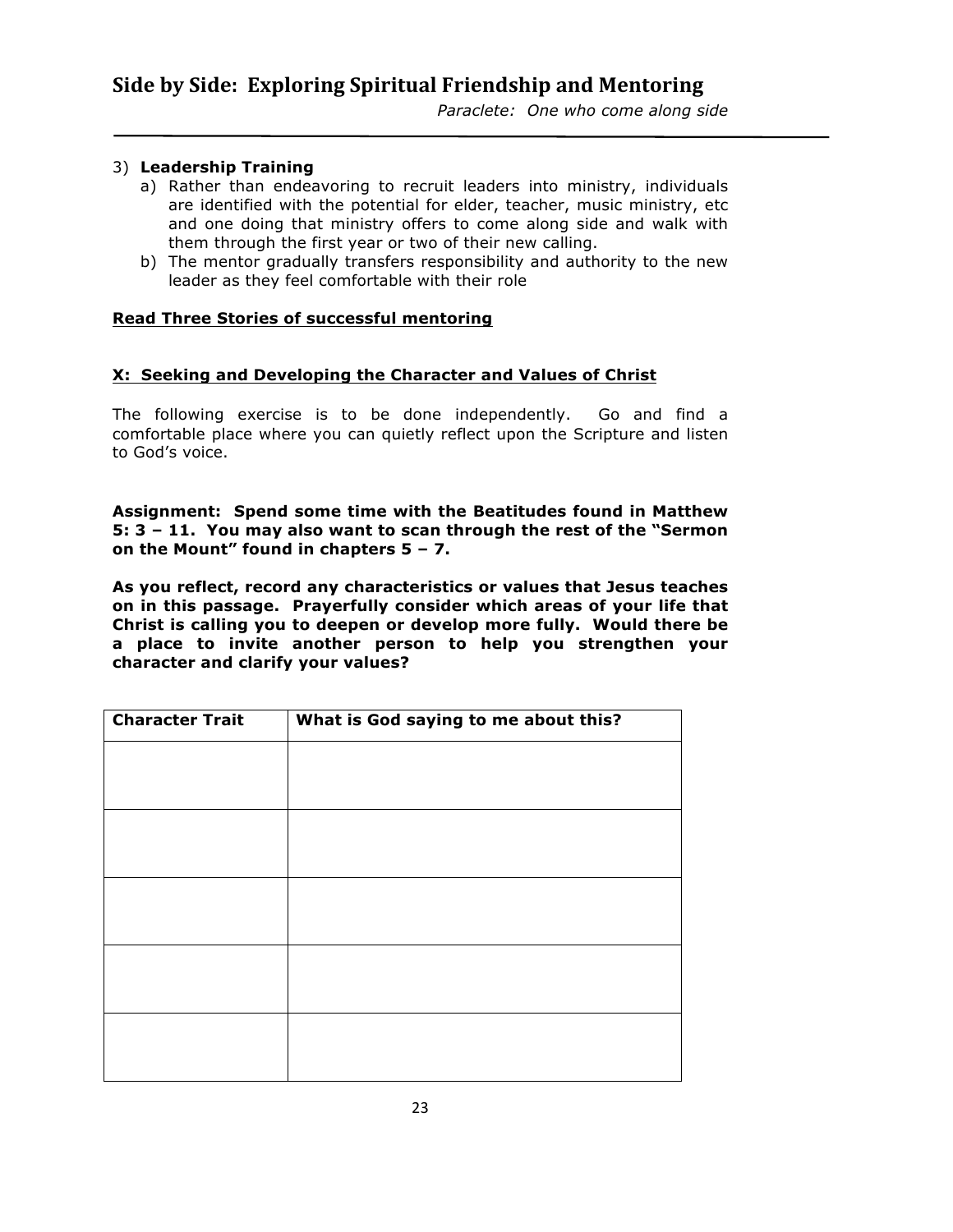### **Session X: The Cry of the Heart – Worship and Reflection**

**There's a time I can recall Four years old and three feet tall Trying to touch the stars and the cookie jar And both were out of reach And later on in my high school It seemed to me a little cruel How the right words to say always seemed to stay Just out of reach Well I should not have thought it strange That growing causes growing pains 'Cause the more we learn the more we know We don't know anything But still it seems a tragic fate Living with this quiet ache The constant strain for what remains Just out of reach**

**Chorus We are reaching for the future We are reaching for the past And no matter what we have we reach for more We are desperate to discover What is just beyond our grasp But maybe that's what heaven is for**

**There are times I can't forget Dressed up in my Sunday best Trying not to squirm and to maybe learn A bit of what the preacher preached And later lying in the dark I felt a stirring in my heart And though I longed to see what could not be seen I still believed I guess I shouldn't think it odd Until we see the face of God The yearning deep within us tells us There's more to come So when we taste of the divine It leaves us hungry every time For one more taste of what awaits When heaven's gates are reached Repeat Chorus**

**I believe that's what heaven is for There's a time I can recall Four years old and three feet tall Trying to touch the stars and the cookie jar And both were out of reach**

**Carolyn Arends: "Reaching"**

### **Quotes:**

*We want to delude ourselves that of the problem of our emptiness, love is at the root. I want to say to you, it isn't. Love is only its branches. The root goes beyond love. A naked kind of isolation. An isolated me that does not meet and mingle and never can. It is true what I say. There is a beyond in me, which goes further than love, beyond the scope of stars. Just as some stars are beyond the scope of our vision, so our own search goes beyond the scope of love. At least, I think that is at the root, going beyond love itself*

*D.H. Lawrence*

*Our experience of loneliness is universal, and love alone is not the answer. There is a "beyond" in all of us that love does not satisfy. As wonderful a privilege as love is, I suspect that even in its best form*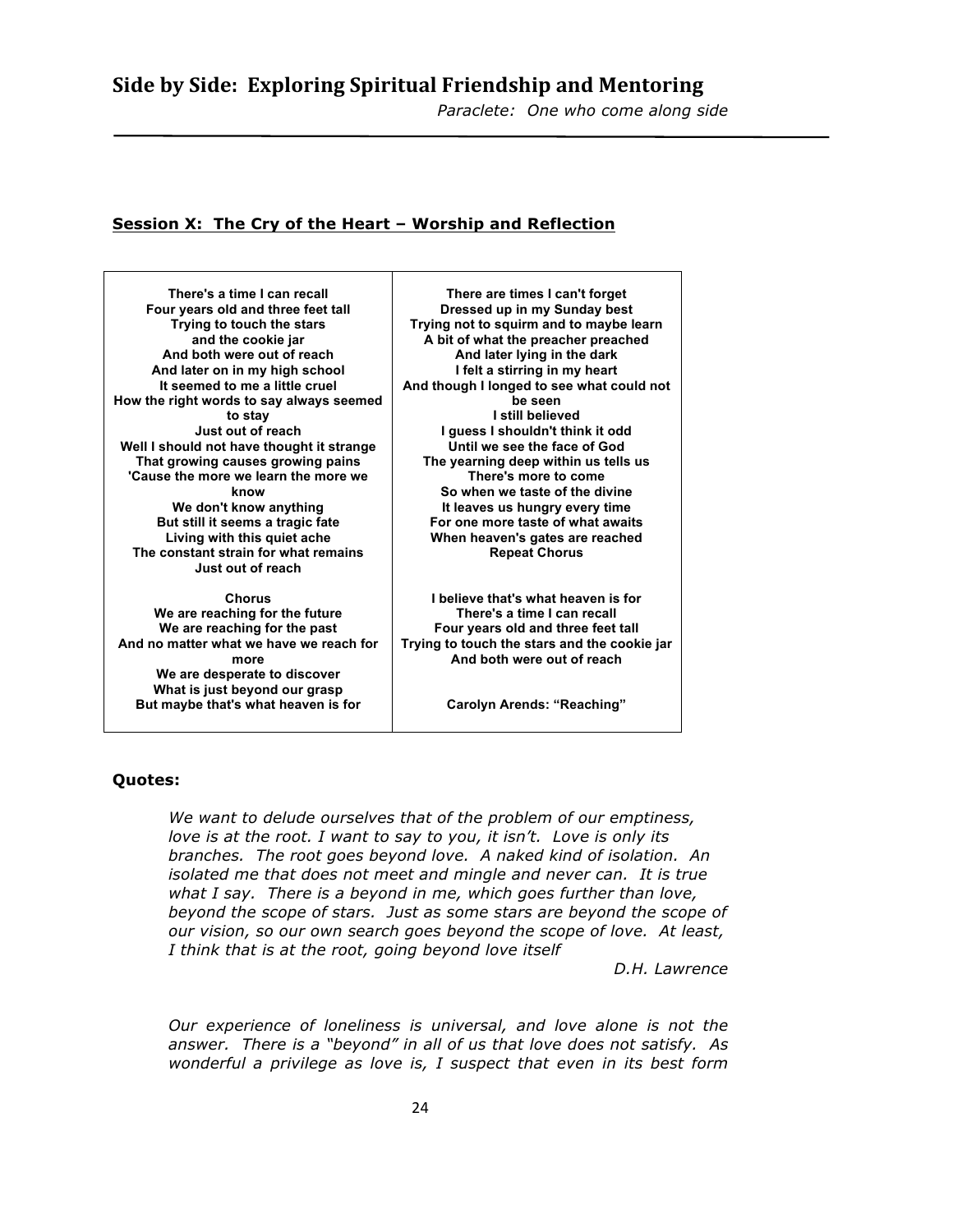*Paraclete: One who come along side* 

*we have made of it something it was never meant to be. (Ravi Zacharias: Cries of the Heart. Pg 154)*

**Point 1: There is a deep longing in our soul that no person can ever fill this side of Heaven.**

**Point 2: The theme of knowing and being known – Who can truly know us?**

**Point 3: Our relationship with God is realized apart from people, but also realized through people. It is not realistic to say "God is enough."**

**Point 4: Worship is the key to relieving loneliness as we enter Mystery, come with gratitude out of abundance, and rest in the Love who created us.**

### **Worship as the Key to Loneliness this side of heaven.**

Only One is truly worthy of our worship, inspiring awe and wonder. Only One can be the focus of our gratitude for our needs being fulfilled. Only One can inspire us to love sacrificially and know the joy of giving.

*When worship is fully understood, it does at least three things that clearly counter the ache of loneliness.*

*The first recognition of worship is the legitimate sense of mystery and the rightful expression of awe. The thrilling recognition of mystery is one of the greatest fulfillments of the human heart. . . . Out of a worship that is pure, all other loves gain their definition. . . (Ravi Zacharias, Cries of the Heart)*

So the first act of worship is awe - and we know that there is someone greater than ourselves – greater than creation. So every other love – every other relationship is set in its place within the mystery of God and His Creation – we are all part of God's story – which defines our story.

The second act of worship is the movement from awe to gratitude. There are only two choices in life in terms of our attitudes – that might sound a bit simplistic but there is a kernel of truth here – we can either be grateful for life, living out of spirit of great gratitude, or we live with a spirit of resentment. That sounds harsh but there is actually no middle ground. You are either grateful, and your response is worship, or you are not grateful, and your response is resentment, anger, bitterness, emptiness – longing. Gratitude fills the heart like no other emotion. Gratitude completes.

Thirdly – When we recognize with awe and wonder the great Mystery, which changes the focus from ourselves as the center of the universe and puts the center where it belongs – when we experience with wordless gratitude the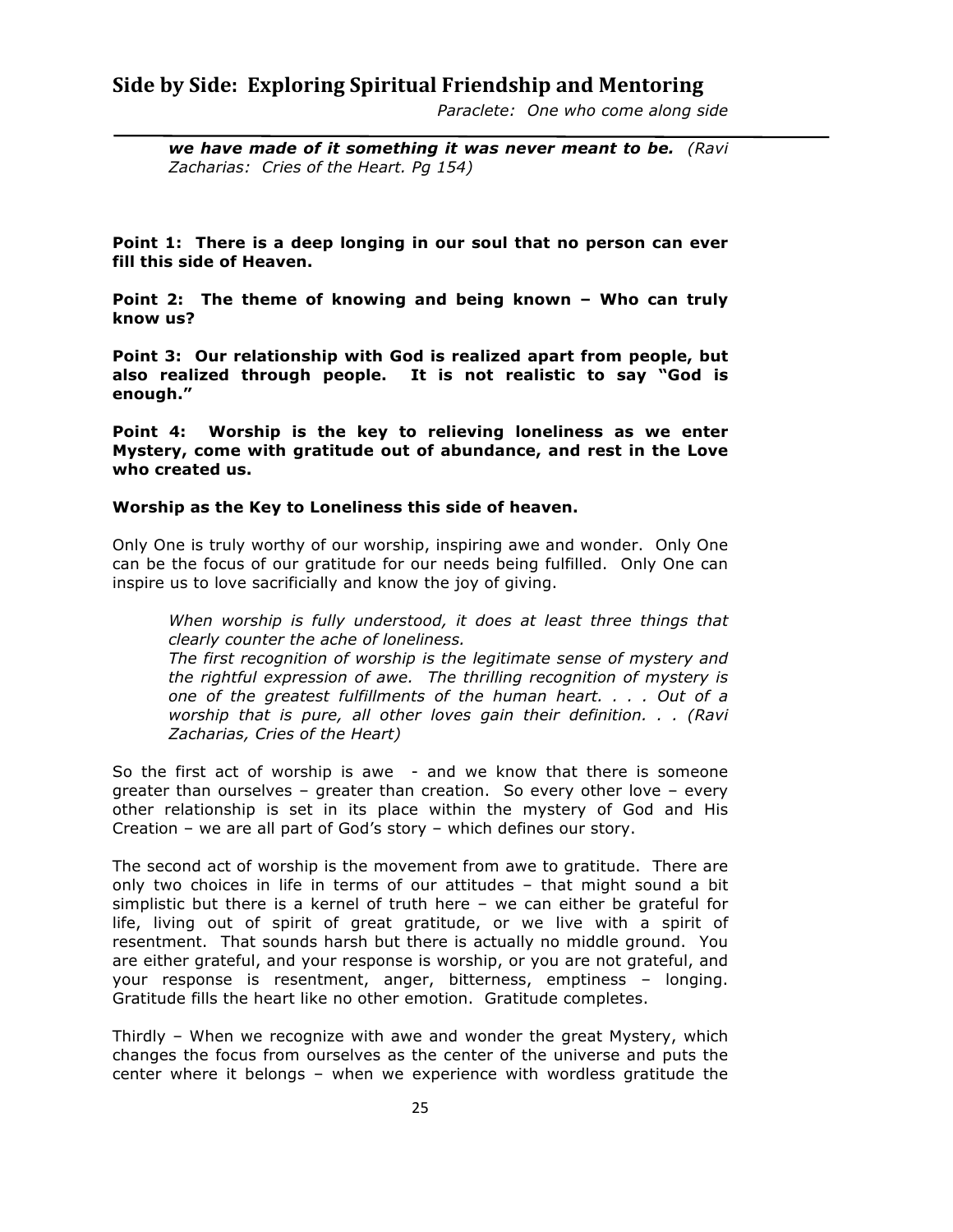*Paraclete: One who come along side* 

wonder that we are part of God's story – it cannot help but point us to one another and invite us to reach out in that same awe, gratitude with love. The outpouring of ourselves comes through changing the focus from own needs to the way we can meet another's needs. Worship is an act of gratitude and when we are grateful we are "full", not empty. There is joy in gratitude  $-$  it starts in our guts and bubbles out uncontrollably. We don't come out of want, but out of abundance and in that abundance, it is so easy to give to another. When we feel impoverished, it leads to stingy living - when we feel full, it leads to generosity.

Augustine wrote: *Our hearts are restless until the rest in God*. It is the ultimate "coming home". Worship is that homecoming.

One of the realities of that thing we call church - our place of corporate worship – is that it can feel lonely. We don't always know the people around us and in the routine structure of our worship, our connection with one another has become superficial. As my friend reminds me, sitting in rows facing one direction does not build community – it doesn't work in a movie theatre, it doesn't work in the classroom or at a conference and it doesn't work in the church. But the question is, what is our focus during corporate worship? Each other or God?

All that we have studied together over this weekend is to enable us as church to deepen our relationships outside of the worship hour. In the service of worship – our focus is upon our Triune God and it is to him we sing, it is to Him we pray and cry out, it is through Him that the Scripture engages our hearts and as we have endeavored to learn to listen to one another, we must also use those same skills to listen to the Word of God in the reading of Scripture and it expounding upon by the pastor. That hour, we give our attention solely to God and out of that worship, we are drawn to engage with one another, serve one another, know one another. It is an intentional calling to become the community described in Colossians 3: 12 – 17.

**Summary:** We were created to worship and the deepest longings of our hearts are met when we commune with our Creator – the only one who knows us completely and thus the only one who can receive us unconditionally. We were also created for community and experience the reality of God's love with one another. Think of how many exhortations in the Scriptures contain the words "one another"!

When we know that God fills our hearts to overflowing, we are able to pour out our hearts to another freely. Who will God call us to as we seek to deepen our love for him and one another?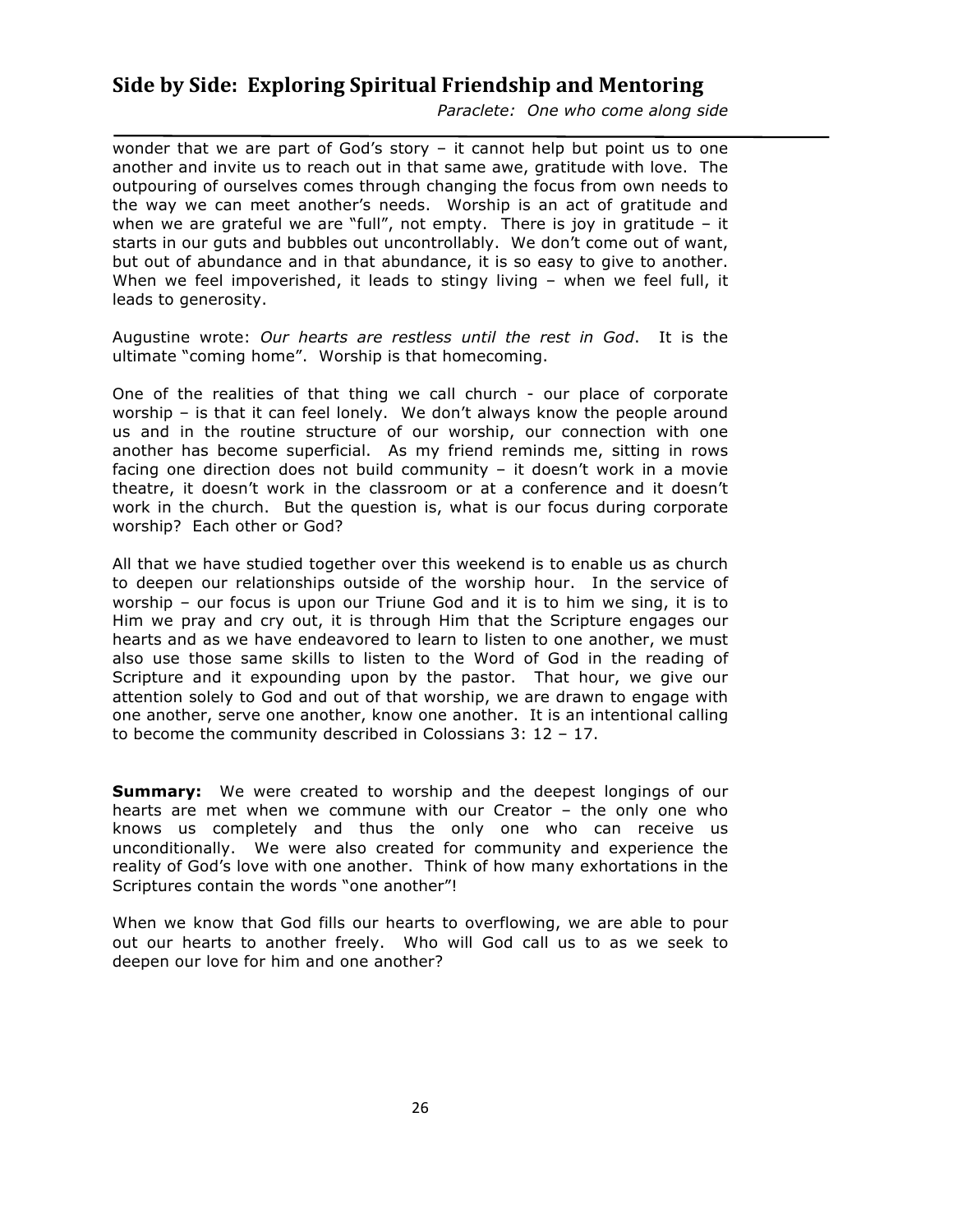# **Appendix A**

| <b>Mentoring Contract</b>                                                                                                                                                                                                 |  |  |  |  |  |
|---------------------------------------------------------------------------------------------------------------------------------------------------------------------------------------------------------------------------|--|--|--|--|--|
| This Mentoring Contract is between                                                                                                                                                                                        |  |  |  |  |  |
|                                                                                                                                                                                                                           |  |  |  |  |  |
| We agree to meet together for a period of _________ months/weeks.                                                                                                                                                         |  |  |  |  |  |
| We determine to work on these goals: We determine to work on these goals:                                                                                                                                                 |  |  |  |  |  |
|                                                                                                                                                                                                                           |  |  |  |  |  |
|                                                                                                                                                                                                                           |  |  |  |  |  |
| We will meet a month for hour/s. We are agreed that if any issues<br>come up where the mentee needs help that the mentor is unable to address the<br>mentee will seek other avenues of help.                              |  |  |  |  |  |
| After a period of months/weeks we agree to review the above goals<br>and gauge the progress made and goals achieved. We then will determine if<br>there is a mutual desire to continue or end the mentoring relationship. |  |  |  |  |  |
| If further mentoring is desired, we will determine what goals have been achieved<br>and what further set of goals may be needed at that time. A new mentoring<br>contract will be signed at that time.                    |  |  |  |  |  |
|                                                                                                                                                                                                                           |  |  |  |  |  |
| Mentee<br>Mentor                                                                                                                                                                                                          |  |  |  |  |  |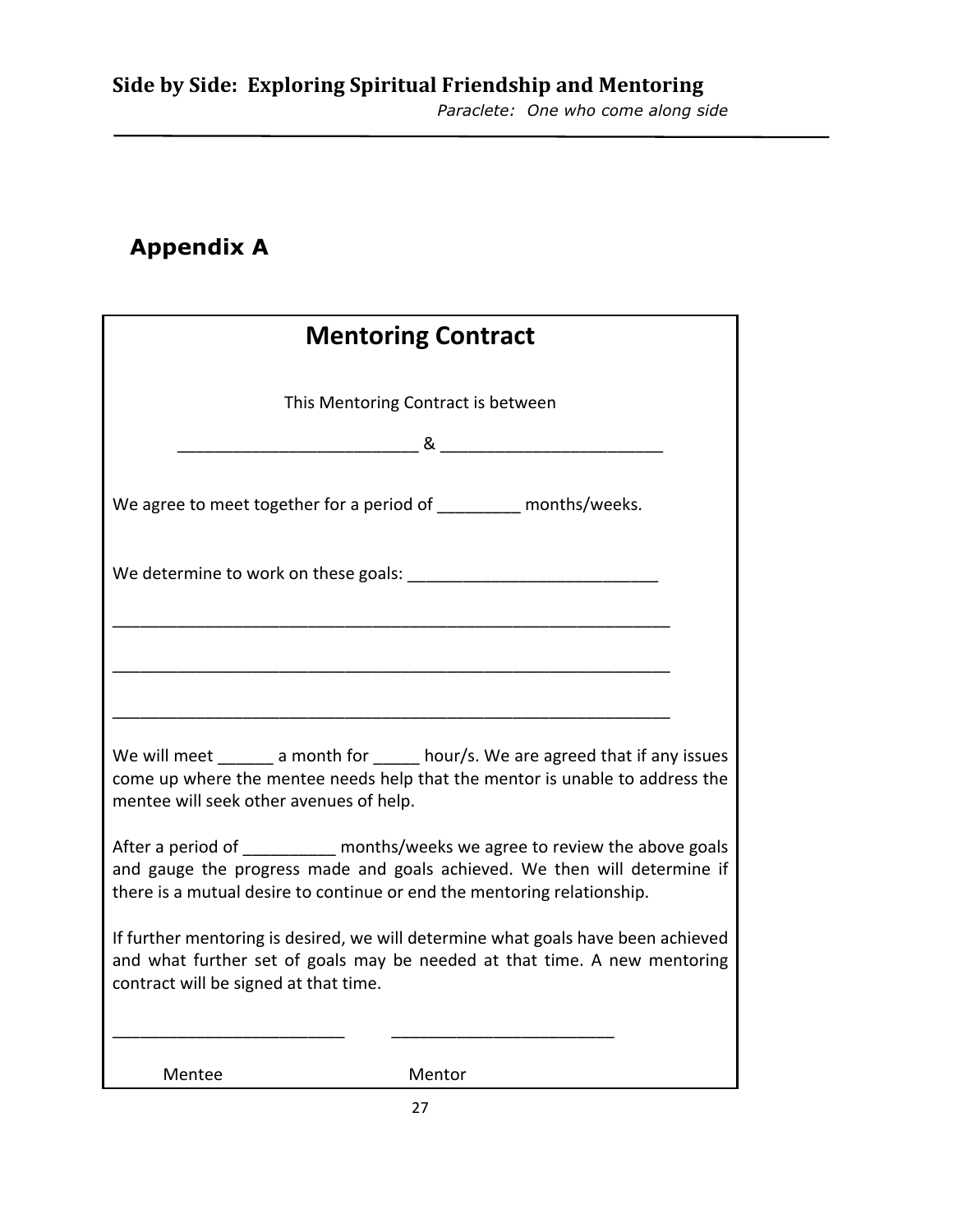*Paraclete: One who come along side* 

Date: \_\_\_\_\_\_\_ of \_\_\_\_\_\_\_\_\_\_ ,2009.

# **Appendix B**

### How Adults Learn

Four principles have been found to be useful in the adult learning process:

- 1. Adults have a need for self-directed learning. As such it is useful if mentors seek to guide a person in discovering what their needs are. One way to assist a person with this process is by asking questions that help a person to think about, explore, and ultimately, identify their need (Stanley & Clinton p. 231-232).
- 2. Adults prefer learning that takes place through experience. Encouraging a person to think of past experience of similar type or experiences of others whom they have been in contact with, brings about an awareness within the mentee that they already have a wealth of knowledge from which to draw from (Stanley & Clinton p. 231-232).
- 3. `The desire for learning originates primarily from the need to accomplish tasks and solve real-life problems. It is important for the mentor to keep focused on helping the mentee apply appropriate solutions to their specific real-life challenges (Stanley & Clinton p. 231- 232). Certain solutions may not be appropriate for a specific challenge; therefore, careful thought needs to be given to what is a good solution and what is the best solution.
- 4. The learning process is one through which adults hope to apply in the future what they learn today. That is, learning is a process whereby they can increase competency in order to achieve the full potential of their life. The mentee will be highly motivated to grow if she perceives that her efforts will bring about progress in anticipated future needs as well as produce an immediate application to present needs. The risk of abandonment to the mentoring process is high if this benefit is not achieved. That is, adults are generally goal-oriented in the learning process (Stanley & Clinton p. 231-232).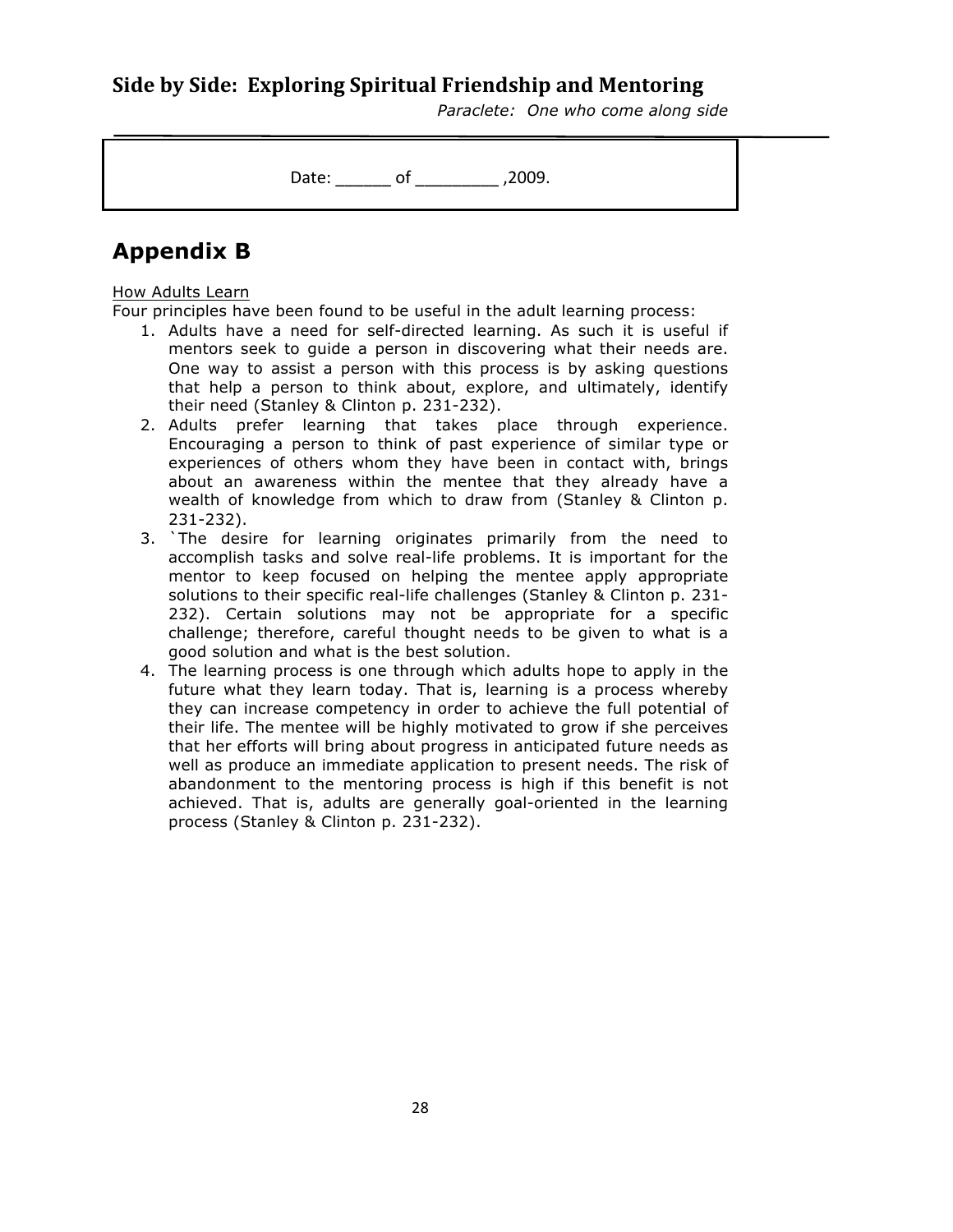# **Appendix C**

How to Avoid Burn Out

- 1. The Need is The Call: Often times we find ourselves in situations where there may be great need. It is important to remember the principle of balance. We cannot meet all needs at all times. Some mentoring relationships may present a challenge in this area if the mentee has not had much experience in establishing their own healthy boundaries. You may have signed a mentorship contract which states the limitation of time but the mentee may not have had any practical experience of what that looks like.
- 2. Mentors must keep close watch over their own motives in providing help. It may be useful to ask if helping your mentee at a given point in time may be the best or if it is not better to ask the mentee to practice some of the principles or specific steps you may have covered already. Sometimes it just takes a gentle reminder or nudge at other times it may require a more firm "no, I am unable to help you with that at this time but let's take a look at that next week or next month."
- 3. Qualified Means I Should: You may have had lots of experience in mentoring others. However, given the priorities in your life at any given point in time, it may be best not to enter into any "formal" mentoring relationships. God may want to use your gifts in a different way for a season, which may mean that you not enter into mentor relationships at all during that season.
- 4. Available to Mentee 24/7: The desire to do our best and to serve God faithfully is a gift which God gives to us. We must use it wisely. If we are burned out, we are not available to anyone including God and ourselves. Jesus often retreated to the hillside or to quiet places to pray, rest, refocus, replenish, and gain perspective. Remember, He was God but also human in every way. He is our model.

(preparing yourself to mentor, Woman to Woman, Edna Ellison & Tricia Scribner, pp.103 – 105.)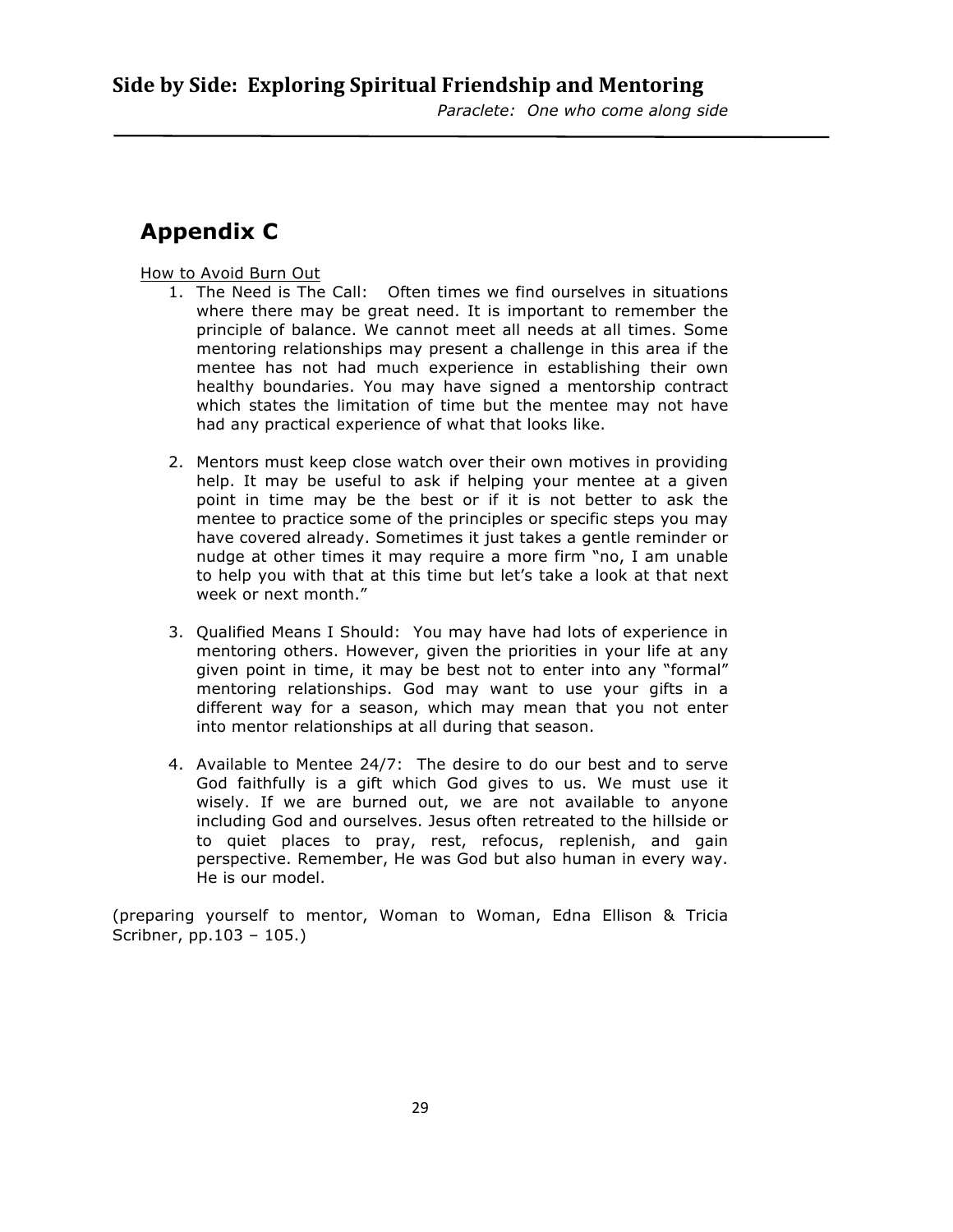# **Appendix D**

### **Getting To Know Your Mentee**

The following list of questions may be helpful in getting to know more about your mentee:

- Describe your family.
- What is something funny, weird, unusual, or special about one person in your family?
- What's one place you would like to visit in your lifetime? Why do you want to go there?
- What's your favorite TV show and why do you like to watch this show?
- If you had to eat the same meal everyday for a month, what would it be?
- What's one thing you would like to change about your neighborhood that would make it a better place to live?
- What worries you the most about the world you live in today?
- Name one thing you could teach someone else how to make or how to do?
- What's your favorite holiday of the year? What makes this holiday your favorite?
- What's one thing that you would like to change about your school that would make it a better place for you?

"Getting to Know You" Activities for First Meetings For Mentors and Mentees Excerpted and/or adapted from www.education-world.com

### **1. It Takes One Minute to Know You**

You and your mentee try and figure out how many things you have in common (that aren't obvious) in one (or two, or three, or five, etc.) minutes.

### **2. Mentoring Dictionary**

Write five questions on a piece of paper. Questions might include the following:

- · What is your name?
- · Where were you born?
- · How many brothers or sisters do you have?
- · What are their names?
- · Do you have any pets? Etc.

Ask your mentee to write those same questions on a piece of paper and to add to that paper five more questions they want to ask you. Interview each other and record the responses. Then you can each use the interview responses to write a "dictionary definition" of your partner to include in a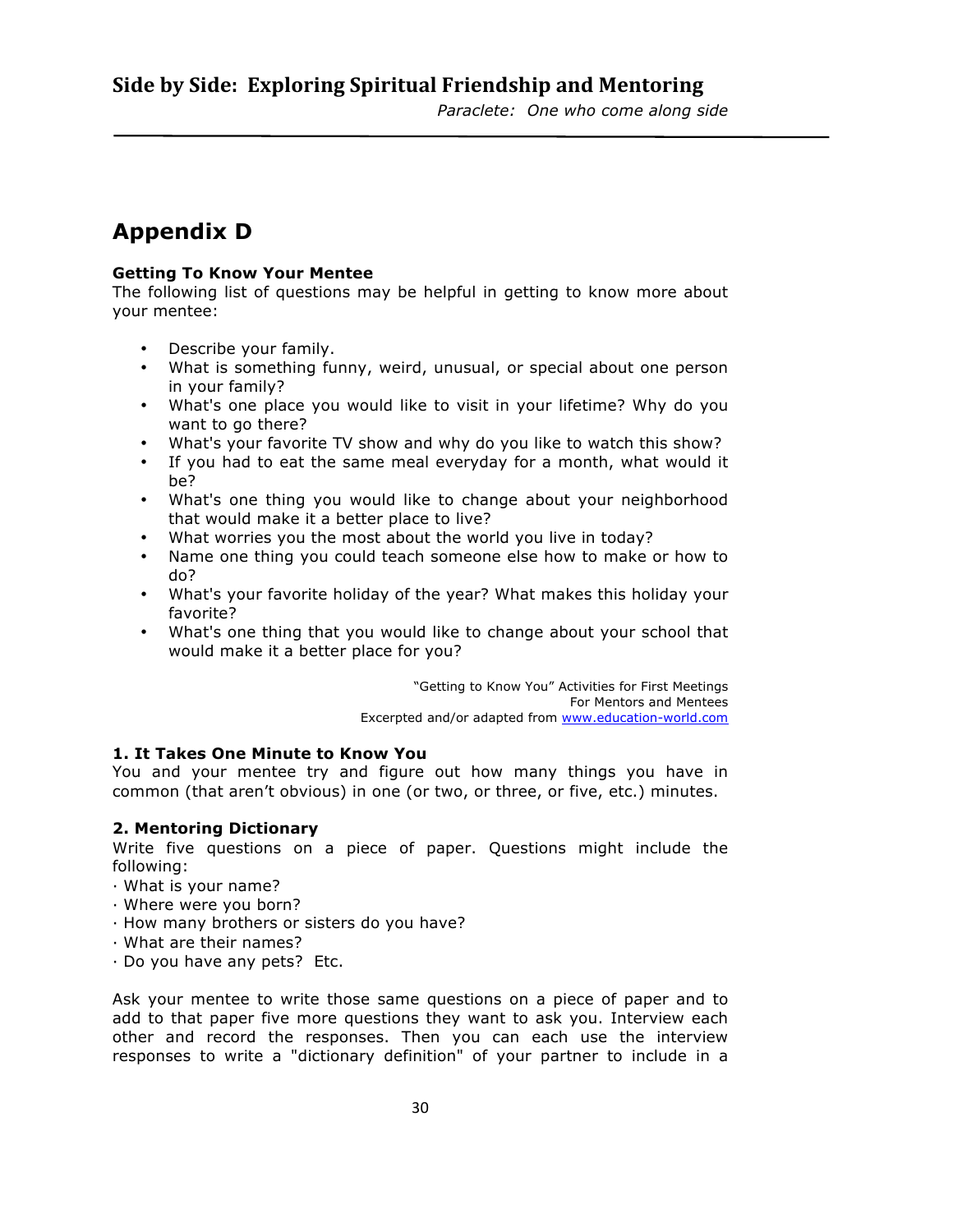*Paraclete: One who come along side* 

Mentoring Dictionary. You might model this activity by creating a sample dictionary definition about yourself.

### **3. Fact or Fib?**

You and your mentee are going to share some information about yourselves. You'll learn about some of your backgrounds, hobbies, and interests from the 60-second oral "biography" that you will present. Each of you should take notes; as the other person speaks, you should record what you think are the most important facts being shared. When you finish your presentation, each of you should take turns talking about five things about yourself.

Four of your statements should tell things that are true and that were part of your presentation; one of the five statements is a total fib. Then each of you gives the other a "fib quiz." This activity is most fun if some of the true facts are some of the most surprising things about you and if the "fib" sounds like something that could very well be true.

### **4. Write Each Other a Letter**

Write a letter to your mentee. In that letter, introduce yourself to them. Tell them about your hopes for the mentoring experience and some of the fun things that you'd like to do. In addition, tell them a few personal things about yourself; for example, your likes and dislikes, what you did over the summer, and your hobbies. Ask questions throughout the letter. You might ask what mentees like most about school, what they did during the summer, what their goals for the new school year are, or what they are really good at. In your letter, be sure to model the correct parts of a friendly letter. During your initial meeting, show your mentee the letter and then pass them a sheet of stationery. Have your mentee write a return letter to you. In this letter, they will need to answer some of your questions and tell you about themselves. This is a great way to get to know each other in a personal way.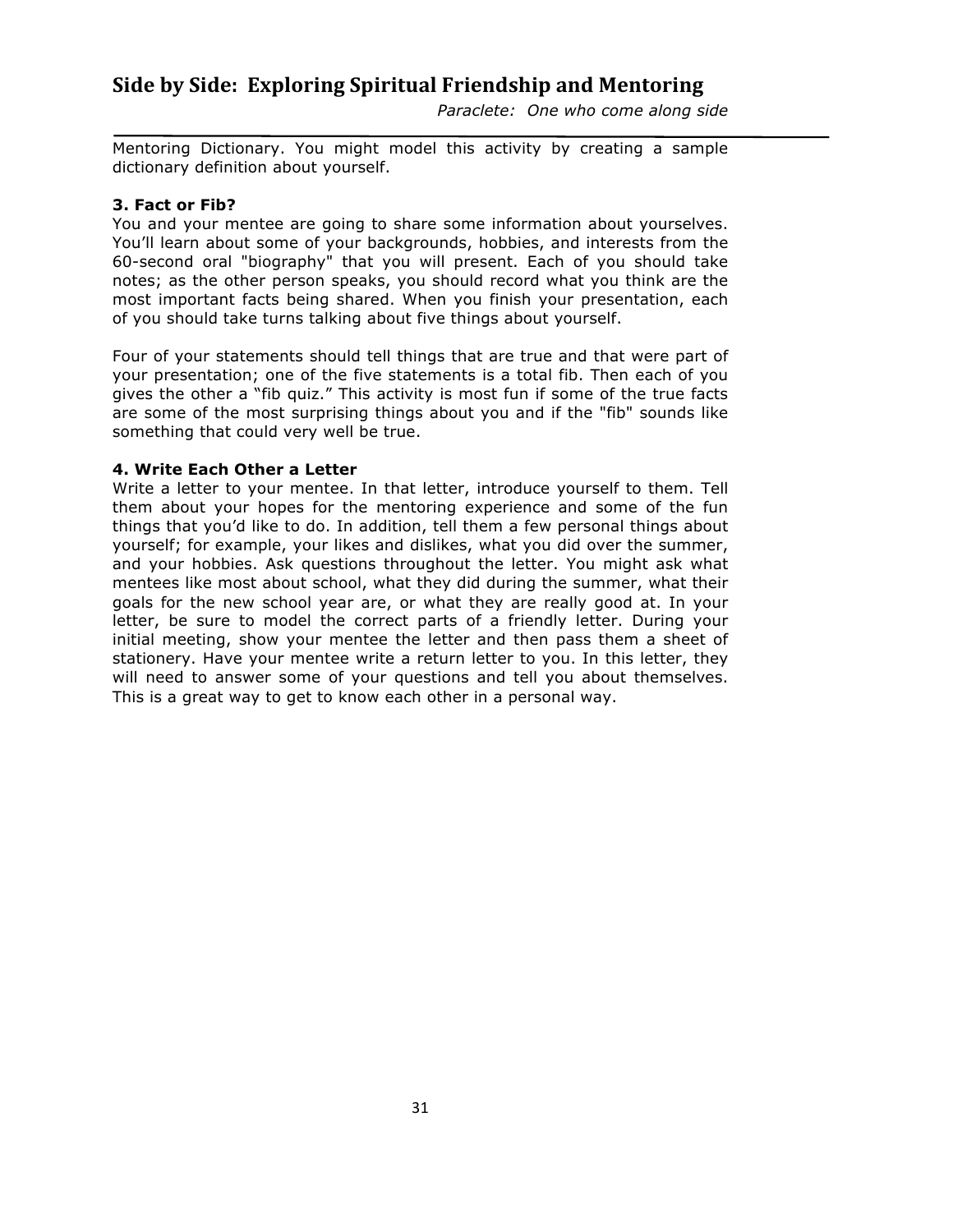# **Appendix E**

### **Types of Mentoring:**

It may be useful when thinking about the mentorship process to have some knowledge about the types of mentors that have been identified. The following chart summarizes the findings of two authors. This is by no means and exhaustive list but it can be a very useful starting point and provide a general framework.

| $*Type$                 | <b>Central Thrust of Empowerment</b>                                                                                        |  |  |
|-------------------------|-----------------------------------------------------------------------------------------------------------------------------|--|--|
| Discipler               | Enablement in basics of following Christ.                                                                                   |  |  |
| Spiritual Guide         | Accountability, direction, and insight for<br>questions,<br>commitments, and decisions affecting spirituality and maturity. |  |  |
| Coach                   | Motivation, skills, and application needed to meet a task,<br>challenge.                                                    |  |  |
| Counselor               | Timely advice and correct perspectives on viewing self, others,<br>circumstances, and ministry.                             |  |  |
| Teacher                 | Knowledge and understanding of a particular subject.                                                                        |  |  |
| Sponsor                 | Career guidance and protection as leader moves within an<br>organization.                                                   |  |  |
| Contemporary Model      | A living, personal model for life, ministry, or profession who is<br>not only an example but also inspires emulation.       |  |  |
| <b>Historical Model</b> | A past life that teaches dynamic principles and values for life,<br>ministry, and/or profession.                            |  |  |

*\*Connecting, The Mentoring Relationships You Need To Succeed In Life, Paul D. Stanley & J. Robert Clinton, Navpress, 1992, p. 42. \*\*The Mentor Handbook, Detailed Guidelines and Helps for Christian Mentors and* 

*Mentees, Dr. J. Robert Clinton & Richard W. Clinton, Barnabas Publishers, 1991, p.2- 23.*

### **The types of mentors can be identified in terms of three levels of involvement or interaction. These are:**

1. **Active Mentors:** Discipler, Spiritual Guide, Coach.

In the active mentoring group the presence of five dynamic factors are inherent in the relationship between mentor and mentee. These include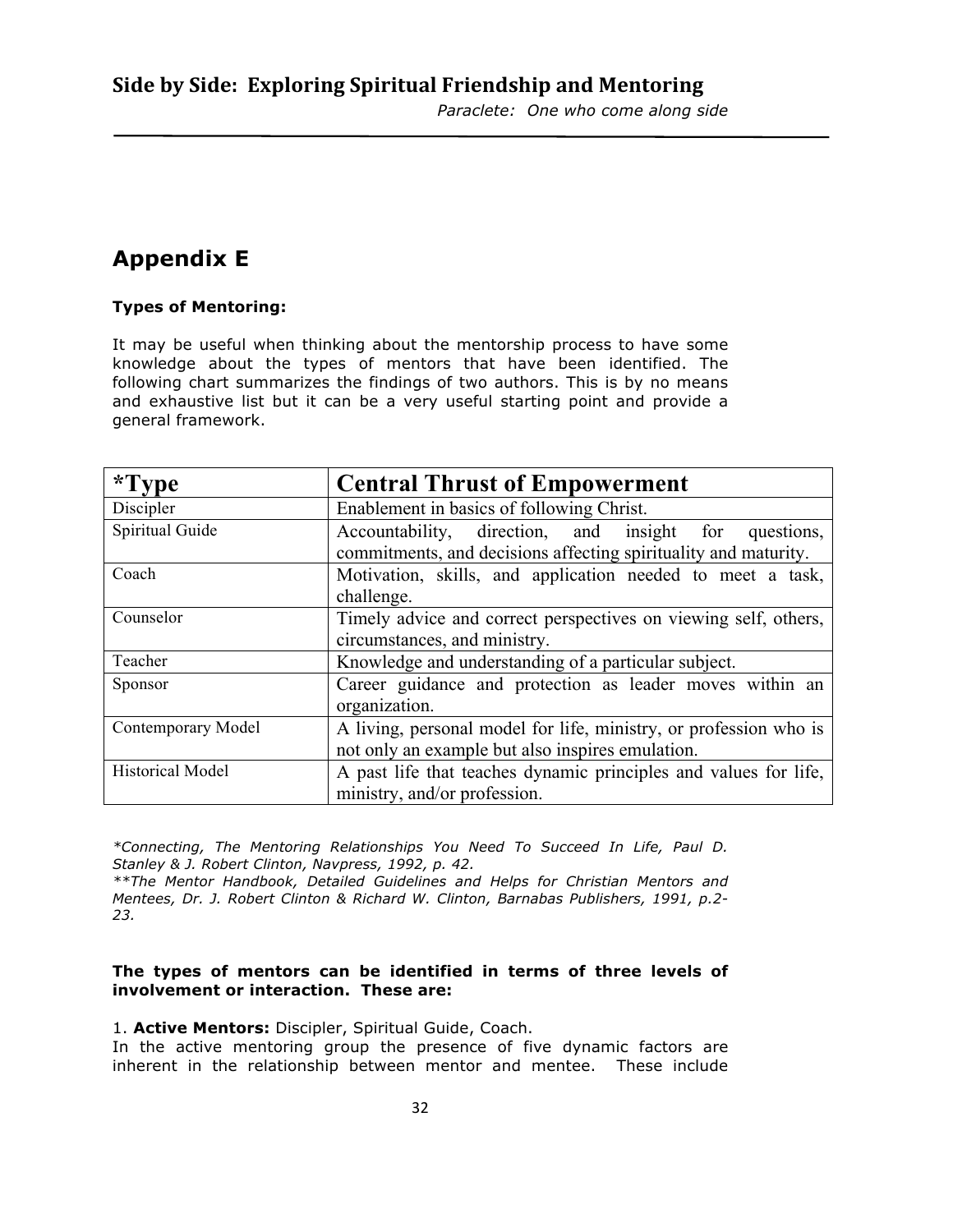*Paraclete: One who come along side* 

Attraction, Relationship, Responsiveness, Accountability and Empowerment (Clinton & Clinton, p. 3-8).

**Discipler**: helps a young or new Christian how to pray, effectively study the bible, and share his faith with others.

**Spiritual Guide**: facilitates further spiritual development and maturity at certain critical moments in a believer's life.

**Coach**: provides encouragement and skills to succeed at a given task.

2. **Occasional Mentors:** Counselor, Teacher, Sponsor, Contemporary Model.

In the occasional mentoring group only some of the five dynamic factors may be present depending on the setting. In a formal setting such as the workplace, Attraction is usually present but there may or may not be a Relationship. Responsiveness and accountability are more likely to be selfimposed by the mentee and Empowerment may or may not take place based on the initiative of the mentee.

In an informal settings such as a bible study or a young mothers support group Relationship is essential and the other remaining dynamic factors are mutually expressed. Empowerment in this setting is often achieved.

**Counselor:** provides timely advice and offers an impartial perspective. **Teacher**: imparts knowledge and insight of a particular subject or topic.

**Sponsor**: enables the development of a mentee within a certain organization as well as the broadening of the mentee's sphere of influence within that organization (Stanley & Clinton, p.124).

**Contemporary Model**: the life of a living person whose work or achievements are used as an example thru which the needed skills and insights are imparted to the mentee. In this kind of scenario a Mentee observes the mentors in action, often unbeknown to the mentor.

### 3. **Passive Mentors:** Historical Model.

**Historical Model**: the life of a person now deceased whose work or ministry has been recorded in a biography is used to impart needed insight and skills to the mentee.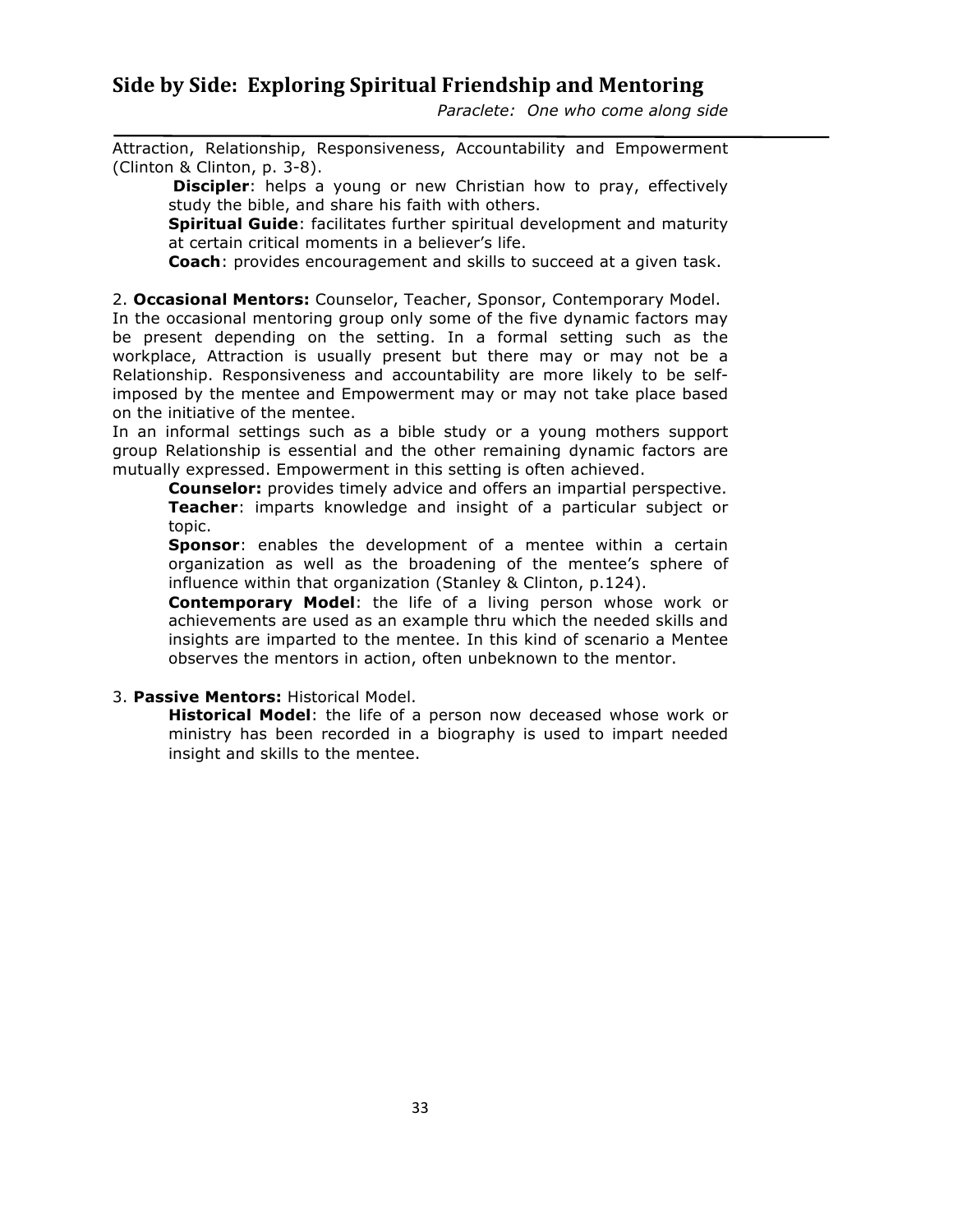# **Appendix F – Four weeks of Studies from Titus –**

Written by Faye Reynolds

The following studies are meant as a follow-up to the mentoring workshop and study manual offered by Women in Focus. These studies aim to encourage the deepening of relationship within the church community. We are to *teach and admonish one another with all wisdom* (Col. 3:16) and this is best done in a community of mutual trust, mutual submission and mutual support centered on the unity found in Worship. Bible studies, discipleship programs, mentoring relationships and spiritual friendship have much in common as they all center on spending time together in worship and in the Word. In some sense, we need to get past the definitions and technicalities and simply DO IT!

So I encourage you to invite one or two, three or more people to join you in this study as we endeavor to build our capacity for deeper friendships.

### Lesson 1: Laying our Foundation in Titus

Begin with an opening prayer. In silence lay before your loving Father and Best Friend the desire of your heart for this study. Join together in the following poem from the Northumbria Community *Celtic Daily Prayer:*

*There is a friend that sticks closer than a brother (Prov. 18:24)* God is my best friend. *He cares about the things I care about He loves me even when I'm unlovable He is always there to listen and advise When I need to talk things over* 

*God is my heavenly Father He holds me in the palm of His Hand He* watches over me as the apple of His eye *He* wants me to grow up to be like Him

> God is my rock. *He is my refuge when I'm afraid My strength when I am weak, My sure footing when I stumble.*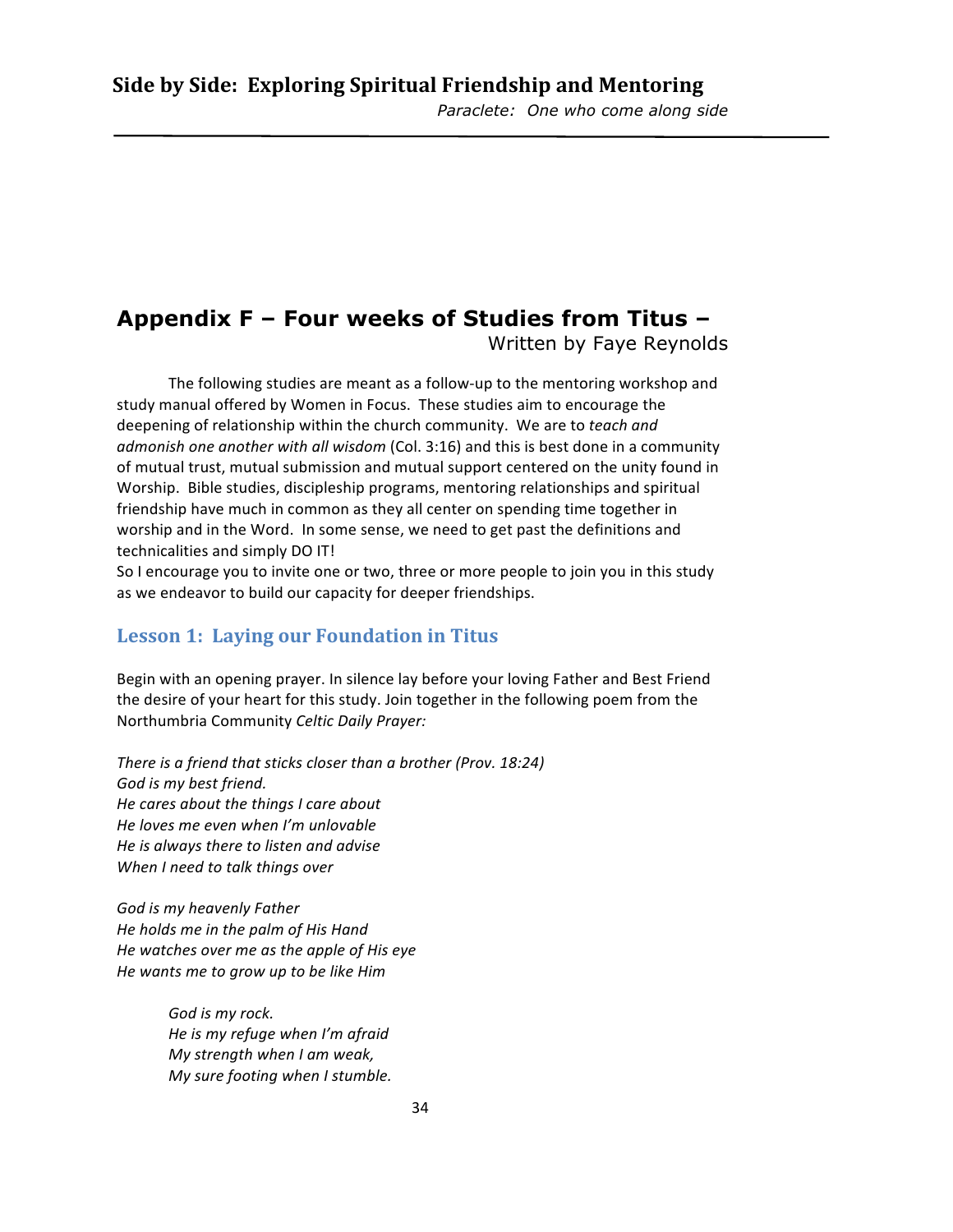*Paraclete: One who come along side* 

God is my shepherd. *He finds me when I'm lost. He gives me rest when I'm tired. He leads me when I don't know which* way to go. *Sally Jo Shelton* 

# **Paul's Letter to Titus**

We do not know exactly when the Gentile, Titus became a follower of Christ under Paul's ministry but it was likely early during Paul's first missionary journey. Titus is mentioned 9 times in II Corinthians indicating his strong connection to Paul's ministry and we see that Titus has become a trusted leader as Paul mentored him in faith and ministry. At some point Paul and Titus go to Crete to establish a ministry there and Titus is left behind to help the churches identify and establish leaders from among the believers.

### Lesson 1: Appoint Leaders

### **READ** Chapter 1 together

This letter is not directed only to Titus, as the greeting is rather formal and Paul did not need to establish his credentials with Titus, as he has been mentoring him all along in ministry. What he is doing is establishing Titus' authority to the churches in Crete so that it would heed his directions without question. Paul is endorsing the ministry of Titus as he states his own ministry calling, thus the important words in verse 4: *my loyal child in the faith we share.* See also 2 Corinthians 8:23 as to his relationship with Paul.

- 1. Describe the faith that Paul and Titus share as outlined in verses  $1 3$ . Is this a faith that you also share and how would you describe yourself using Paul's pattern?
- 2. Who are some potential young leaders that you recognize in your church presently? If you were to write a letter of endorsement for one or two of them, what would you say about them and their potential?
- 3. Titus was to appoint elders and an overseer for the churches on the Island of Crete. You will notice that "a willing, warm body" is not part of the necessary credentials! So often in our churches, we are simply happy if someone is willing to say "yes" to the task, but Paul has a much different approach to finding "volunteers". He is looking for role models. Who are the role models in your faith community that have brought leadership and encouragement to you and your congregation? Think of some pillars of the past and some newer role models.
- 4. Name the requirements that Paul lists. How important do you believe those traits continue to be today? Are there any that we emphasize more than others and any that we ignore? (NOTE: Today, the Pastor of a congregation would most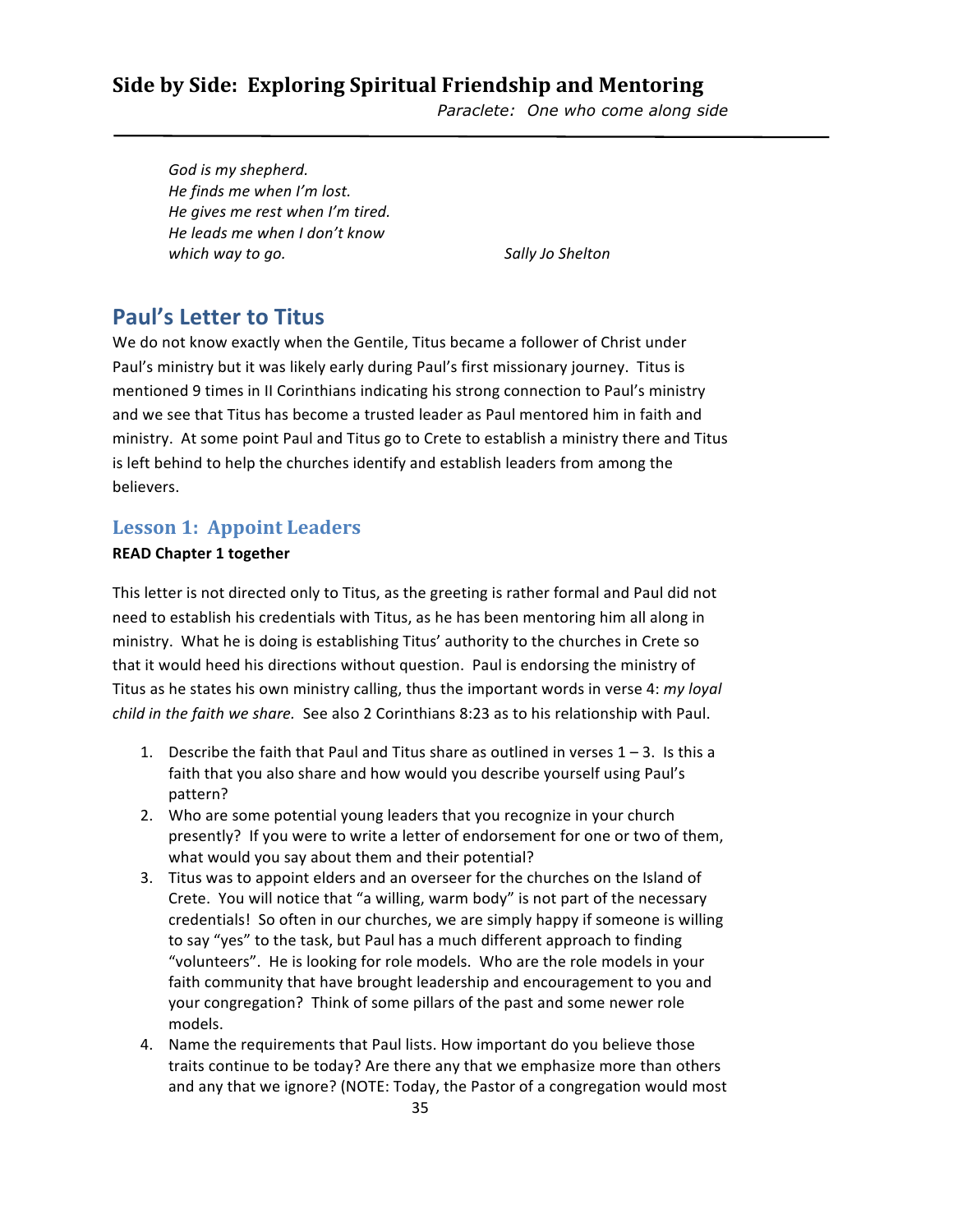*Paraclete: One who come along side* 

likely fill the role of "overseer" or "bishop" - depending on your Bible's translation.)

- 5. We can see in this passage some features of mentoring, as Titus is to identify leaders and help mentor them into their new roles. Titus was not likely older in age but he was more mature in his faith and also had the authority of Paul behind him. Is their any role that you have held in your church that you would be willing to guide another into that role as you recognize their abilities and gifts? How well do we know one another in our churches that we can identify gifts in others?
- 6. What might be some of the arguments and attitudes that could be considered "Cretan-like" in the church today? How does this hinder the spirit of the church? To the pure, all things are pure, but to those who are corrupt and do *not believe nothing is pure.* (vs. 15) Who might Paul be referring to in our churches or those who identify as Christian?
- 7. Would you ever have the courage to "rebuke them sharply" as Paul urges Titus to do? What needs to happen before we can speak into another's life, or have others speak correction into our lives? Do we take this teaching seriously enough in our churches today? In what ways does the admonishment to "not judge others lest you be judged" hinder our ability to be discerning and thus correcting?

Close your time together in prayer about names and faces that have come to mind during this lesson. Seek God's spirit of love and truth as you consider what God might be asking of you as an individual.

### Lesson 2: Appoint and now Teach

Women are often encouraged to be "Titus 2 Women" and many a book and church ministry has been based upon this chapter of Scripture for women. Perhaps because Paul specifically mentions older women and younger women, we can see a clear mandate to come along side and mentor the next generation. It is important to keep in mind that this passage is not directed only to women, but to men as well, not to mention slaves! It will be helpful to look at the broader scope of Paul's instructions as we look to deepen our relationships and build the body of Christ, his Church.

### **READ Chapter 2 of Titus**

1. Also look up and read the following: Psalms 145:4; 48:13; 71:18 and 78:4. Why is it so important to mentor the next generation and to have friendships that span age categories? What is the value of inter-generational connections? How does your church encourage and foster the cross-connection of children, youth, adults and seniors?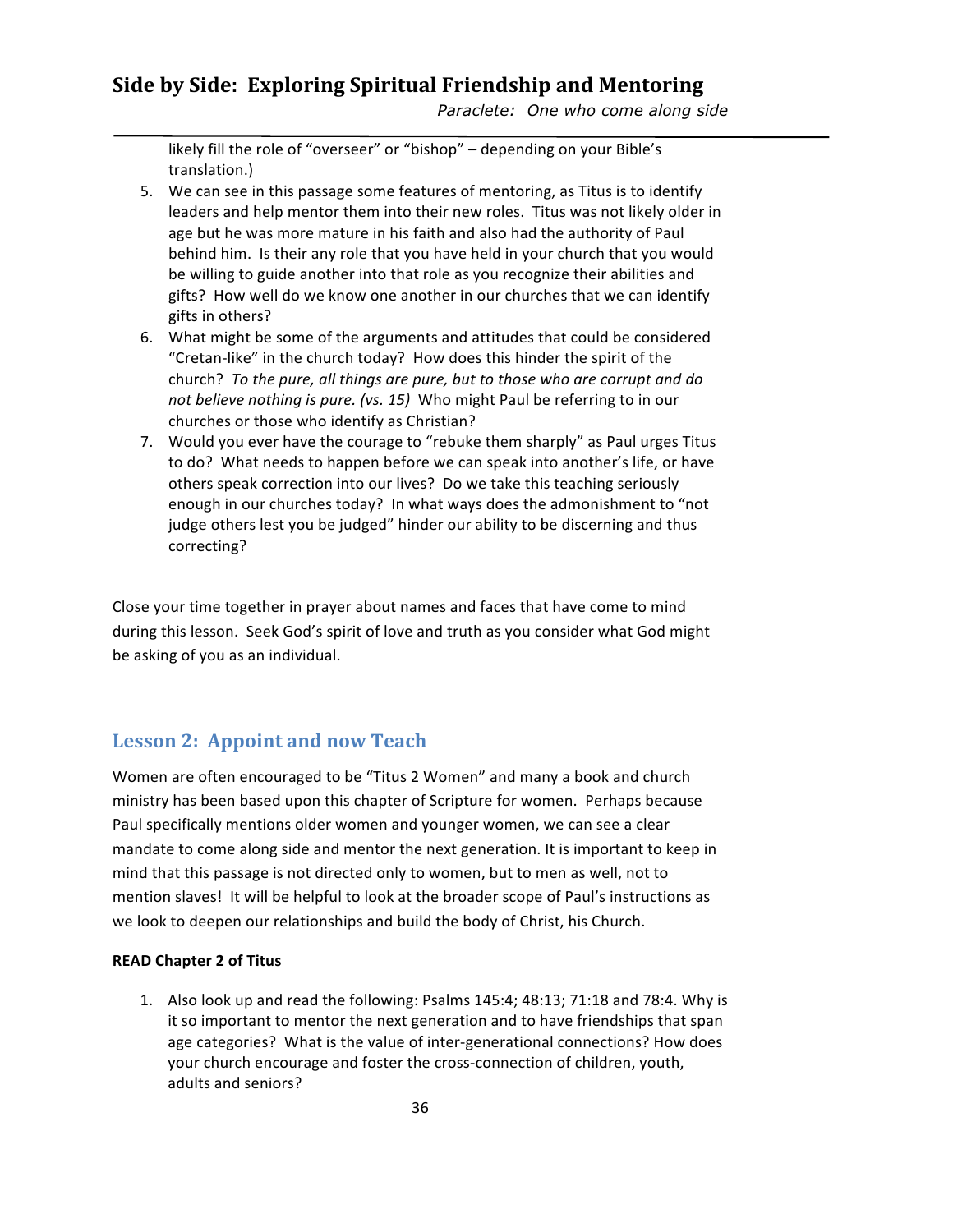*Paraclete: One who come along side* 

- 2. Perhaps the first thing to note is Paul's emphasis on behaviour. Are there any characteristics or behaviours that are different for men than for women from Paul's list? If so, what insights does this give you into our unique place in God's family?
- 3. Why is behaviour so important in our spiritual journeys? Paul tells Titus to teach what is consistent with sound doctrine, but then goes on to describe what the life of a believer ought to look like. Does society today put much emphasis on how we should act and live? What are some examples of acceptable and nonacceptable behaviour that our North American culture would embrace? How does Paul push us to be different than our culture in our life style choices?
- 4. How do our behaviours and attitudes affect our spouse? Can we help our husbands or wives to live more godly lives? What is their responsibility and what is ours? If you could offer some helpful marriage advise to a newlywed, what would be some things you would say? Together brainstorm creative ways that couples with marriage experience could connect with younger couples in mentoring or friendship capacity.
- 5. Verse 6 8 now speaks to how we are to teach one another. We are not all given the spiritual gift of teaching, and yet when we take on a role as a mentor or mature friend there is a teaching aspect to it. From Paul's perspective, what is the most important quality of a teacher/mentor?
- 6. Interpreting Scripture from its original audience into the church can sometimes be a challenge as we see in verses  $9 - 10$  where we know that this is not an endorsement for keeping slaves. We most often think of it now as how we relate to our employers or leaders of ministries under which we volunteer. Whether we are in charge, or low on the totem pole, we are to be people of integrity, honesty and respect. If you were working with someone who was having difficulties in their work place, how might you help them and what have you experienced that you could draw upon as helpful?
- 7. Think of one or two close Christian friends as you again read verses  $11 15$  of chapter 2. How can spiritual friendship help you to live according to Paul's standard here? How does your faith in Jesus and his return offer incentive to live a holy life?
- 8. Most of us fear community because we think it will call us away from ourselves. We are afraid that in community our sense of self will be overpowered by the *identity* of the group. We pit individuality and community against one another, as if a choice had to be made, and increasingly we choose the former. But what *a* curious conception of self we have! We have forgotten that the self is a *moving intersection of many other selves.* We are formed by the lives that *intersect with ours. The larger and richer our community the larger and richer is the content of self. There is no individuality without community.* (Parker Palmer) Discuss this quote and if you agree or disagree and why.

Close in a time of prayer, reflecting on Paul's exhortation to teach one another, woman to woman or man to man. What experiences would God have you share with another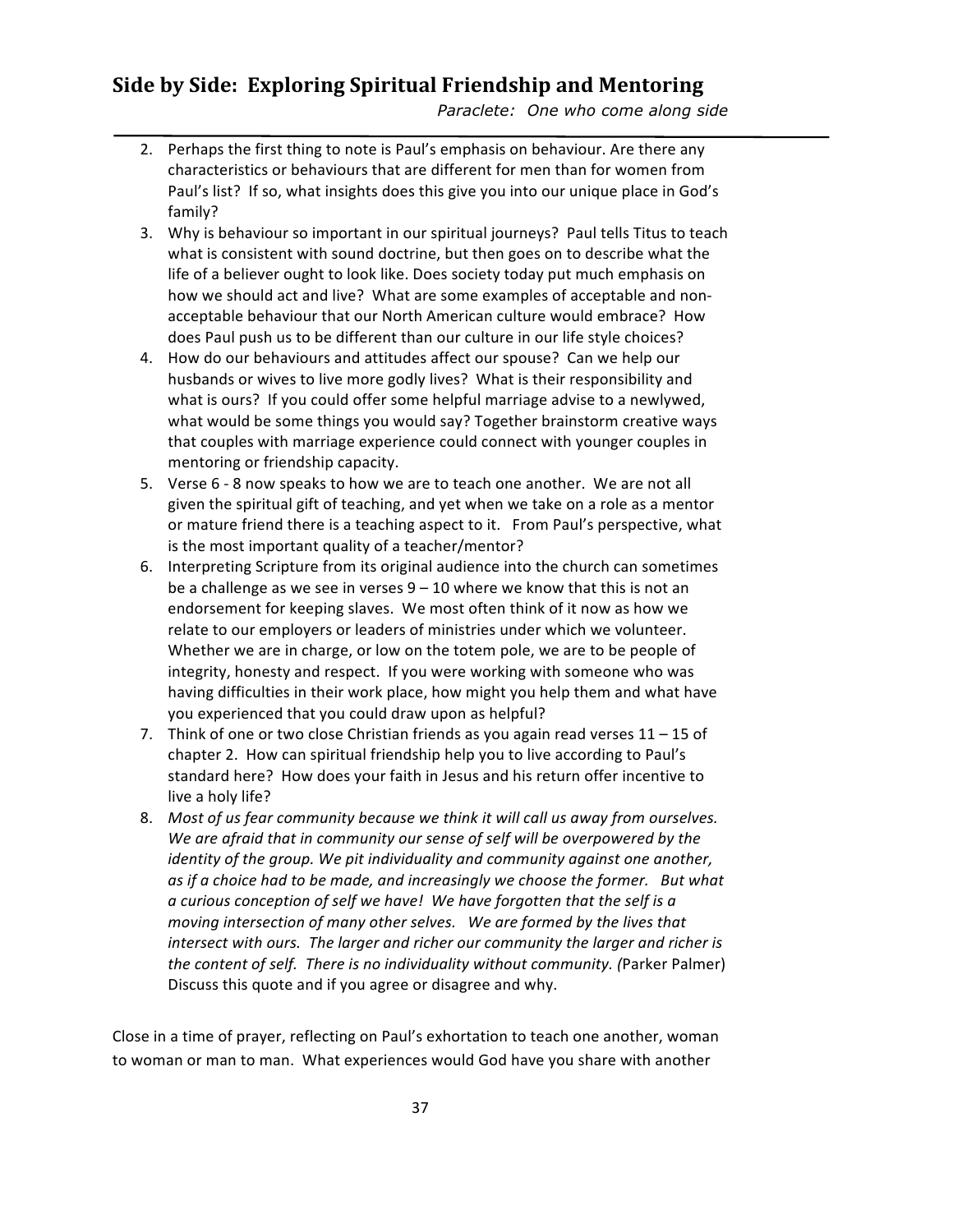*Paraclete: One who come along side* 

and who might that be? Thank God for those that have touched your life and spiritual friends that have encouraged your journey.

> God called forth a people And we responded to His call, Rebuild this ancient ruin, Restore My city walls

He has led us day by day And we listened to his voice And we were fed on the finest wheat And manna from the skies.

When we started we were strangers, We hardly knew each other's names Now we are brothers and sisters, And we will never be the same. Gerry Tuohy

### **Lesson Three - Becoming our Best Together**

Paul's instructions continue regarding the lessons Titus is to pass along to those he is mentoring in the Churches of Crete. We see more lists of behaviours, both the positive and negative attitudes and actions that we need to become more conscious of in our Christian walk and Paul "insists" we adopt what is "excellent and profitable for everyone". (Titus 3:8) There is always a strong emphasis on community over individualism. Paul is concerned about the church as a body of believers who get along and support one another. Note particularly the role of the Holy Spirit in working to strengthen each believer as part of the greater whole.

### **READ Chapter 3 of Titus**

- 1. Most of us do not struggle with being law-abiding citizens. Paul says to never slander or speak evil of another (NRSV). How does this hurt our witness? What are signs of "true humility" in a Christian?
- 2. Paul states a "before and after" scenario. What was he like before receiving Christ and what attitudes and behaviors have changed? Do you have a "before and after" testimony of your own that could be an encouragement to another? What has been one primary area of growth for you in your faith journey and how might this help encourage another in their journey?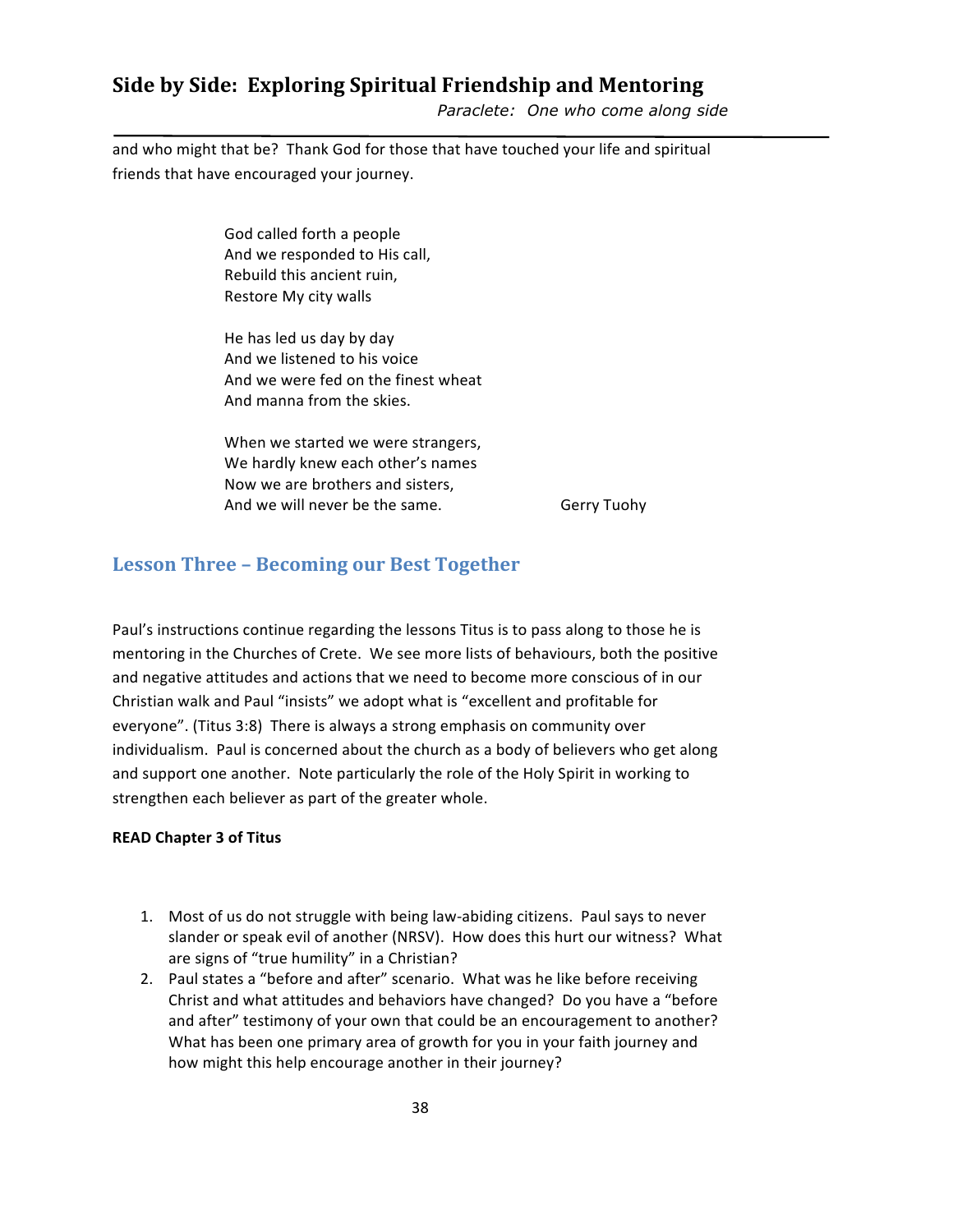*Paraclete: One who come along side* 

- 3. Paul gives a description of Baptism in verse 5. If you have been baptized, what did that experience mean to you? If you were to encourage another to be baptized or mentor them toward that decision, what would be some reasons and blessings for a believer to experience baptism by immersion out of your own experience?
- 4. In what ways are you conscious of the Holy Spirit guiding and directing your life? Do you sense the Holy Spirit's presence in your friendships? Why or why not? What might you share with another who was struggling to sense the leading of the Spirit?
- 5. Paul insists that our actions and attitudes be excellent and profitable to everyone. He cautions against stupid controversies and quarrels. Why the reference to genealogies? How might this cause division in the church?
- 6. What is the difference between "discussion" and "quarrel"? It is important in friendships to feel safe with freedom to ask questions and so it is important to encourage discussion and interaction raising questions that may not have easy answers or any answers at all. There are many things that fall into the category of "mystery" in our faith. These are still worthy of discussion and to offer any friend a safe place to raise doubts or struggles is a wonderful gift. How would you discern when the discussions are helpful and when they are less helpful for a person's growth?
- 7. There is also some advise from Paul on severing a relationship if it is not going well. Some mentoring pairs may not work or you feel uncomfortable with the mentee's choices. Paul recommends two warnings to be given if you believe that the discussions are not helpful, or even divisive. His language is strong, but what characteristics of a person would make it difficult for you to carry on in the relationship of mentoring?
- 8. Paul's final thoughts in this letter again give insight into his love and trust of Titus. He is hoping to send either Artemas or Tychicus to take the place of Titus in Crete so that he can join Paul in Nikopolis. Paul wants Titus to leave a good foundation so that he can then pass the mantel onto another. We see two levels of relationship here. Titus and his relationship to the church are for a season. He is to bless and encourage them and establish good leadership among them, and upon completion another will take the place of Titus. However, Paul and Titus have a strong working relationship that is meant to continue on into a new circumstance. In our friendships, some are for a special season and naturally come to an end, and some last a lifetime, though our settings change. Name a few of these friendships that you have experienced and why some were for a season in your life and why others have lasted.
- 9. Mentoring is meant to be for a season where you may want to encourage the mentee to find another mentor or friend better equipped for their next stage in life. It is good to remember to set a six - nine month time frame for your mentoring and have an evaluation at the end to see what the next step might be. Some mentoring relationships can develop into life-long friendships, but this is not the expectation or the norm.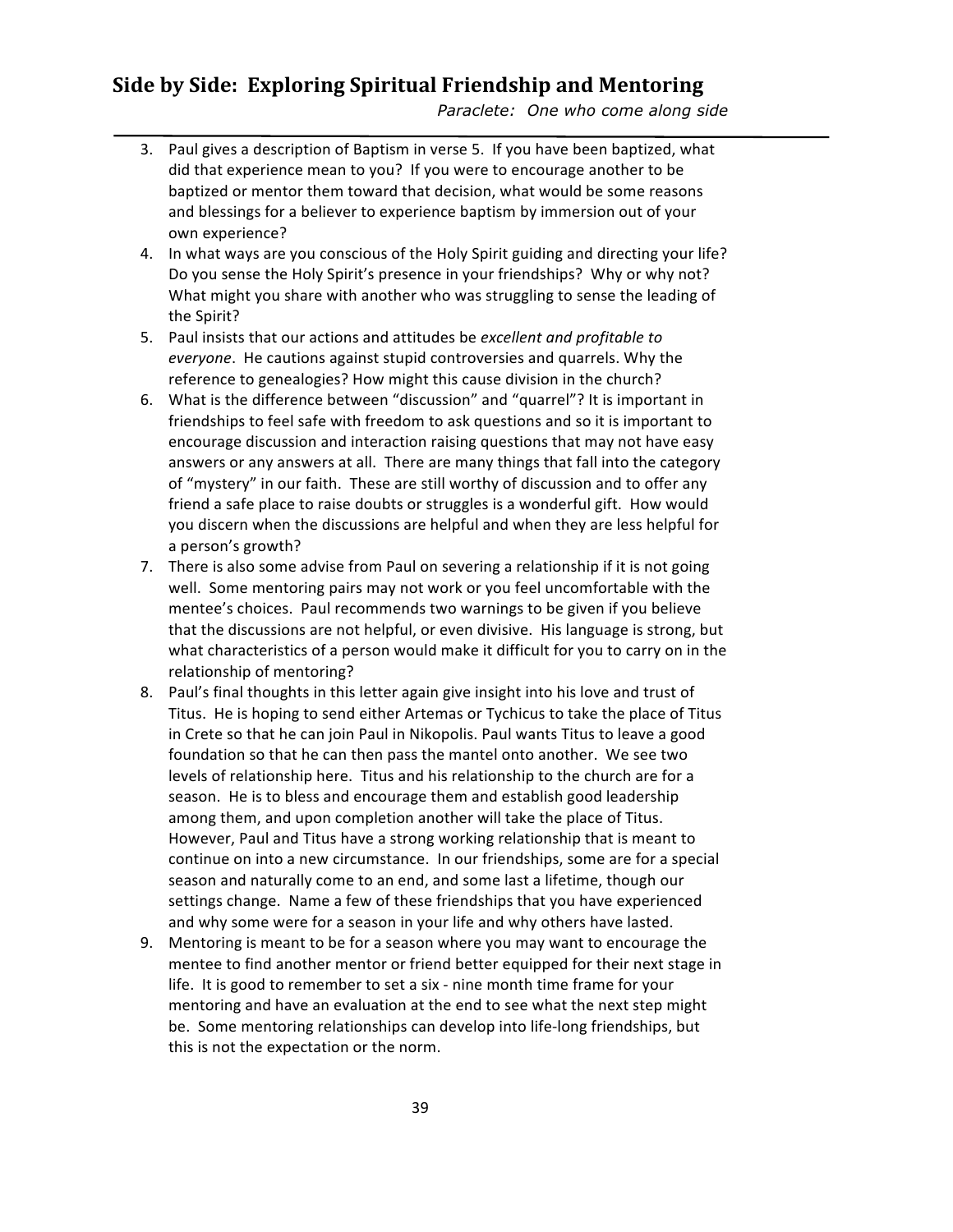*Paraclete: One who come along side* 

In summary, Paul mentored Titus in how to find good leaders and how to encourage a church to good works and holy attitudes. These three chapters offer many good reminders of how we are to live holy lives and how to encourage one another along that path of right living through the guidance of the Holy Spirit. Paul expects community to be community and to work together in living well, rather than trying to live out our Christian life in isolation from each other. In some ways it is easier to work alone and other times, it hard to carry the burden on our own. Committing to community is difficult because there are always those that we appreciate and respect as role models and others that try our patience. Paul has a balance of encouragement and exhortation along with warnings of what should not be tolerated within the community of believers. Always remember that we represent Jesus Christ to those outside the community of faith and this is a very high calling! Be encouraged to seek support and to walk along side others as Paul has modeled for us here.

### **Creative ideas for Building Relationships**

- Agree that when you get together, you will share one verse or thought from Scripture with the other. This will help you to be faithful in your own Bible reading and encourage the other to engage as well. This will also deepen the level of conversation.
- Read the same book and discuss some of the themes and questions that arise.
- Challenge each other to find an example of how you have seen God work in the past week or two (depending how often you meet) so that you become more aware of God's daily presence and working your life.
- Share a prayer request with each other to pray about until your next meeting. Give an update on how your prayers were answered or continue to be needed.
- Do one creative activity together painting, sewing, cooking, art, sport, building project

# Lesson 4 **- A Generous Spirit of Hospitality**

There is no doubt that in order to be a mentor or even a good friend, it requires a generous spirit. It may not be "convenient" to spend time with another or they may want to do some things that may not be our personal "cup of tea" and yet it is part of our calling to be generous with our time, our talents, our finances and our personal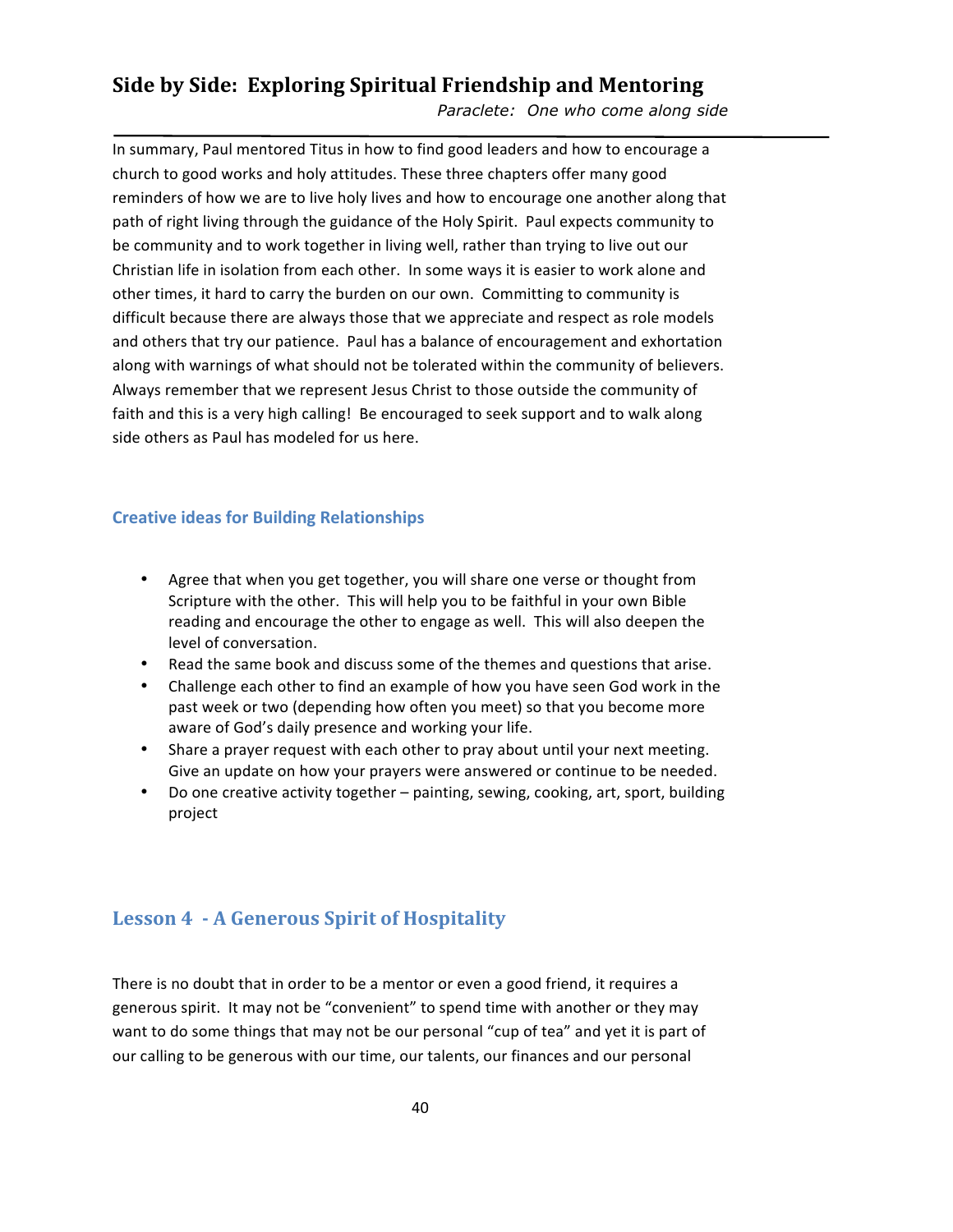*Paraclete: One who come along side* 

space. This is what it means to be a hospitable and welcoming person. This final study will look at a variety of scriptures on the theme of generosity and hospitality.

### First Principle: The Gospel of Abundance verses Scarcity

Depending upon your age and background, you may remember singing this chorus in Sunday school:

He owns the cattle on a thousand hills; the wealth in every mine; He owns the rivers and the rocks and rill, the sun and stars that shine; Wonderful riches only tongue can tell; He is my Father, so they're mine as well; He owns that cattle on a thousand hills  $-1$  know that he will care for me!" (John W. Peterson)

This simple song based on Psalm 50 celebrates the good news of abundance. We are the beloved children of a Father who provides everything we need. There is always more than enough. It is truly accepting and believing this truth at the core of our being that allows us the freedom to give generously. There is always enough! God has given to us so that we can give to others. Consider the following Scriptures to underscore this truth:

- 1. Psalm 50:  $8 15$ : What does God desire from us as sacrifice and what does he not need? What is truly our thanksgiving offering to be?
- 2. I Chronicles 29:  $10 17$ . Here King David reiterates the theme of John Peterson's song – in that everything belongs to God. Look over the entire chapter and discuss what motivated the generous giving of the people? How does this spirit bring unity to the people and what can we learn from their response today?
- 3. Deuteronomy  $15:7 11$ . It is our first instinct to define need as financial need but we probably have greater emotional needs today in our communities than necessarily financial needs. In light of this thought, what are these verses saying to you about the resources that you have to help in a time of need?
- 4. Read Matthew  $6: 25 34$ . What are some of the concerns you have about committing yourself to a mentoring friendship? Is there anything in these words of Jesus that speak to the worries of your heart?
- 5. 2 Corinthians  $9: 6 15$ . What are some of the principles of generosity you glean from this passage of Paul's letter? How would you extend this understanding from finances to your time, your talents and experiences?

Second Principle: Hospitality is not an option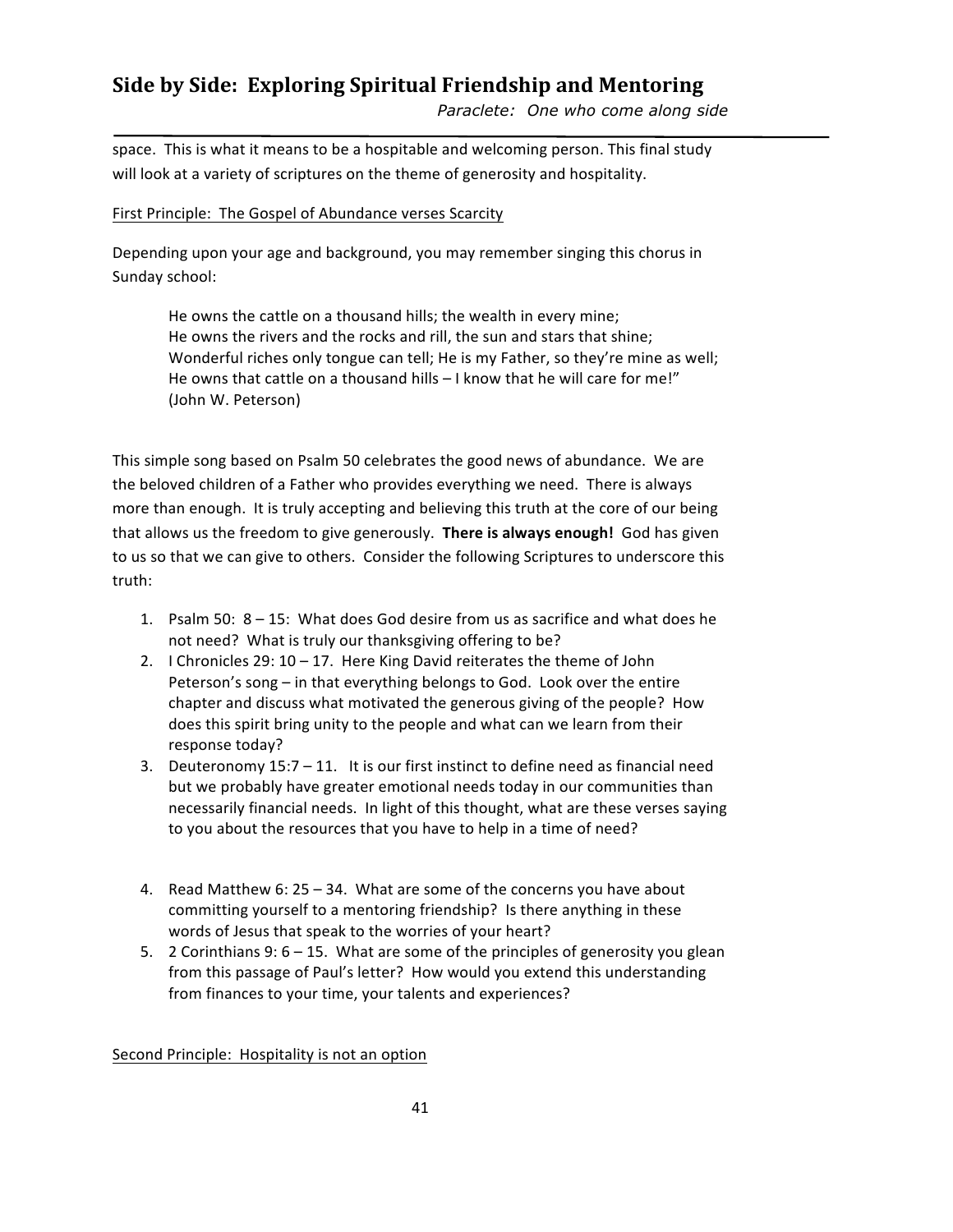*Paraclete: One who come along side* 

When we understand the importance of hospitality in the Eastern culture, we better understand much of the teachings and parables of Jesus. Darrell Johnson shared a wonderful message to the CBWC Assembly in April of 2015 as he taught on Luke 11. When Jesus asks in his parable, "Can you imagine turning away a friend who comes to your door at midnight because they do not have enough bread to offer hospitality to their guests, the answer of the listeners would be "NO! We cannot imagine ever turning a friend away in their need."" In their culture, one must always be prepared to offer hospitality and the neighbor without enough bread would be horribly shamed for not providing what was needed to be a good host. Likewise, to refuse to help that neighbor meet their obligation would be equally shameful. Today, we consider offering hospitality something we do if we feel like it or to friends that we are most comfortable with. Hospitality is also not simply welcoming people into our homes, but it is a welcoming spirit that makes others feel received and accepted, whether by your greeting in church or in the street or making time in your busy schedule to spend with another. 

- 1. Matthew 10:  $40 42$ . What does it mean for you to be a welcoming person? What would it take for you to be more open to welcoming others into your home, or even your time schedule?
- 2. Romans  $12: 9 13$ . Paul is describing the heart and nature of the church that serves Jesus. In many ways, this is the only mission statement we ever need. How would you rate your own congregation on this scale? Looking particularly at the call to "share with God's people who are in need and practice hospitality", think of recent examples of this in your church or personal life. Also think of the things that hinder our willingness to meet share and be hospitable?
- 3. Read all three verses: Hebrews 13:2, I Peter 4:9, 3 John 1:8. What message are you hearing in each? Is there any sense that we can choose to be hospitable at our own convenience? What are some ways that we can encourage one another to be welcoming and open to others? Besides having people in your home, what are others indications of a hospitable environment or spirit?

We are often hindered from seeing ourselves as a mentor or role model because we lack personal self-confidence. We do not value enough our own experiences to share them with others. We do not think we are and "expert" so what would we have to say? But God values everything that he has given us from our talents, our life experiences to the material possessions that we have and he commands that we share it all! He will give us what we need and he will provide for others through our generosity. This is our calling and we can do nothing else but be obedient.